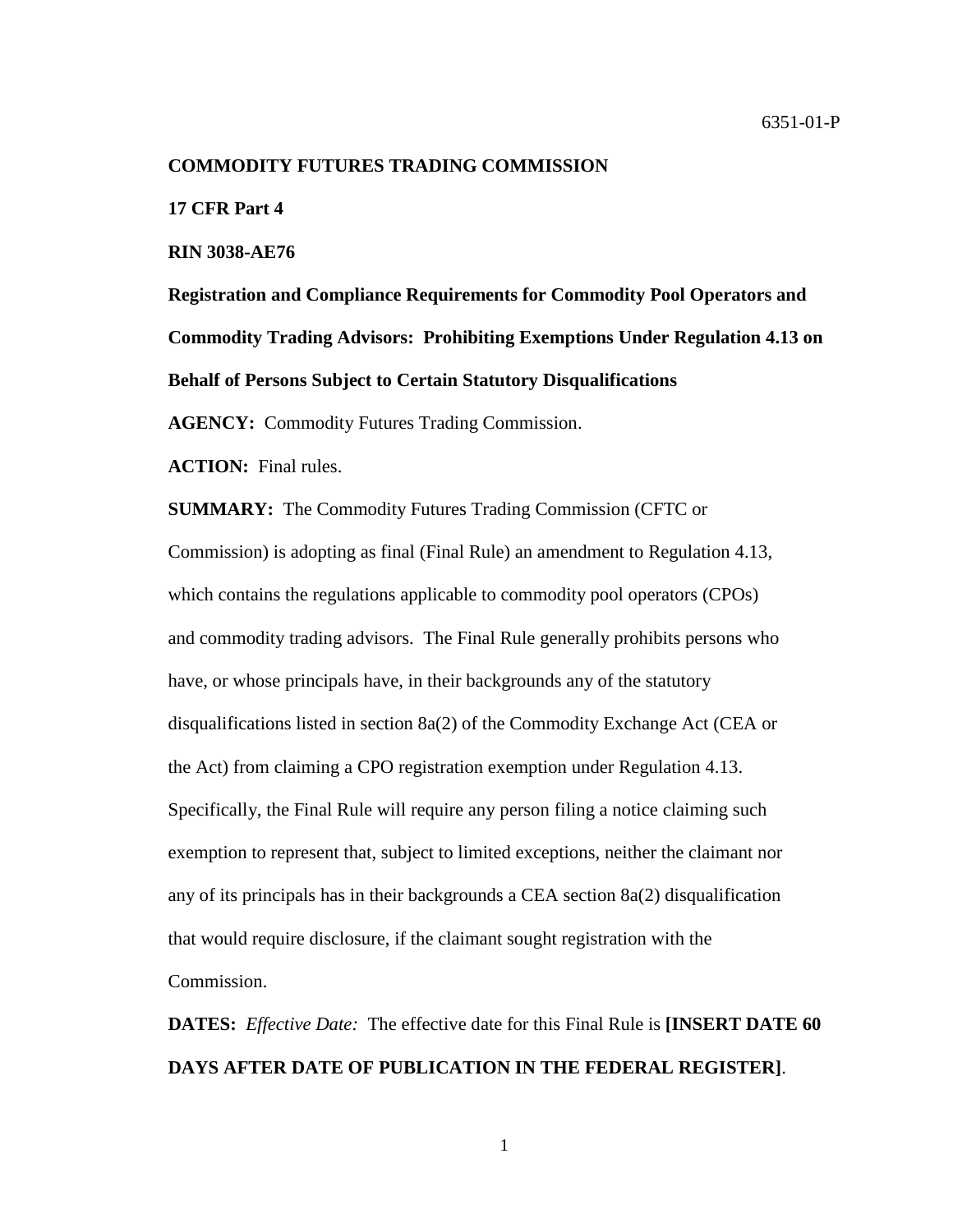*Compliance Date:* Compliance with the Final Rule will generally be required through the existing notice filing under Regulation  $4.13(b)(1)$ , 17 CFR  $4.13(b)(1)$ . Therefore, persons who, as of the Final Rule's effective date, have filed that notice and are currently relying on an exemption from CPO registration under Regulation 4.13 will be required to comply with the Final Rule when those persons next file a notice of exemption for the 2021 filing cycle, *i.e.*, on March 1, 2021. Persons claiming a Regulation 4.13 exemption for the first time on or after the Final Rule's effective date will be required to comply with the Final Rule when the person first files a notice of exemption.

**FOR FURTHER INFORMATION CONTACT:** Joshua Sterling, Director, at 202-

418-6056 or *jsterling@cftc.gov*; Amanda Lesher Olear, Deputy Director, at 202-418-

5283 or *aolear@cftc.gov*; Elizabeth Groover, Special Counsel, at 202-418-5985 or

*egroover@cftc.gov*, Division of Swap Dealer and Intermediary Oversight, Commodity

Futures Trading Commission, Three Lafayette Centre, 1151 21st Street NW, Washington,

DC 20581.

# **SUPPLEMENTARY INFORMATION:**

Table of Contents

- I. Background
- a. Statutory and Regulatory Background
- b. The Commission's October 2018 Proposal, Request for Public Comment, and Recent Final Rules
- II. Final Rules
- a. Proposed Regulation  $4.13(a)(6)$ : A Proposal to Prohibit Statutory Disqualifications in CPOs Claiming Exemption Under Regulation 4.13
- b. General Comments
- c. The Final Rule: New Regulation 4.13(b)(1)(iii) and Responses to Specific **Comments**

i. Prohibition v. Disclosure: Clarifying the Consequences of New Regulation  $4.13(b)(1)(iii)$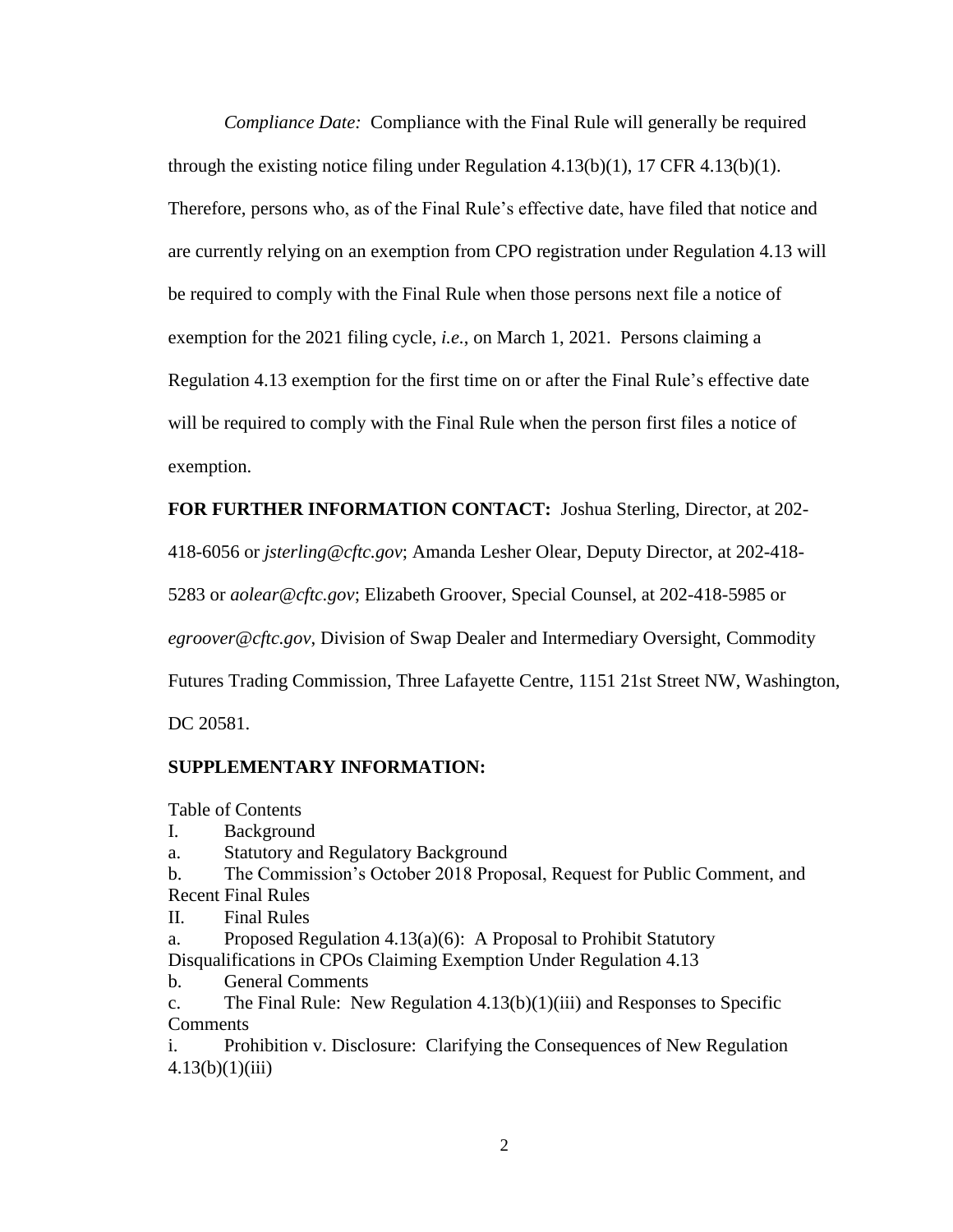ii. Scope of the Final Rule: Which Statutory Disqualifications Will Be Grounds for Prohibiting a Claim to a CPO Exemption?

iii. The Representation Requirement Under New Regulation  $4.13(b)(1)(iii)$  and Retaining One of the Proposed Exceptions

iv. Principal Classification and Treatment of RIAs

v. Persons with Covered Statutory Disqualifications May Seek Individual Exemptive

Letter Relief or Apply for CPO Registration

vi. Timeframe for Exempt CPO Compliance with New Regulation 4.13(b)(1)(iii)

- III. Related Matters
- a. Regulatory Flexibility Act
- b. Paperwork Reduction Act
- c. Cost-Benefit Considerations
- i. General Costs and Benefits
- ii. Benefits and Costs of the Final Rule
- iii. Section 15(a) Considerations
- 1. Protection of Market Participants and the Public
- 2. Efficiency, Competitiveness, and Financial Integrity of Markets
- 3. Price Discovery
- 4. Sound Risk Management
- 5. Other Public Interest Considerations
- d. Anti-Trust Considerations

# **I. Background**

# **a. Statutory and Regulatory Background**

Title VII of the Dodd-Frank Wall Street Reform and Consumer Protection Act

(Dodd-Frank Act)<sup>1</sup> established a statutory framework for the regulation of the swaps market to reduce risk, increase transparency, and promote market integrity within the financial system. As amended by the Dodd-Frank Act, section 1a(11) of the CEA defines the term "commodity pool operator," as any person<sup>2</sup> engaged in a business that is of the nature of a commodity pool, investment trust, syndicate, or similar form of enterprise, and who, with respect to that commodity pool, solicits, accepts, or receives from others,

 $\overline{\phantom{a}}$ 1 Pub. L. 111-203, 124 Stat. 1376 (2010), *available at https://www.govinfo.gov/content/pkg/PLAW-111publ203/pdf/PLAW-111publ203.pdf* (last retrieved Apr. 20, 2020).

 $2$  Regulation 1.3 defines "person" as including individuals, associations, partnerships, corporations, and trusts. 17 CFR 1.3. The Commission's regulations are found at 17 CFR Ch. I (2020).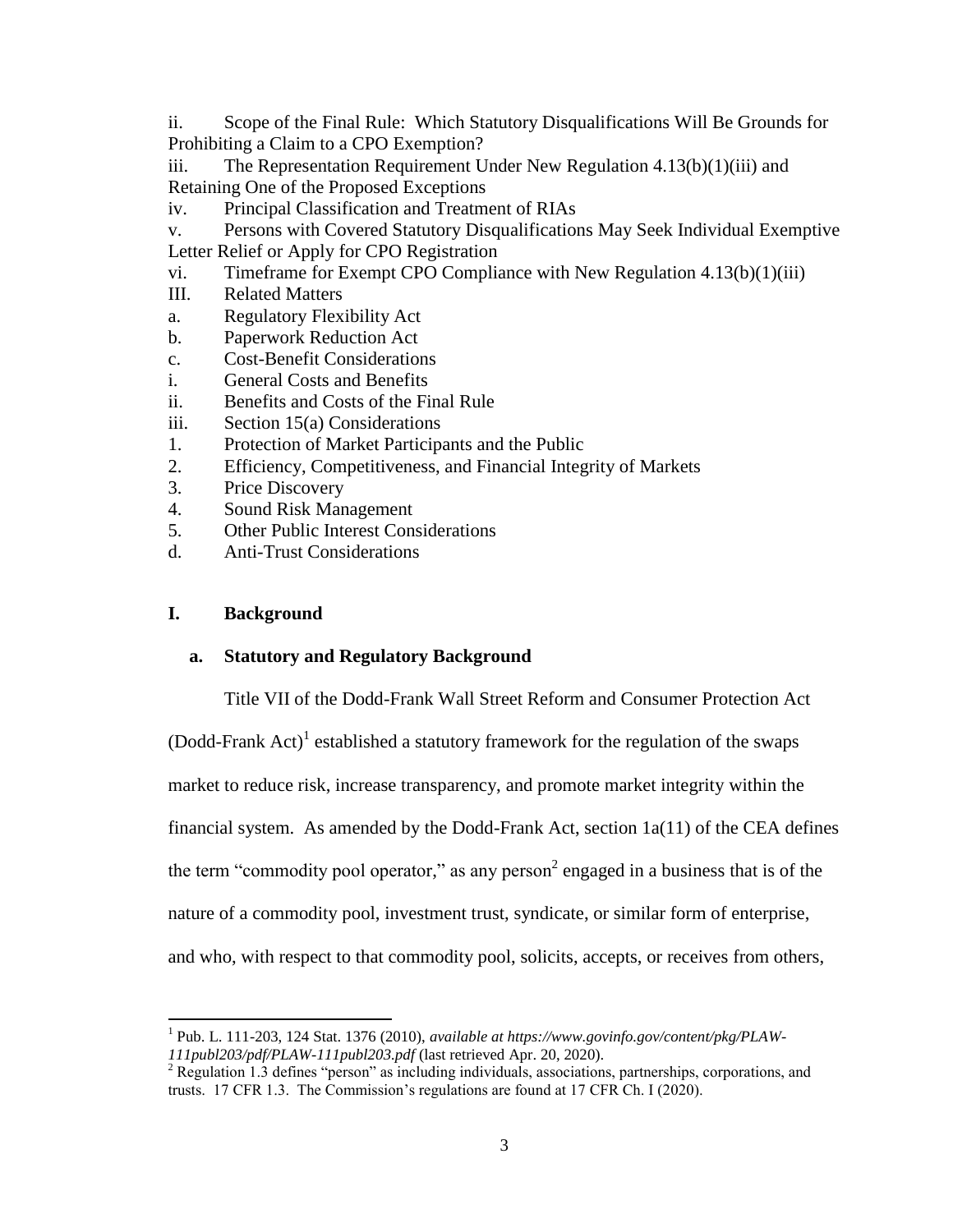funds, securities, or property, either directly or through capital contributions, the sale of stock or other forms of securities, or otherwise, for the purpose of trading in commodity interests.<sup>3</sup> CEA section  $4m(1)$  generally requires each person who satisfies the CPO definition to register as such with the Commission.<sup>4</sup> Additionally, CEA section 8a generally authorizes the Commission to register intermediaries and their associated persons, including CPOs, and also to refuse, condition, or revoke such registration.<sup>5</sup>

CEA section 8a(2) lists the offenses for which the Commission may upon notice, but without a hearing and pursuant to such rules, regulations or orders as the Commission may adopt, refuse to register, to register conditionally, or to suspend or place restrictions upon the registration of, any person, and for which the Commission may revoke the registration of any person with such a hearing as may be appropriate.<sup>6</sup> Commission regulations require all persons applying for registration with the Commission to complete Form  $7-R$ .<sup>7</sup> Each natural person principal of an applicant is also required to complete Form 8-R, to submit fingerprints, and to undergo a criminal background check. $8$  One of the purposes of Forms 7-R and 8-R, as well as the fingerprinting requirement, is to determine whether any applicant for registration or any of its principals has in its background one of the enumerated statutory disqualifications in the CEA. $^9$  If a statutory

<sup>&</sup>lt;sup>3</sup> 7 U.S.C. 1a(11). The CEA is found at 7 U.S.C. 1, *et seq.* (2018). Both the Act and the Commission's regulations are accessible through the Commission's website, *https://www.cftc.gov*.

 $47$  U.S.C. 6m(1).

<sup>5</sup> 7 U.S.C. 12a.

 $6$  7 U.S.C. 12a(2). Such decisions to refuse, condition, revoke, or place restrictions on registration are subject to appeal by the affected person or registration in the manner provided in section 6(c) of the CEA. *Id.*

<sup>7</sup> *See* 17 CFR 3.10(a)(1)(i).

 $8\,$  17 CFR 3.10(a)(2).

<sup>9</sup> *See* Adoption of Revised Registration Form 8-R, 82 FR 19665, 19665 (Apr. 28, 2017) (describing Form 8-R as designed to "assess the applicant's fitness to engage in business as a derivatives professional"). *See also* Firm Application (Form 7-R), pp. 12-16 (making various inquiries as to the criminal and disciplinary background of the firm and its principals), and p. 22 (requiring the applicant to certify that it would not be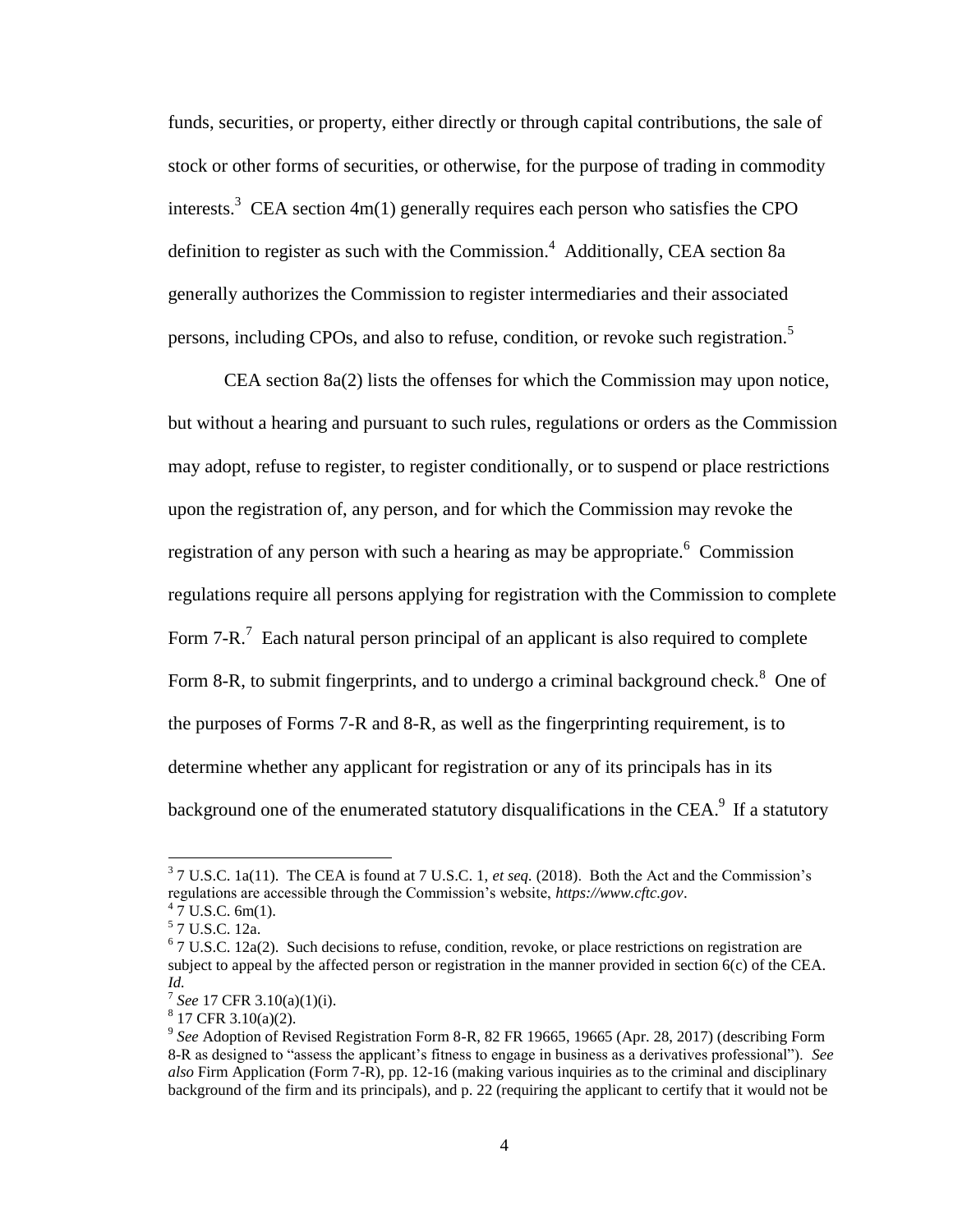disqualification enumerated in CEA section 8a(2) is disclosed or otherwise revealed through that process, such applicant is generally refused registration on that basis, and such statutorily disqualified principals will generally not be listed with the Commission. The Commission also has the authority under CEA section 8a(5) to make and promulgate such rules and regulations as, in the judgment of the Commission, are reasonably necessary to effectuate the provisions or to accomplish any of the purposes of the CEA.<sup>10</sup> Finally, CEA section 4(c) provides that the Commission, to promote responsible economic or financial innovation and fair competition, by rule, regulation, or order, after notice and opportunity for hearing, may exempt, among other things, any person or class of persons offering, entering into, rendering advice or rendering other services with respect to commodity interests, from any provision of the CEA.<sup>11</sup> CEA section  $4(c)$ provides a statutory basis for the Commission's promulgation of the various regulatory exemptions available to CPOs.

Part 4 of the Commission's regulations governs, among other things, the operations and activities of  $CPOs<sup>12</sup>$ . Those regulations implement the statutory authority provided to the Commission by the CEA and establish multiple registration exemptions and definitional exclusions for CPOs, as discussed above.<sup>13</sup> Part 4 also contains regulations that establish the ongoing compliance obligations applicable to CPOs, whether registered or exempt, as well as to those persons operating in the commodity

l

statutorily disqualified from registration under section 8a(2) or section 8a(3) of the Act), *available at https://www.nfa.futures.org/registration-membership/templates-and-forms/Form7-R-entire.pdf* (last retrieved June 1, 2020).

<sup>&</sup>lt;sup>10</sup> 7 U.S.C. 12a(5).

 $11$  7 U.S.C. 4(c)(1).

<sup>&</sup>lt;sup>12</sup> *See* 17 CFR pt. 4, generally.

<sup>&</sup>lt;sup>13</sup> *See, e.g.*, 17 CFR 4.13 (providing multiple registration exemptions to qualifying persons meeting the CPO definition).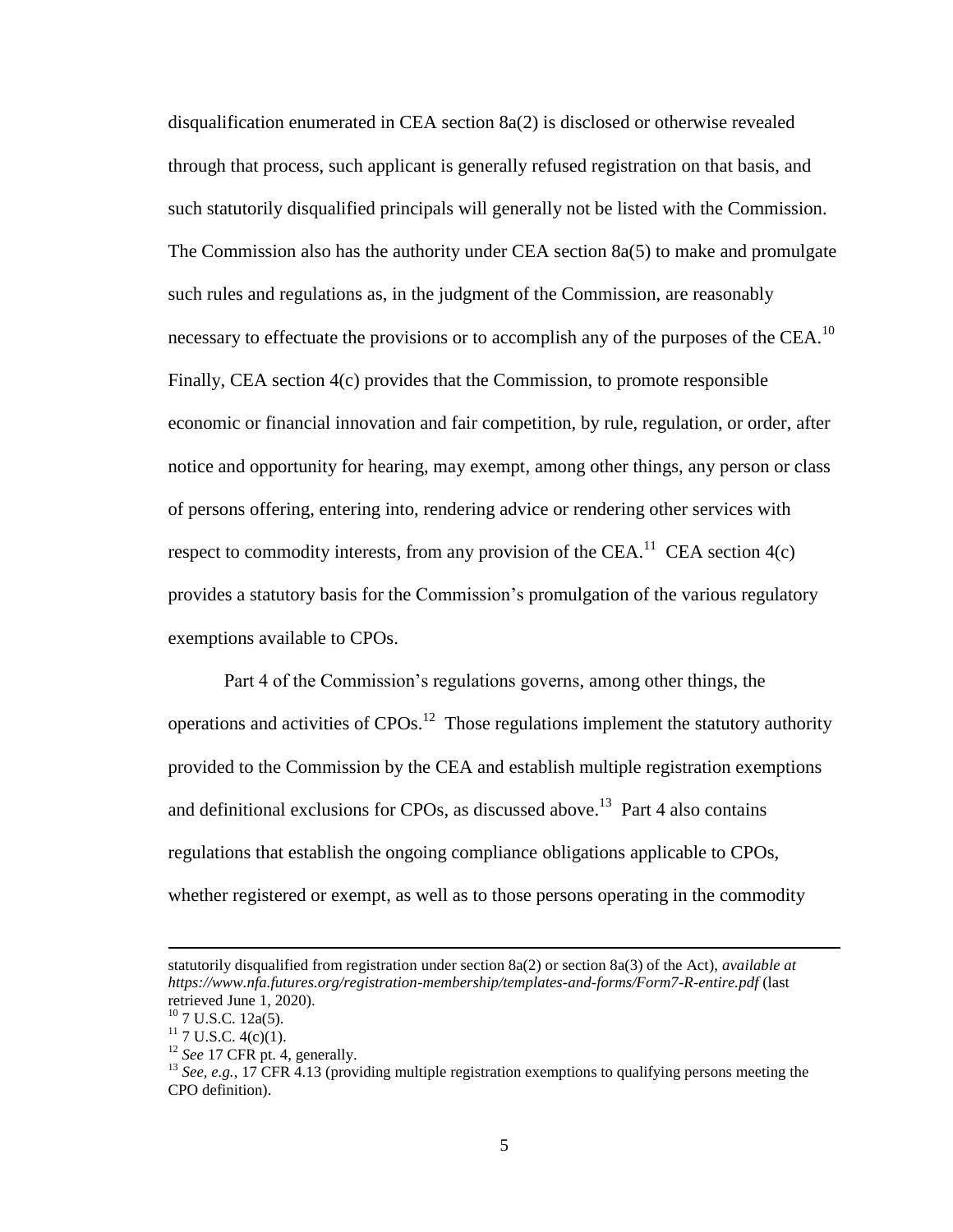interest markets pursuant to an exclusion from that definition. These requirements pertain to the commodity pools that CPOs operate and advise, and among other things, dictate matters of customer protection, disclosure, and reporting to a CPO's commodity pool participants.

The Commission has previously promulgated, pursuant to these statutory authorities, the various exemptions from registration as a CPO that are enumerated in Regulation 4.13, $<sup>14</sup>$  and the Commission is today utilizing them to revise the basic</sup> eligibility criteria and amend the notice filing required to claim certain exemptions set forth in that regulation.<sup>15</sup> As discussed above, persons seeking registration with the Commission, and their principals, are generally refused registration with the Commission on the basis that they have disclosed or are found to have in their backgrounds one of the statutory disqualifications enumerated in CEA section 8a(2). Conversely, prior to this Final Rule, persons claiming an exemption from CPO registration under Regulation 4.13 were not required to disclose any previous matters that might impact their eligibility or fitness for registration, or to otherwise meet any basic conduct standards beyond the substantive conditions of their claimed exemption. The Final Rule amendment seeks to close that regulatory gap by effectively prohibiting any person who has, or whose principals have, in their backgrounds a statutory disqualification listed in CEA section 8a(2) (Covered Statutory Disqualification, or CSD) from claiming a CPO exemption under Regulation 4.13. As a result of the Final Rule, persons who have a CSD in their

 $\overline{a}$ 

<sup>14</sup> *See* 17 CFR pt. 4 (citing as statutory authority, 7 U.S.C. 1a, 2, 6(c), 6b, 6c, 6*l*, 6m, 6n, 6*o*, 12a, and 23). <sup>15</sup> The Commission notes that the title of the Final Rule, "Amendments to Compliance Requirements for Commodity Pool Operators and Commodity Trading Advisors," is consistent with the related notice of proposed rulemaking published in 2018, notwithstanding that the amendment adopted by the Final Rule does not have any effect on commodity trading advisors.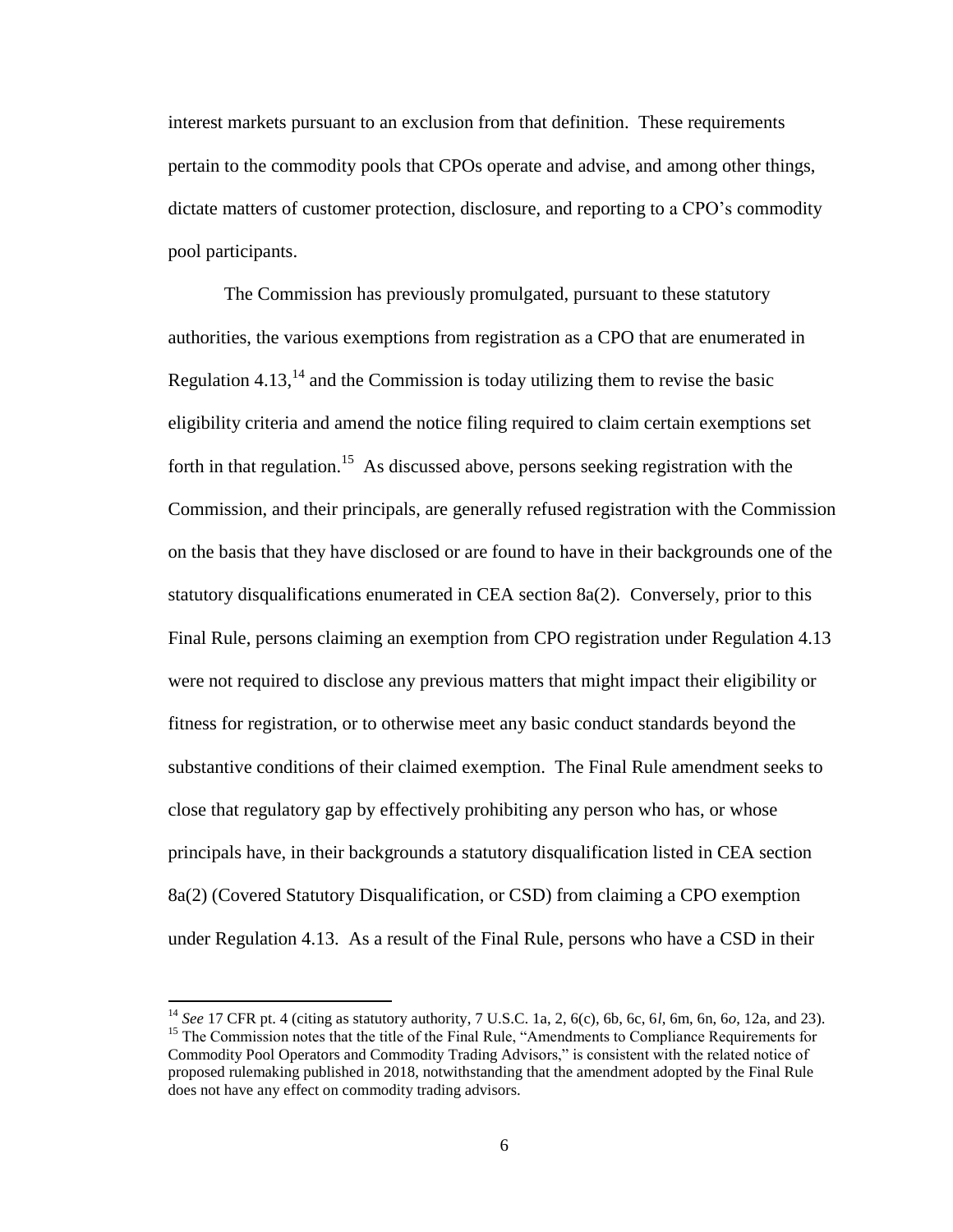background will generally be foreclosed from acting as a CPO, whether in a registered or exempt capacity, subject to limited exceptions discussed further below.

# **b. The Commission's October 2018 Proposal, Request for Public Comment, and Recent Final Rules**

In response to information received from members of the public, as well as CFTC staff's own internal review of its regulatory regime, the Commission published for public comment in the *Federal Register* on October 18, 2018, a Notice of Proposed Rulemaking (NPRM, or the Proposal), proposing to adopt several regulatory amendments applicable to CPOs and commodity trading advisors.<sup>16</sup> Commission staff had previously become aware of a number of statutorily disqualified CPOs operating commodity pools pursuant to the registration exemption formerly available in Regulation 4.13(a)(4), which the Commission rescinded in 2012.<sup>17</sup> Since the passage of the Dodd-Frank Act, the Commission has proposed and adopted amendments to Regulation 4.13, which have, in general, been designed to identify, accurately and in a timely manner, the exempt CPOs operating in its markets, to incorporate additional registration exemptions where appropriate, and to facilitate customer protection by requiring annual notice filings. The Commission is adopting this Final Rule because it believes that requiring persons to attest to both their and their principals' lack of Covered Statutory Disqualifications through an additional representation in the notice filing required by Regulation 4.13(b)(1) will

l

<sup>&</sup>lt;sup>16</sup> Several of the proposed amendments were consistent with, or expansions of, relief that had been previously available through a staff advisory or through no-action and exemptive letters issued over the years by staff of the Commission's Division of Swap Dealer and Intermediary Oversight (DSIO) and its predecessors. See Registration and Compliance Requirements for Commodity Pool Operators and Commodity Trading Advisors, 83 FR 52902 (Oct. 18, 2018) (Proposal).

<sup>&</sup>lt;sup>17</sup> After the rescission, such CPOs would have been required to modify their operations to comply with a different exemption under Regulation 4.13, cease their operations, or receive relief from the Commission permitting them to register and continue operating.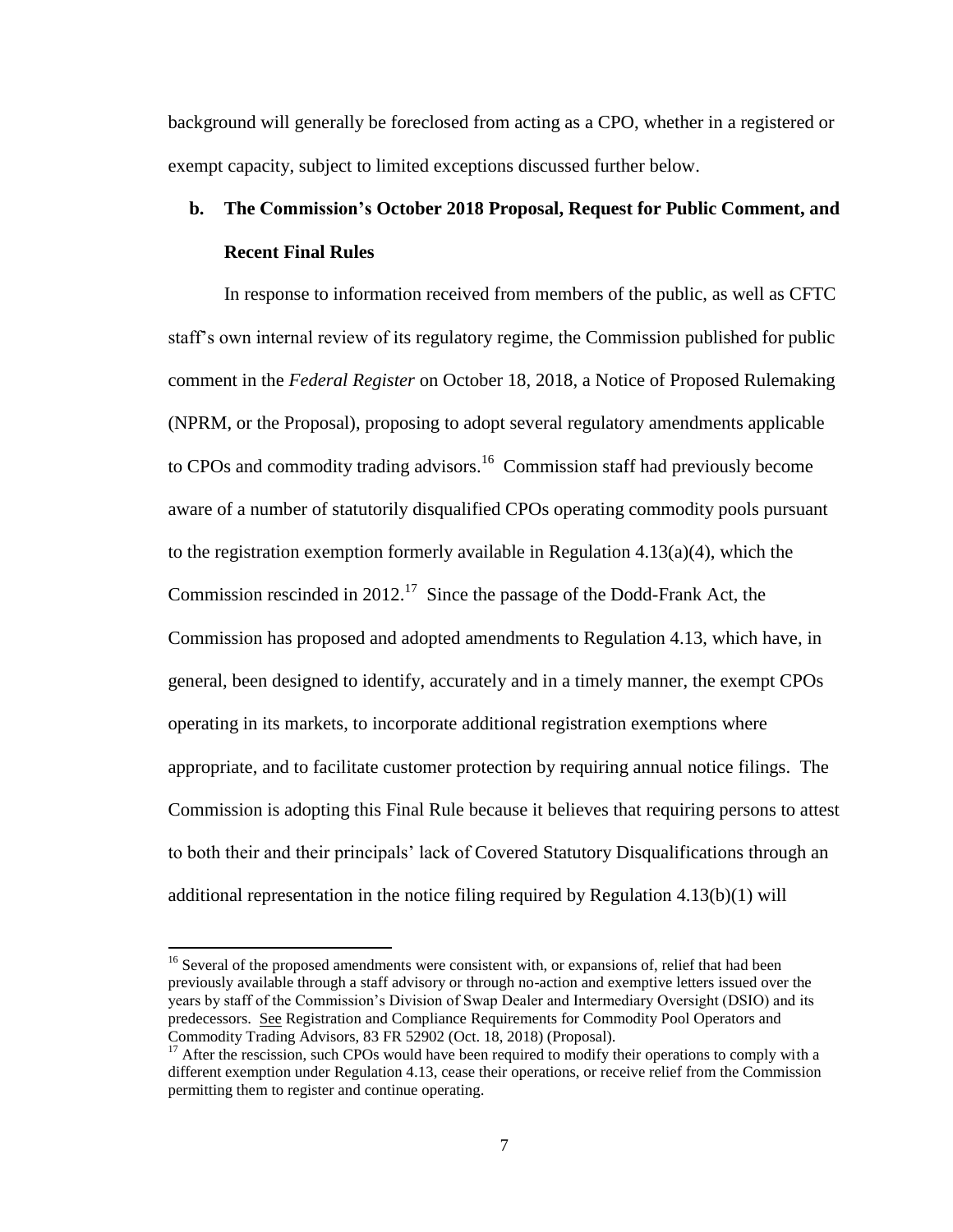further enhance the customer protection of exempt pool participants, and more generally, promote the public interest.

In the NPRM, the Commission included a proposed amendment to Regulation 4.13 that would have required any person claiming an exemption from CPO registration under Regulations  $4.13(a)(1)-(a)(5)$  to represent that neither the person nor any of its principals is subject to any statutory disqualification under section 8a(2) or 8a(3) of the Act, unless such disqualification arises from a matter which was previously disclosed in connection with a previous application, if such registration was granted, or which was disclosed more than thirty days prior to the claim of this exemption (Proposed Regulation  $4.13(a)(6)$ .<sup>18</sup> The Commission noted its belief then that "it poses an undue risk from a customer protection standpoint for its regulations in their current form to permit statutorily disqualified persons or entities to legally operate exempt commodity pools, especially when those same persons would not be permitted to register with the Commission."<sup>19</sup> Additionally, the Commission solicited comment on that particular proposed amendment, raising several specific questions for the public's consideration.<sup>20</sup> In December 2019, the Commission published final amendments (2019 Final Rules) adopting several aspects of the Proposal with the general intent of simplifying the regulatory landscape for CPOs without reducing the customer protection and other benefits provided by those regulations.<sup>21</sup> In describing the scope of the 2019 Final Rules,

l

<sup>18</sup> Proposal, 83 FR at 52906-07; *see also* Proposal, 83 FR at 52927 (proposing to adopt the prohibition at paragraph (a)(6) of Regulation 4.13).

 $19$  Proposal, 83 FR at 52906.

<sup>&</sup>lt;sup>20</sup> Proposal, 83 FR at 52916 (raising questions regarding the scope of the proposed prohibition and its potential impact on currently exempt CPOs, among several other issues).<br><sup>21</sup> Begistration and Currently exempt CPOs, among several other issues).

<sup>21</sup> Registration and Compliance Requirements for Commodity Pool Operators and Commodity Trading Advisors: Registered Investment Companies, Business Development Companies, and Definition of Reporting Person, 84 FR 67343 (Dec. 10, 2019); *and* Registration and Compliance Requirements for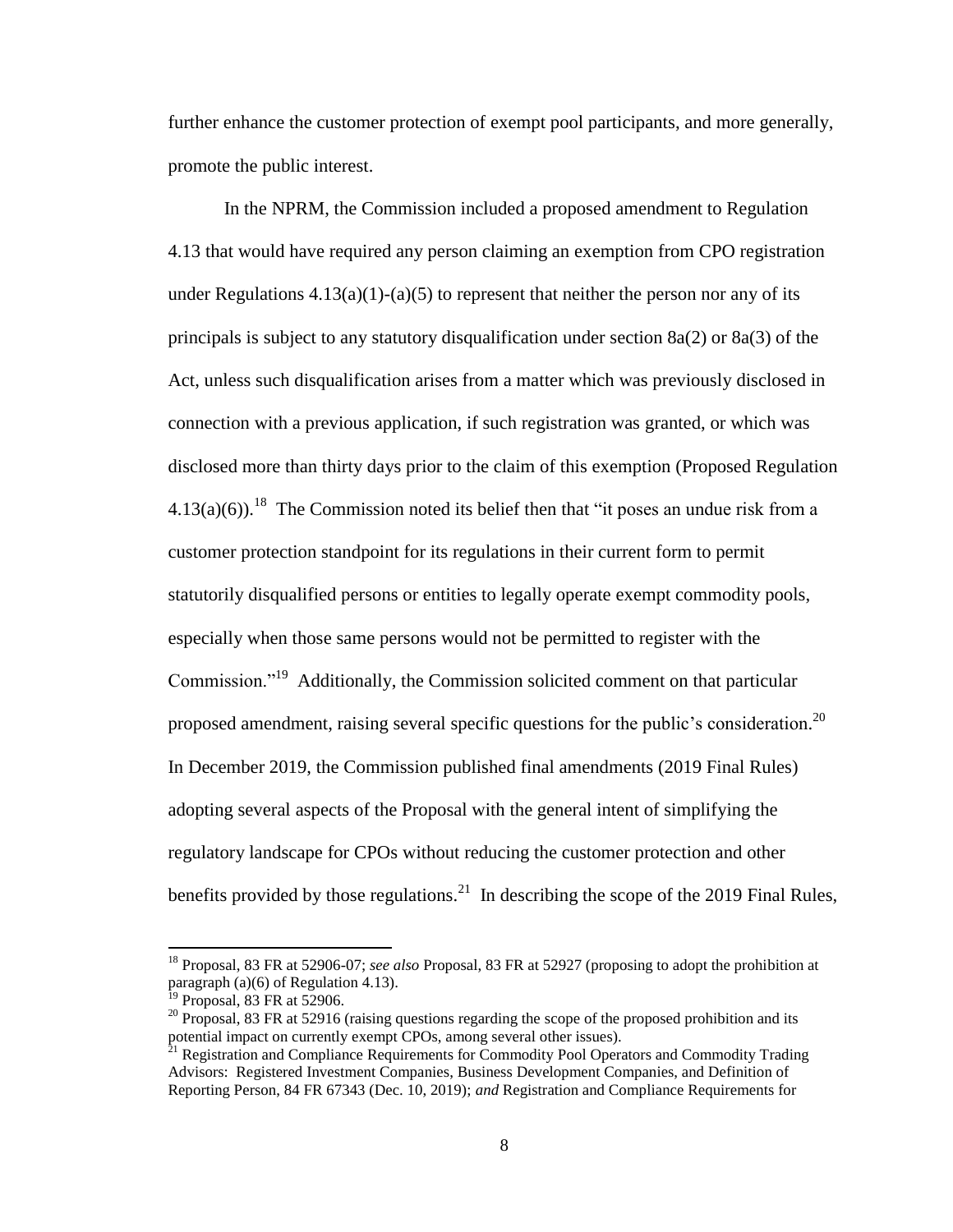the Commission stated that certain aspects of the Proposal, including Proposed Regulation 4.13(a)(6), elicited a significant number of responsive and detailed public comments, and as a result, the Commission found that those proposed amendments required further consideration before they could be finalized.<sup>22</sup>

After additional consideration of Proposed Regulation 4.13(a)(6), as well as the ideas, questions, and suggestions received in public comments, the Commission has determined it appropriate to adopt, with specific modifications from the Proposal, the amendment, such that, subject to limited exceptions, persons subject to the Covered Statutory Disqualifications (*i.e.*, those listed in CEA section 8a(2)) will generally no longer be able to claim CPO exemptions under Regulation 4.13, absent a separate determination by the Commission (or its staff, pursuant to delegated authority) under CEA section  $8a(2)$  or Regulation 4.12(a), as more fully described below. The following sections describe the amendment as presented in the Proposal, respond to the substantive comments received, and finally, explain the amendment in its final form and how the Commission intends it to apply in the future.

## **II. Final Rules**

# **a. Proposed Regulation 4.13(a)(6): A Proposal to Prohibit Statutory Disqualifications in CPOs Claiming Exemption Under Regulation 4.13**

In the Proposal, the Commission, for the first time, proposed that CPOs exempt under Regulation 4.13, and principals of the foregoing, who have statutory disqualifications in their backgrounds be subject to conduct standards similar to those of

Commodity Pool Operators (CPOs) and Commodity Trading Advisors: Family Offices and Exempt CPOs, 84 FR 67355 (Dec. 10, 2019) (2019 Final Rules).

 $22$  2019 Final Rules, 84 FR at 67357.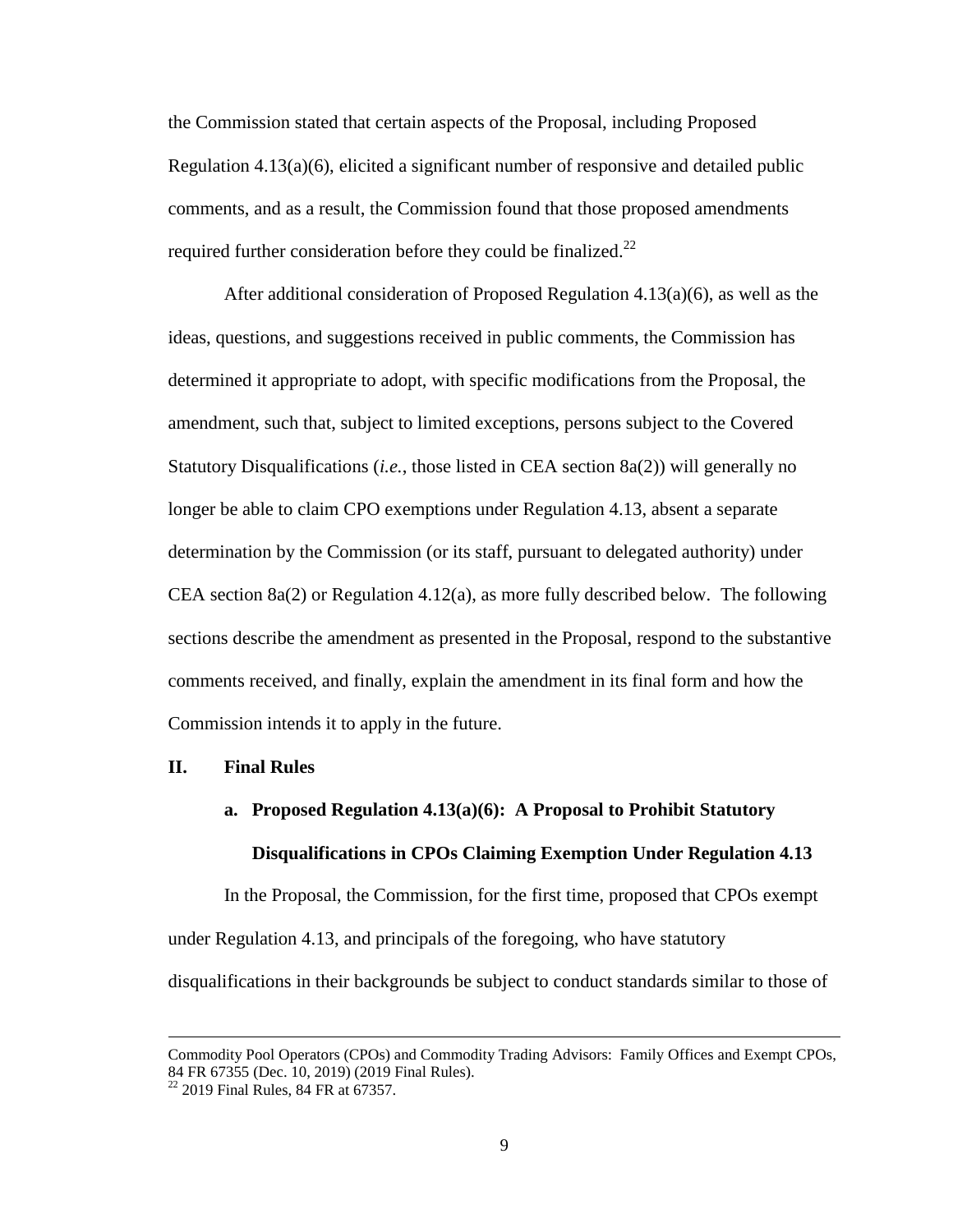their registered counterparts. The Commission has now determined to exercise its statutory authority to amend the Commission's CPO exemption regime, such that both registered and exempt CPOs will be required to represent that they and their respective principals are not subject to the Covered Statutory Disqualifications listed in the CEA. The Commission continues to believe that "preserving the prohibition on statutory disqualifications… and applying it to exemptions under § 4.13 would provide a substantial customer protection benefit by prohibiting statutorily disqualified persons from operating and soliciting participants for investment in exempt commodity pools."<sup>23</sup>

Proposed Regulation 4.13(a)(6) would have required any person who desires to claim an exemption under paragraphs  $(a)(1)$ ,  $(a)(2)$ ,  $(a)(3)$ ,  $(a)(4)$ , or  $(a)(5)$  of the section to represent that neither the person nor any of its principals is subject to any statutory disqualification under section  $8a(2)$  or  $8a(3)$  of the Act, unless such disqualification arises from a matter which was previously disclosed in connection with a previous application, if such registration was granted, or which was disclosed more than thirty days prior to the claim of this exemption.<sup>24</sup> The Commission did not propose to require that representation from CPOs of Family Offices, which it concurrently proposed to exempt from CPO registration, because "such CPOs would be prohibited from soliciting non-family members/clients to participate in their pool(s), necessarily limiting their contact with prospective participants drawn from the general public, and as a result, reducing the

 $23$  Proposal, 83 FR at 52916.

<sup>&</sup>lt;sup>24</sup> Proposal, 83 FR at 52927. This language is nearly identical to the representation required by paragraph C.4. of Staff Advisory 18-96. *See* Offshore Commodity Pools Relief for Certain Registered CPOs From Rules 4.21, 4.22, and 4.23(a)(10) and (a)(11) and From the Location of Books and Records Requirement of Rule 4.23, *available at https://www.cftc.gov/sites/default/files/tm/advisory18-96.htm* (last visited Apr. 22, 2020).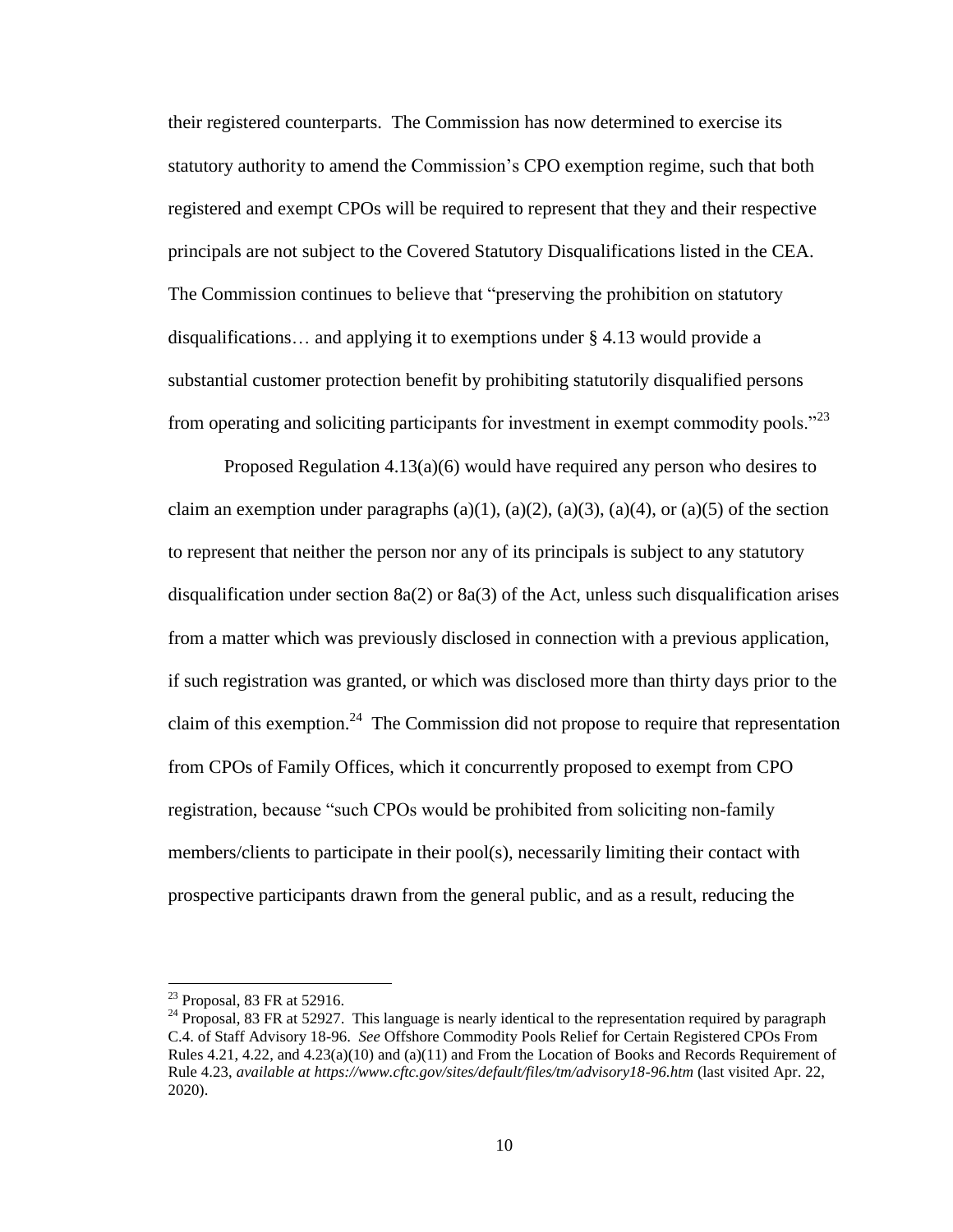Commission's customer protection concerns in that context."<sup>25</sup> The Commission stated its preliminary belief that this proposed approach "addresses customer protection concerns regarding statutory disqualifications, while preserving flexibility in Commission regulations applicable to CPOs."<sup>26</sup>

The Commission further explained that Proposed Regulation 4.13(a)(6) would "provide additional customer protection because statutorily disqualified, unregisterable persons would no longer be able to claim the CPO exemptions under §[§] 4.13 (a)(1) through (a)(5)."<sup>27</sup> With respect to its future application, the Commission stated its intent that CPOs currently claiming an exemption under Regulation 4.13 would comply, "as they renew their claims on an annual basis – *i.e.*, existing claimants would be required to represent that neither they nor their principals are subject to statutory disqualifications under CEA sections 8a(2) or 8a(3), when they annually affirm their continued reliance on a  $\S$  4.13 exemption next year."<sup>28</sup> In contrast, "CPOs filing new claims of a  $\S$  4.13 exemption, however, would be required to comply with this prohibition upon filing, if and when the amendments are adopted as proposed, and become effective."<sup>29</sup>

The Commission requested comment generally on all aspects of the Proposal, and also solicited comment through targeted questions about each of the proposed amendments, including Proposed Regulation  $4.13(a)(6)$ .<sup>30</sup> In particular, the Commission requested comment on "the impact of adopting this provision on industry participants and currently exempt CPOs, and also, on what, if any, other statutory disqualifications should

<sup>&</sup>lt;sup>25</sup> Proposal, 83 FR at 52906. The Commission formally adopted a CPO exemption for qualifying Family Offices in the 2019 Final Rules. *See* 2019 Final Rules, 84 FR at 67358, 67368.

<sup>26</sup> Proposal, 83 FR at 52906.

<sup>&</sup>lt;sup>27</sup> Proposal, 83 FR at 52914.

<sup>28</sup> Proposal, 83 FR at 52907.

<sup>&</sup>lt;sup>29</sup> Proposal, 83 FR at 52907.

<sup>30</sup> Proposal, 83 FR at 52916.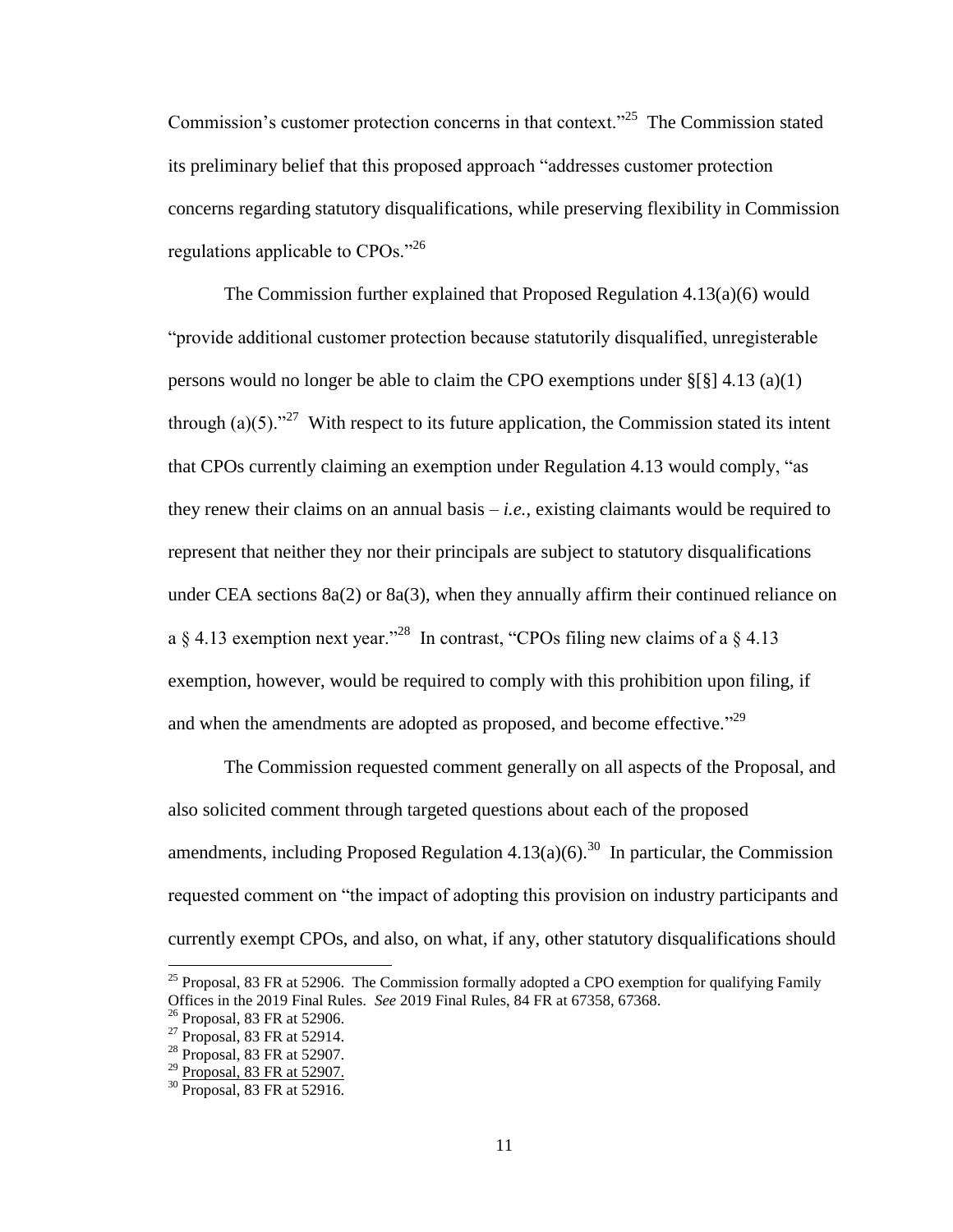be permissible for exempt CPOs and their principals."<sup>31</sup> The Commission also asked the following questions:

1) What are the concerns and benefits associated with the expansion of the prohibition on statutory disqualifications to the CPO registration exemptions set forth in  $\S[\S]$  4.13(a)(1), (a)(2), (a)(3), and (a)(5), or proposed to be set forth in  $\S 4.13(a)(4)$ ?

2) Do the limited exceptions that would permit certain statutory disqualifications successfully address any unintended consequences of adding the prohibition to § 4.13, while still providing a base level of customer protection by preventing statutorily disqualified individuals from legally operating exempt commodity pools?

3) Generally, how should the Commission handle the implementation of the statutory disqualification prohibition?

4) Specifically, how should the prohibition apply to current claimants under § 4.13? How much time should the Commission allow for filing updated exemption claims subject to the prohibition?

5) How much time should the Commission allow for an exempt CPO to replace statutorily disqualified principals, in order to maintain eligibility for a § 4.13 exemption?<sup>32</sup>

The discussion below outlines the public comments received in response to the Proposal, focusing on the substantive comments received regarding Proposed Regulation 4.13(a)(6). The Commission will also explain how it has taken those comments into

l

 $31$  Proposal, 83 FR at 52916.

<sup>32</sup> Proposal, 83 FR at 52916.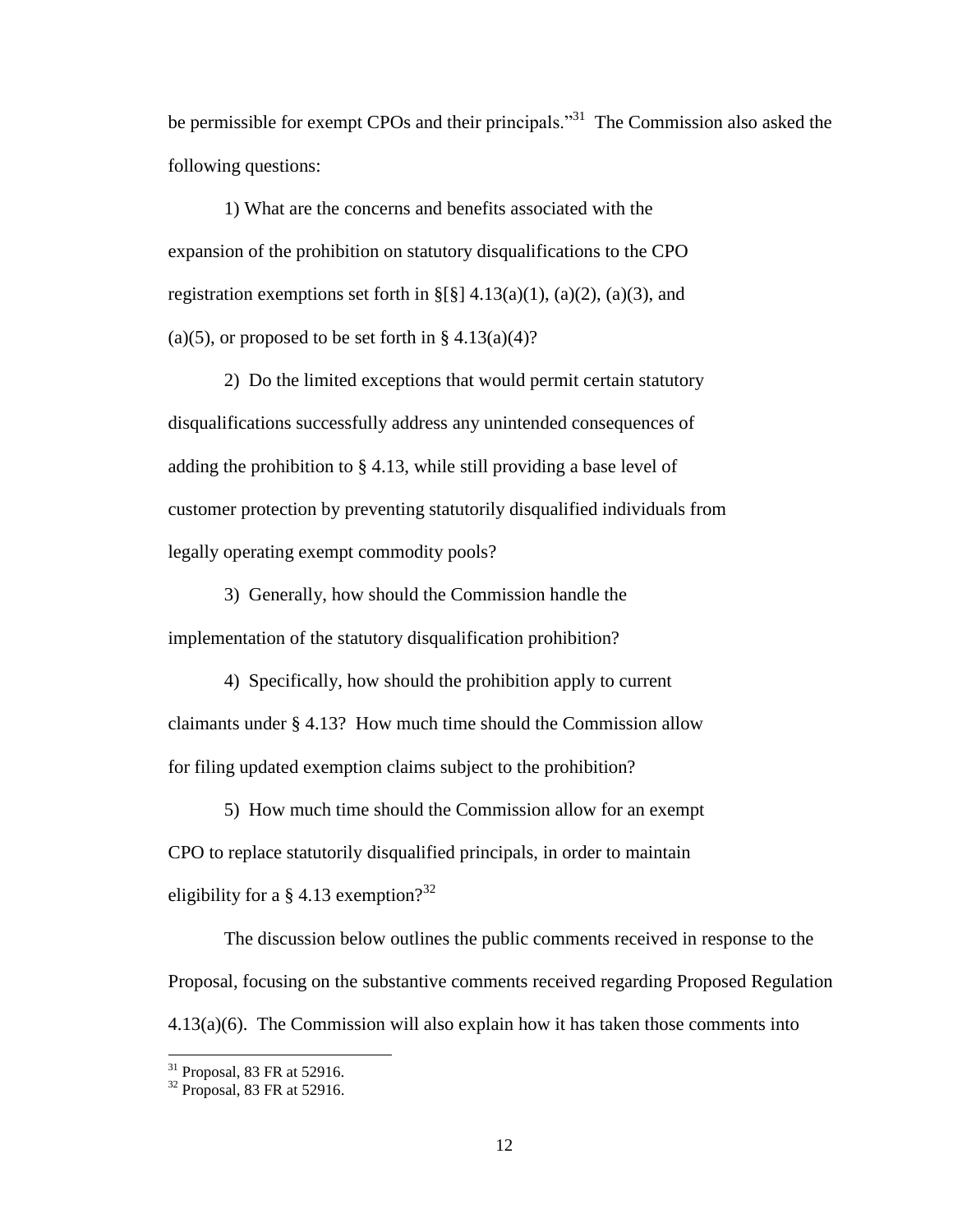consideration, via specific adjustments to the Commission's approach in adopting the new statutory disqualification representation as a condition of receiving exemptive relief under Regulation 4.13.

## **b. General Comments**

The Commission received 28 individual comment letters responsive to the NPRM: six from legal and market professional groups; 13 from law firms; seven from individual family offices; one from a government-sponsored enterprise (GSE) actively involved in the housing industry; and one from the National Futures Association (NFA), a registered futures association,  $33\overline{3}$  who through delegation by the Commission, assists Commission staff in administering its CPO regulatory program.<sup>34</sup> Additionally, Commission staff participated in multiple *ex parte* meetings concerning the Proposal.<sup>35</sup> Seven of the comment letters provided comment specifically on Proposed Regulation  $4.13(a)(6)$ .

<sup>33</sup> *See* 7 U.S.C. 21.

 $34$  Comments were submitted by the following entities: Alscott, Inc.\* (Dec. 7, 2018); Alternative Investment Management Association (AIMA) (Letter 1: Dec. 17, 2018, and Letter 2: Oct. 7, 2019); Buchanan, Ingersoll, and Rooney, PC\* (Dec. 12, 2018); Commodore Management Company\* (Dec. 12, 2018); Dechert, LLP (Dechert) (Dec. 17, 2018); Freddie Mac (Dec. 17, 2018); Fried, Frank, Harris, Shriver, & Jacobson, LLP (Fried Frank) (Dec. 17, 2018); Investment Adviser Association (IAA) (Dec. 17, 2018); Kramer, Levin, Naftalis, & Frankel, LLP\* (Dec. 17, 2018); LBCW Investments\* (Dec. 5, 2018); Managed Funds Association (MFA) (Dec. 14, 2018); Marshall Street Capital\* (Dec. 13, 2018); McDermott, Will, & Emery, LLP\* (Dec. 17, 2018); McLaughlin & Stern, LLP\* (Dec. 5, 2018); Moreland Management Company\* (Dec. 13, 2018); Morgan, Lewis, & Bockius, LLP\* (Dec. 18, 2018); NFA (Dec. 17, 2018); New York City Bar Association, the Committee on Futures and Derivatives (NYC Bar Derivatives Committee) (Jan. 4, 2019); Norton, Rose, Fulbright US, LLP\* (Dec. 17, 2018); Perkins Coie, LLP\* (Dec. 17, 2018); the Private Investor Coalition, Inc. (PIC) (Nov. 28, 2018); Ridama Capital \* (Dec. 13, 2018); Schiff Hardin, LLP (two offices)\* (Dec. 13 and 17, 2018); the Securities Industry and Financial Management Association Asset Management Group (SIFMA AMG) (Letter 1: Dec. 17, 2018, and Letter 2: Sept. 13, 2019); Vorpal, LLC\* (Dec. 17, 2018); Willkie, Farr, and Gallagher, LLP (Willkie) (Dec. 11, 2018); and Wilmer Hale, LLP (Wilmer Hale) (Dec. 7, 2018). Those entities marked with an "\*" submitted substantively identical, brief comments, specifically supporting the detailed comments and suggested edits submitted to the Commission by PIC.

<sup>35</sup> *See* "Comments for Proposed Rule 83 FR 52902," *available at* 

*https://comments.cftc.gov/PublicComments/CommentList.aspx?id=2925* (last retrieved May 4, 2020).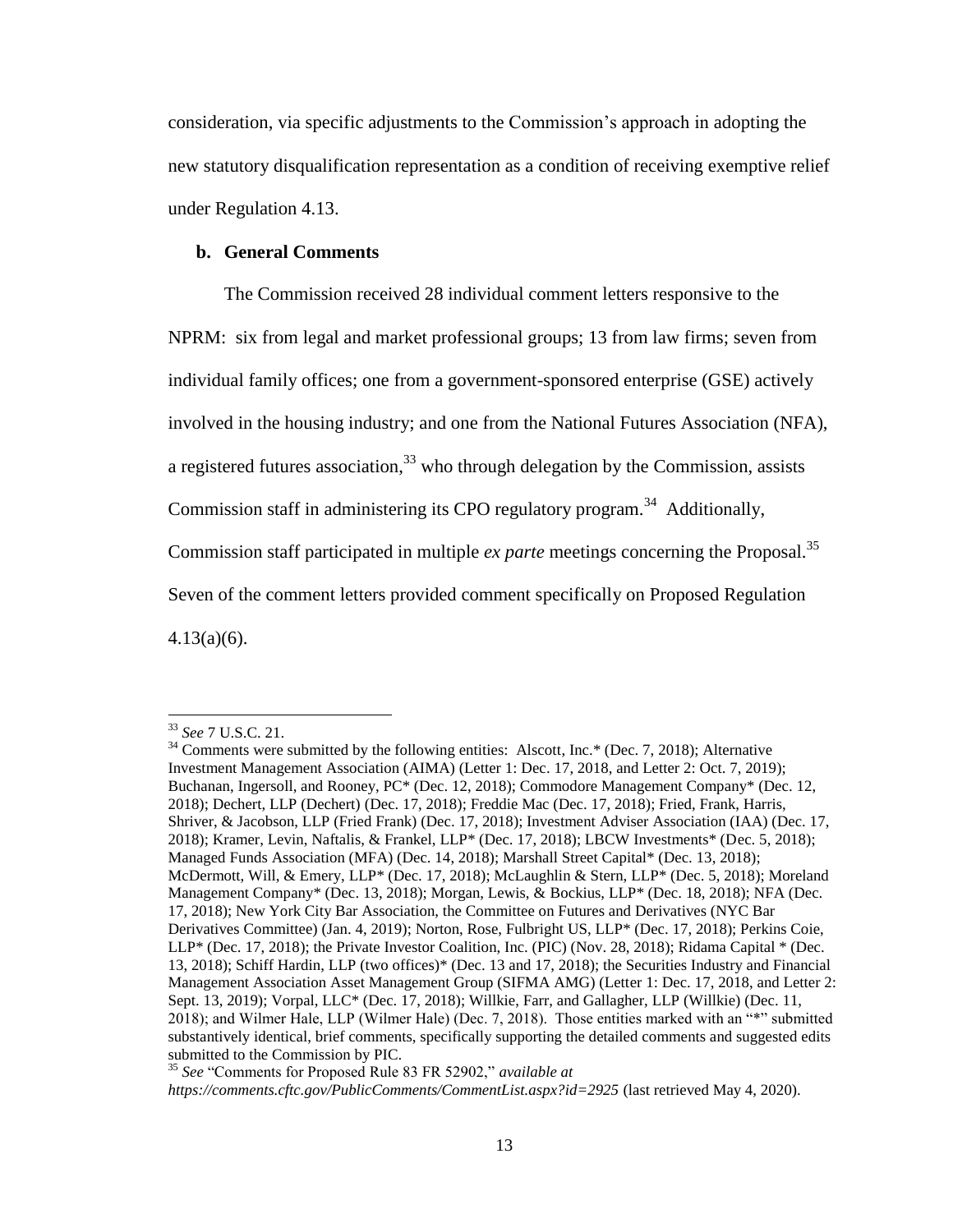Commenters generally understood the customer protection goals of the Commission, and many supported the amendment; other commenters opposed it and raised several questions regarding its implementation. Dechert, for instance, opposed Proposed Regulation  $4.13(a)(6)$ , stating that the Commission should not extend to exempt CPOs a prohibition generally applicable only to registered CPOs.<sup>36</sup> Dechert further commented that the proposed amendment would impose one of the most costly aspects of registration, that of principal classification and screening, on CPOs that are intended to be exempt from registration.<sup>37</sup> SIFMA AMG additionally opposed Proposed Regulation 4.13(a)(6) and expressed the need for the Commission's consumer protection goals to be balanced appropriately with compliance burdens and costs.<sup>38</sup>

Commenters also compared the process surrounding Proposed Regulation 4.13(a)(6) to the Commission's registration processes currently outlined in part 3 of its regulations. Dechert and other commenters requested more detail on how the proposed amendment would operate and how exceptions would be considered or accepted.<sup>39</sup> Although the majority of comments indicated that their submitters understood the Commission's intention in proposing the prohibition on statutory disqualifications, Dechert expressed confusion as to whether Proposed Regulation  $4.13(a)(6)$  was intended

<sup>&</sup>lt;sup>36</sup> Dechert, at 7 (arguing that the Commission has generally determined it does not need to apply as close regulatory oversight to exempt CPOs as it does for registered CPOs, and that it is inconsistent with that conclusion for the Commission to apply this prohibition to exempt CPOs).

Dechert, at 7-8. Dechert emphasized the difficulty in determining who is and is not a principal of a CPO, pointing out that some types of principal do not involve a "bright line test," but rather a "facts-andcircumstances analysis." *Id.*

 $38$  SIFMA AMG, at 17. SIFMA AMG also requested that the Commission consider performing a study to determine if the prohibition against statutory disqualifications was actually needed in the population of exempt CPOs. *Id.*

<sup>39</sup> Dechert, at 11-12; *see also* IAA, at 11, and AIMA, at 9-10.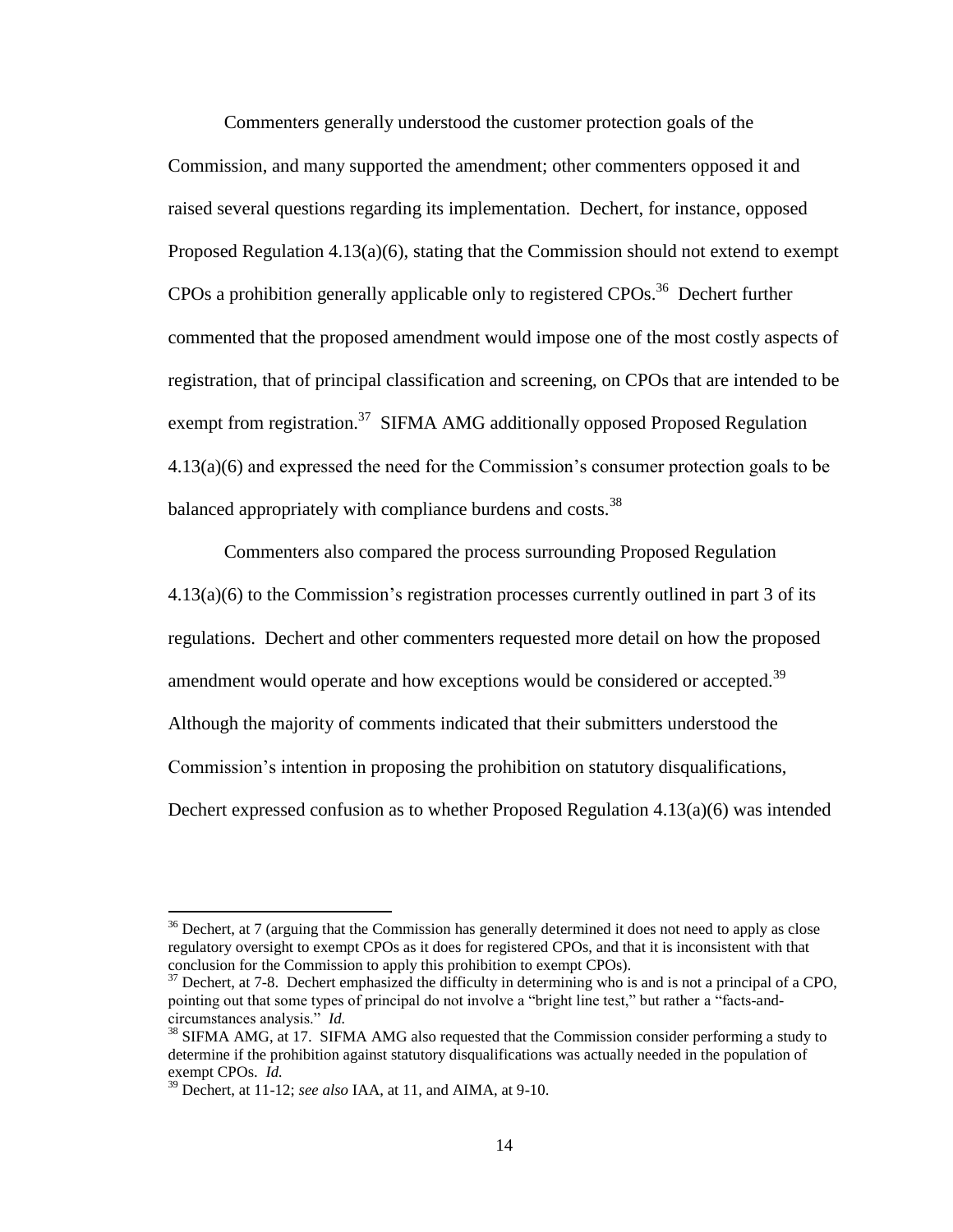to require disclosure of such disqualifications, or whether it was actually designed to bar disqualified CPOs from relying on an exemption entirely.<sup>40</sup>

Some commenters cited a lack of clarity on process and other significant uncertainties associated with the proposed amendment, and a couple of commenters requested that the Commission reconsider and/or re-propose it.<sup>41</sup> Alternatively, Dechert requested that the Commission develop processes regarding: (a) the identification and screening of principals; (b) disputing a determination by CFTC or NFA to bar a person from claiming exemption under Regulation 4.13; (c) the "disclosure exception;" and (d) the winding down of operations for affected CPOs in a manner that minimizes market disruption and any disadvantages to pool participants.<sup>42</sup> MFA shared this concern, requesting clarity on the timing of disclosure for CPOs already exempt under a Regulation 4.13 exemption and pointing out the lack of procedure specified in the Proposal.<sup>43</sup> MFA further suggested that the Commission consider adopting regulations that would establish a clear process for currently exempt CPOs to update their disclosures of statutory disqualifications to the Commission or NFA, including the disclosure of violations of requirements of other regulators.<sup>44</sup>

Several commenters were concerned about the scope of Proposed Regulation 4.13(a)(6), including that offenses enumerated in CEA section 8a(3) would be considered statutory disqualifications.<sup>45</sup> AIMA, for instance, explained that the disqualifications

l

 $40$  Dechert, at 9.

<sup>&</sup>lt;sup>41</sup> Dechert, at 12; SIFMA AMG, at 17.

 $42$  Dechert, at 11. IAA also requested that the Commission develop a hearing process for denying persons the CPO exemptions, based on a statutory prohibition. IAA, at 11. *See also* AIMA, at 9.

<sup>43</sup> MFA, at 4.  $44$  MFA, at 4.

<sup>45</sup> *See, e.g.*, Dechert, at 8 (stating that the statutory disqualifications impacting a person's eligibility for exemption are very broad).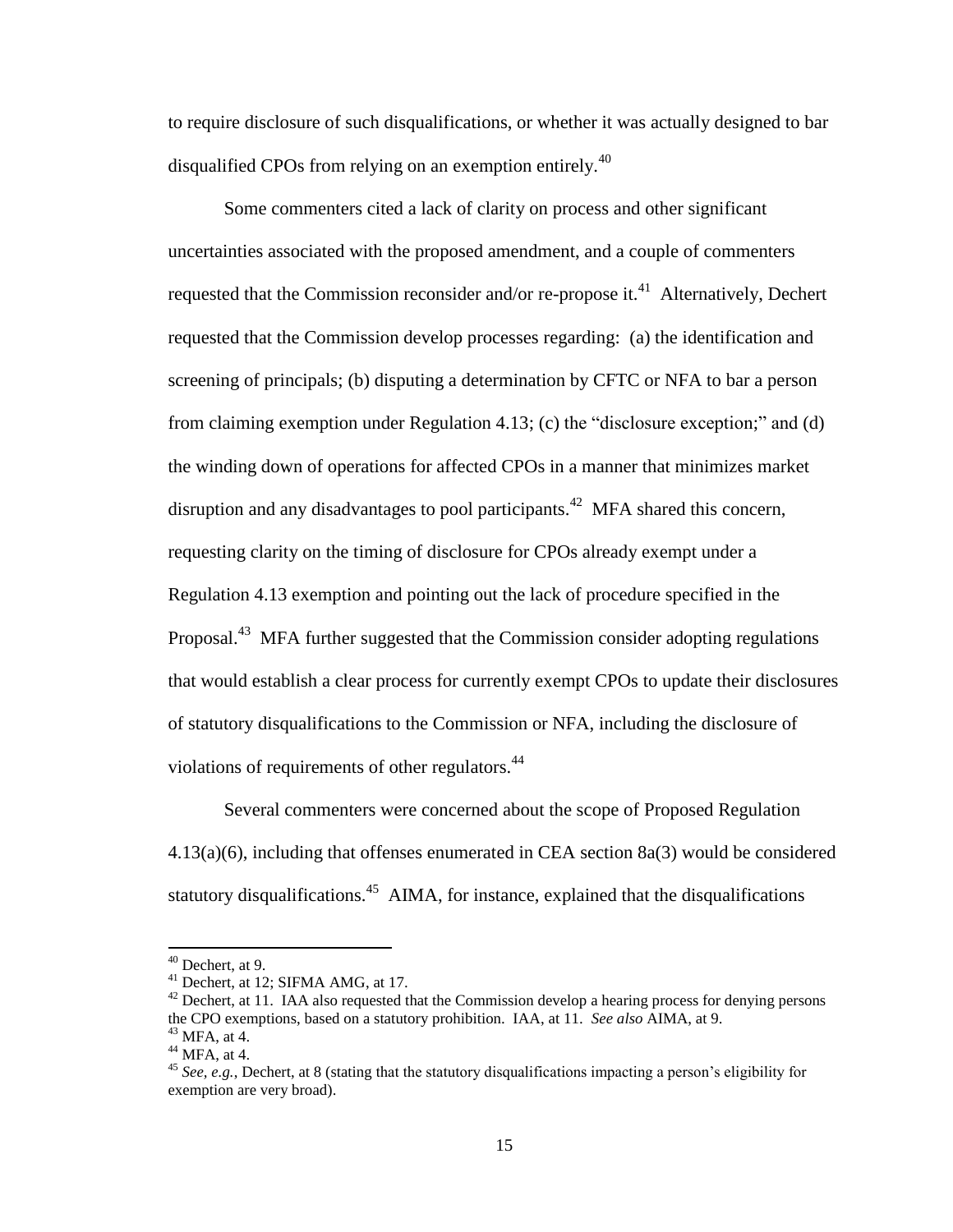listed under that statutory paragraph, in particular, provide the Commission grounds only for potentially disallowing registration, rather than an automatic bar to registration.<sup>46</sup> Consequently, AIMA requested that any required representation include only offenses under CEA section  $8a(2)$ , or that the Commission exclude from consideration offenses listed in CEA section 8a(3)(B) and generally limit the incorporation of offenses in CEA section 8a(3) to those that are no more than ten years old.<sup>47</sup> MFA similarly pointed out that even recordkeeping violations would need to be disclosed pursuant to CEA section  $8a(3)(A)$ ; MFA also questioned the breadth and meaning of CEA section  $8a(3)(M)$ disqualifications, known only in the statute as "other good cause."<sup>48</sup>

Like AIMA, IAA and SIFMA AMG similarly requested that the representation cover only offenses listed under CEA section  $8a(2)$ .<sup>49</sup> SIFMA AMG additionally requested clarification from the Commission that a person would not be "statutorily disqualified" pursuant to a violation under CEA section 8a(3), unless and until the person receives a hearing and the Commission has made the filing with respect to the conduct at issue required by that statutory provision.<sup>50</sup> Dechert requested that the Commission further limit the scope of Proposed Regulation 4.13(a)(6), such that the provision would only effectively prohibit statutory disqualifications involving instances of fraud and similar offenses involving commodities, securities, and other financial instruments, like

 $46$  AIMA, at 10.

<sup>47</sup> AIMA, at 10.

<sup>48</sup> MFA, at 4. *See also* SIFMA AMG, at 19 (arguing that offenses under CEA section 8a(3) are much less serious, more remote in time, or may be difficult to verify at the time a claim for exemption is filed); AIMA, at 10 (stating that including CEA section 8a(3) would be too broad, as it lists as disqualifying: misdemeanor offenses regardless of age, regulatory offenses routinely cleared by NFA in administering the Commission's registration process for CPOs, and the "amorphous 'other good cause'").  $49$  IAA, at 11; SIFMA AMG, at 19.

 $50$  SIFMA AMG, at 20.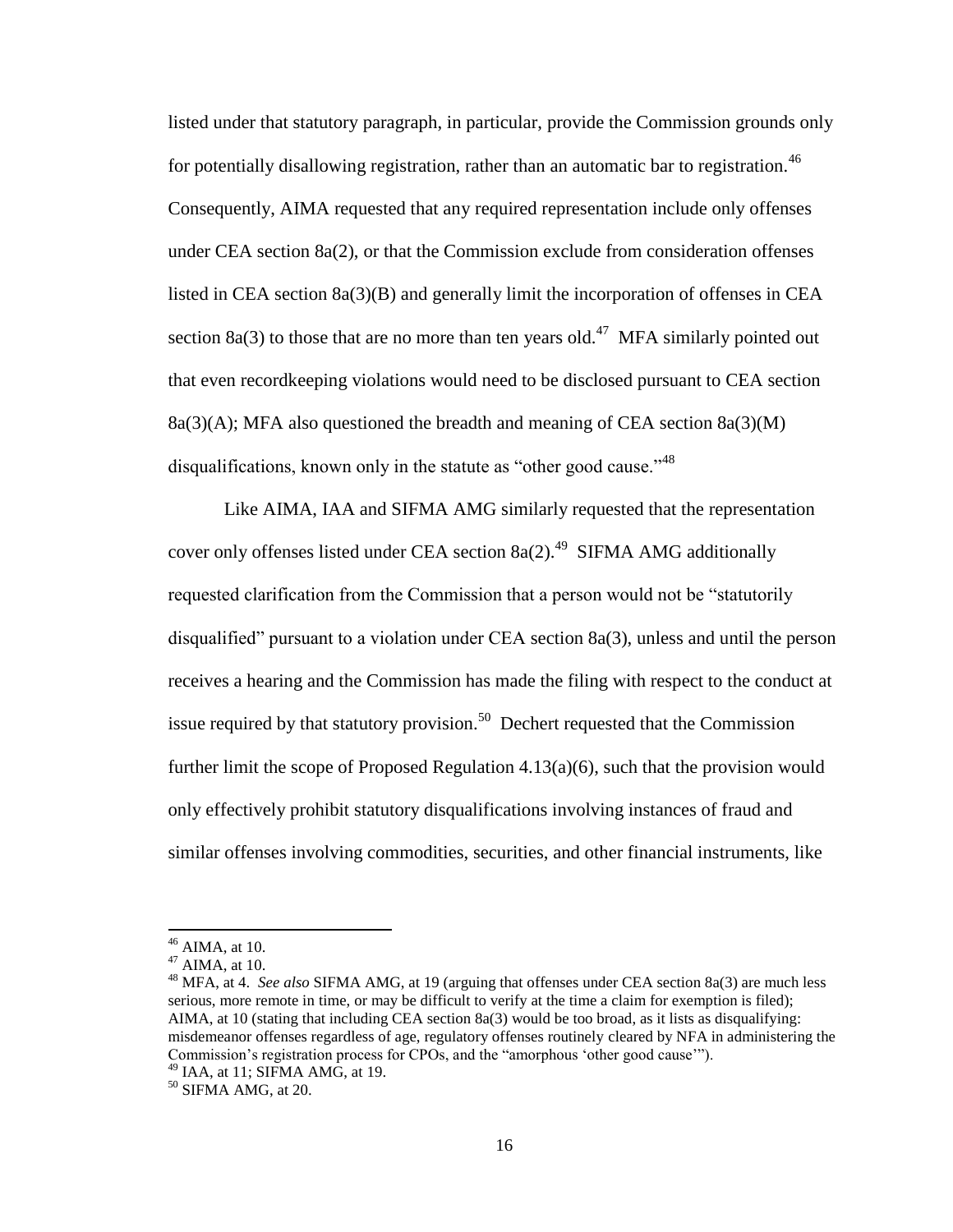CEA section  $8a(2)(D)$ .<sup>51</sup> Additionally, Dechert requested that the Commission also consider: (a) applying Proposed Regulation  $4.13(a)(6)$  to only the person itself claiming the CPO exemption, rather than both the claimant and principals, and (b) grandfathering exempt CPOs currently in existence, in conjunction with the proposed amendment's adoption. 52

IAA also requested that the Commission not require compliance with the proposed amendment from registered investment advisers (RIAs) because those entities are already subject to the statutory disqualification regime under the Investment Advisers Act of 1940 (IA Act), which, the IAA argued, Proposed Regulation  $4.13(a)(6)$  would duplicate.<sup>53</sup> SIFMA AMG also supported a carve-out for RIAs, explaining that RIAs are subject to a robust statutory disqualification regime under the IA Act, are required to disclose disciplinary events on their Forms ADV, and are also subject to fiduciary duties to their clients.<sup>54</sup>

NFA generally supported Proposed Regulation 4.13(a)(6) and agreed with the Commission's underlying rationale.<sup>55</sup> NFA provided comments specifically regarding the two exceptions the Commission proposed: (a) if the statutory disqualification was previously disclosed in relation to a registration application, which was later granted, or

<sup>&</sup>lt;sup>51</sup> Dechert, at 11 (stating that, as the prohibition was proposed, any violations of the CEA "could require disclosure of a Statutory Disqualification" and may prohibit a person from claiming a CPO exemption in Regulation 4.13).

 $52$  Dechert, at 11.

 $53$  IAA, at 10.

<sup>&</sup>lt;sup>54</sup> SIFMA AMG, at 18. SIFMA AMG stated that accepting the SEC's statutory disqualification and disclosure regime for RIAs as substituted compliance for purposes of relying on the CPO exemptions under Regulation 4.13 would eliminate unnecessary costs without sacrificing the Commission's customer protection goals, and would also count as harmonization of SEC and CFTC regulations. *Id.*  $55$  NFA, at 2.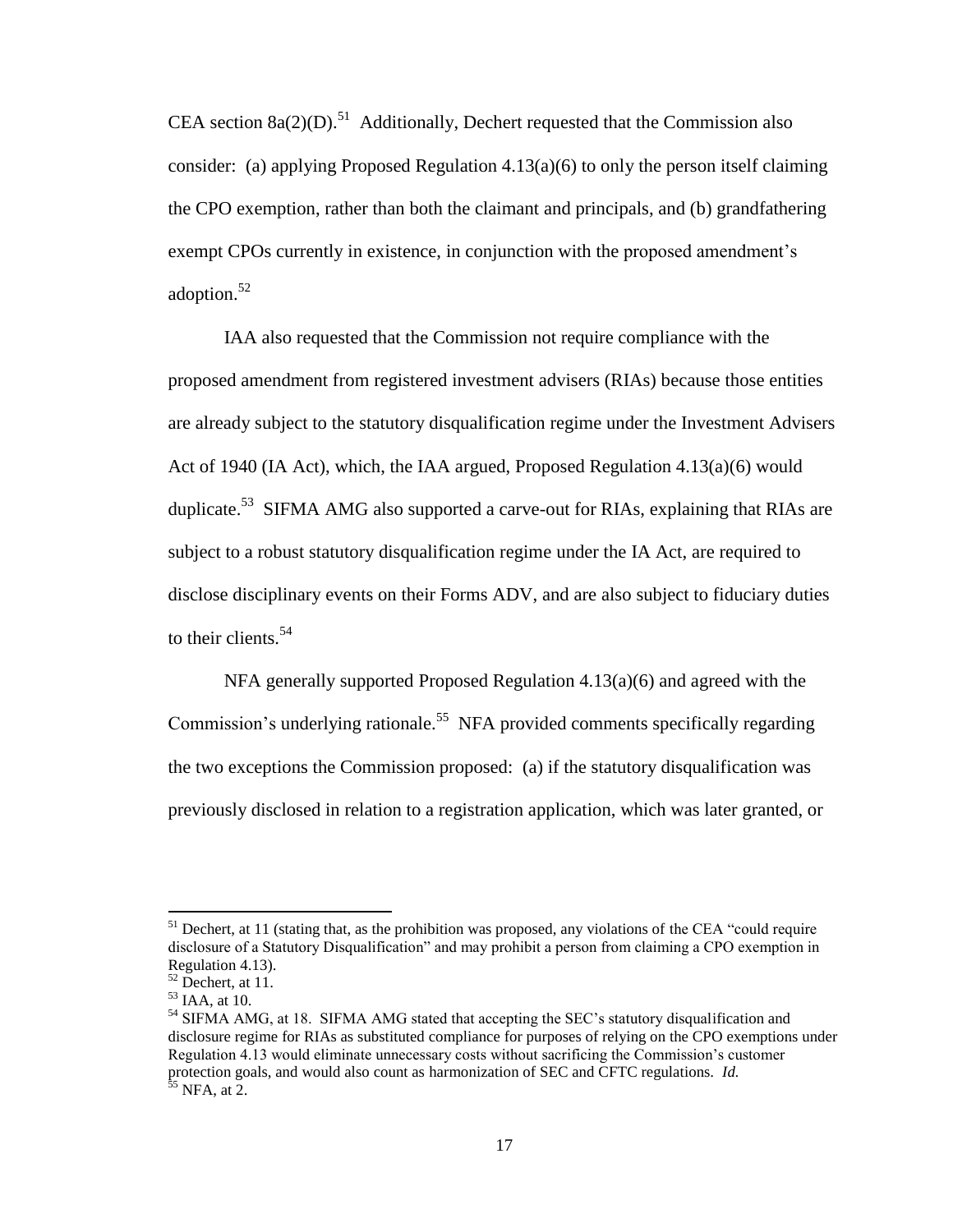(b) if the statutory disqualification was disclosed within the previous 30 days.<sup>56</sup> NFA stated that the exception for disqualifications disclosed within 30 days would not be practical, and was further inappropriate to apply to CPOs exempt from registration under Regulation 4.13, because such persons, in contrast to registered CPOs, generally have no ongoing obligation to update Commission registration forms if they should become inaccurate.<sup>57</sup> Thus, NFA stated, there is no mechanism requiring this population of exempt CPOs to update the Commission or NFA as to new or recent statutory disqualifications to which they or their principals may be subject.<sup>58</sup> As a result, NFA suggested that the Commission either abandon this exception entirely, or limit its application to persons that are already registered with the Commission and extend the amount of time.<sup>59</sup> SIFMA AMG likewise raised questions about how currently exempt CPOs that are not registered with the Commission would update the Commission or NFA as to new statutory disqualifications, suggesting that the Commission accept updates by RIAs to their Forms ADV as substituted compliance for such disclosures.  $60$ 

Still other commenters expressed concern over the timing of compliance with Proposed Regulation 4.13(a)(6). AIMA requested that the Commission allow at least 12 months for persons with such statutory disqualifications to come into compliance, so that the issue of whether those disqualifications should be a bar to claiming a CPO

<sup>&</sup>lt;sup>56</sup> NFA, at 2 (stating that the source of the second exception stems from the ongoing obligation of registered CPOs claiming Staff Advisory 18-96 and/or exemptive relief under Regulation 4.7 to update their registration forms whenever something occurs to make them inaccurate, like the recent commission of a statutory disqualification by the registrant or one of its principals).

<sup>57</sup> NFA, at 2.

<sup>58</sup> NFA, at 2.

 $<sup>59</sup>$  NFA, at 3 (explaining that 30 days is simply not enough time to evaluate new statutory disqualifications</sup> and/or determine if a registration action or ineligibility determination for exemption is necessary as a result, but failing to specify an alternative amount of time that would be sufficient). <sup>60</sup> SIFMA AMG, at 19-20.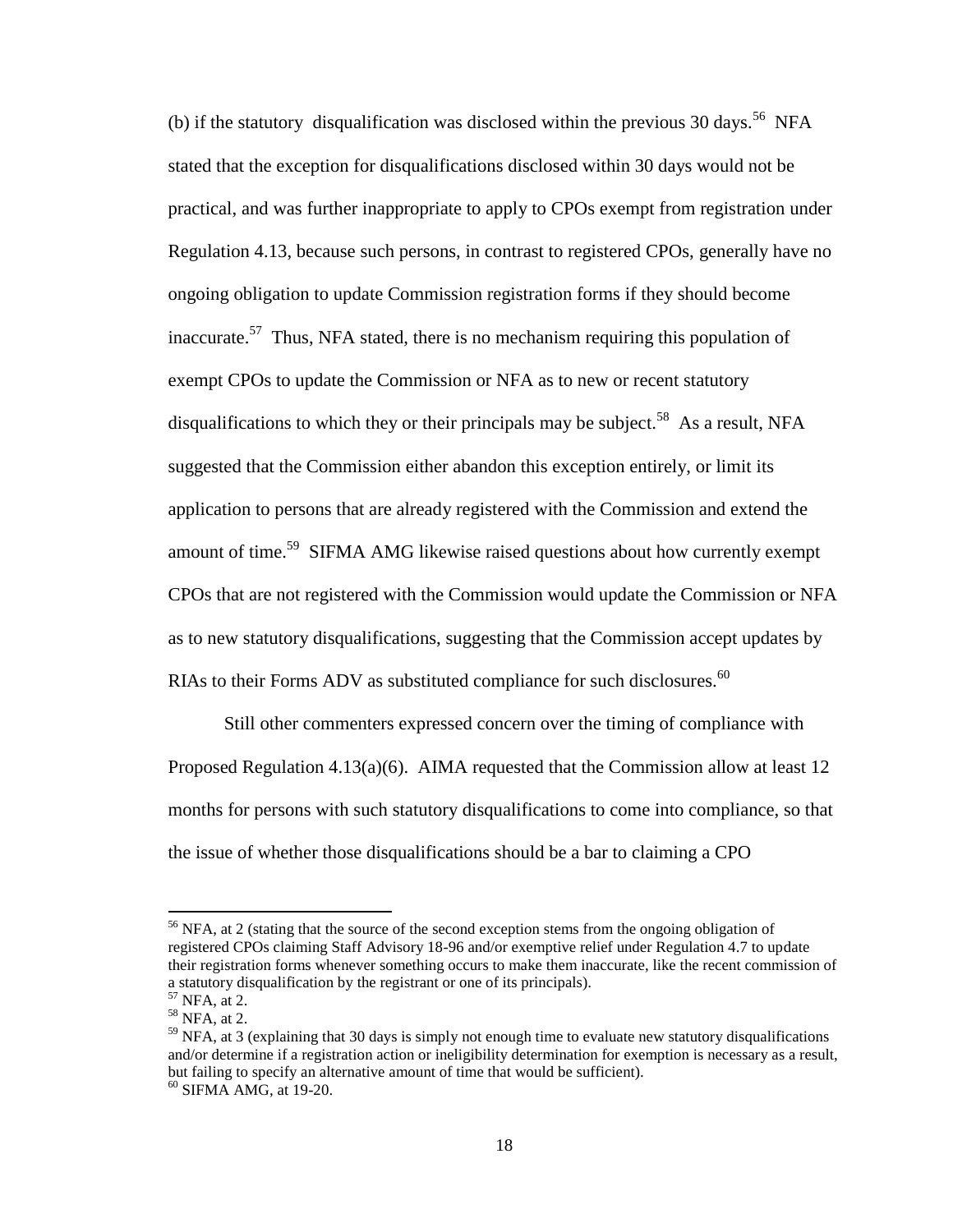registration exemption could be determined.<sup>61</sup> Similarly, Willkie requested that the Commission provide sufficient time for industry to absorb a significant rule change like this one, suggested that the effectiveness of the provision coincide with the annual update filings typically due in the first quarter of each year, and requested further that the Commission generally clarify the process around the proposed prohibition.<sup>62</sup> IAA also requested that the Commission delay compliance with the proposed prohibition to allow CPOs to adjust their operations, in case of disqualified principals in their entities. $^{63}$ 

# **c. The Final Rule: New Regulation 4.13(b)(1)(iii) and Responses to Specific Comments**

After carefully considering Proposed Regulation 4.13(a)(6) as well as all of the public comments received, the Commission has determined it to be an appropriate exercise of its authorities under the CEA to finalize and adopt the proposed amendment with substantive adjustments responsive to those comments. The Commission will additionally provide guidance herein regarding the Final Rule's implementation. The Commission believes that, in conjunction with the substantive and procedural clarifications and the compliance schedule discussed below, the Final Rule will facilitate compliance by exempt CPOs with new Regulation 4.13(b)(1)(iii), while also minimizing costs associated with implementing the amendment.<sup>64</sup>

l

 $<sup>61</sup>$  AIMA, at 10.</sup>

<sup>62</sup> Willkie, at 8.

<sup>63</sup> IAA, at 12.

<sup>&</sup>lt;sup>64</sup> Further, the Commission has determined that moving forward with the Final Rule, rather than reproposing this amendment as requested by a few commenters, is an appropriate and acceptable course of action, consistent with the Commission's regulatory policies and goals, particularly given the substantive adjustments made in direct response to public comments and the provision of additional compliance time and guidance.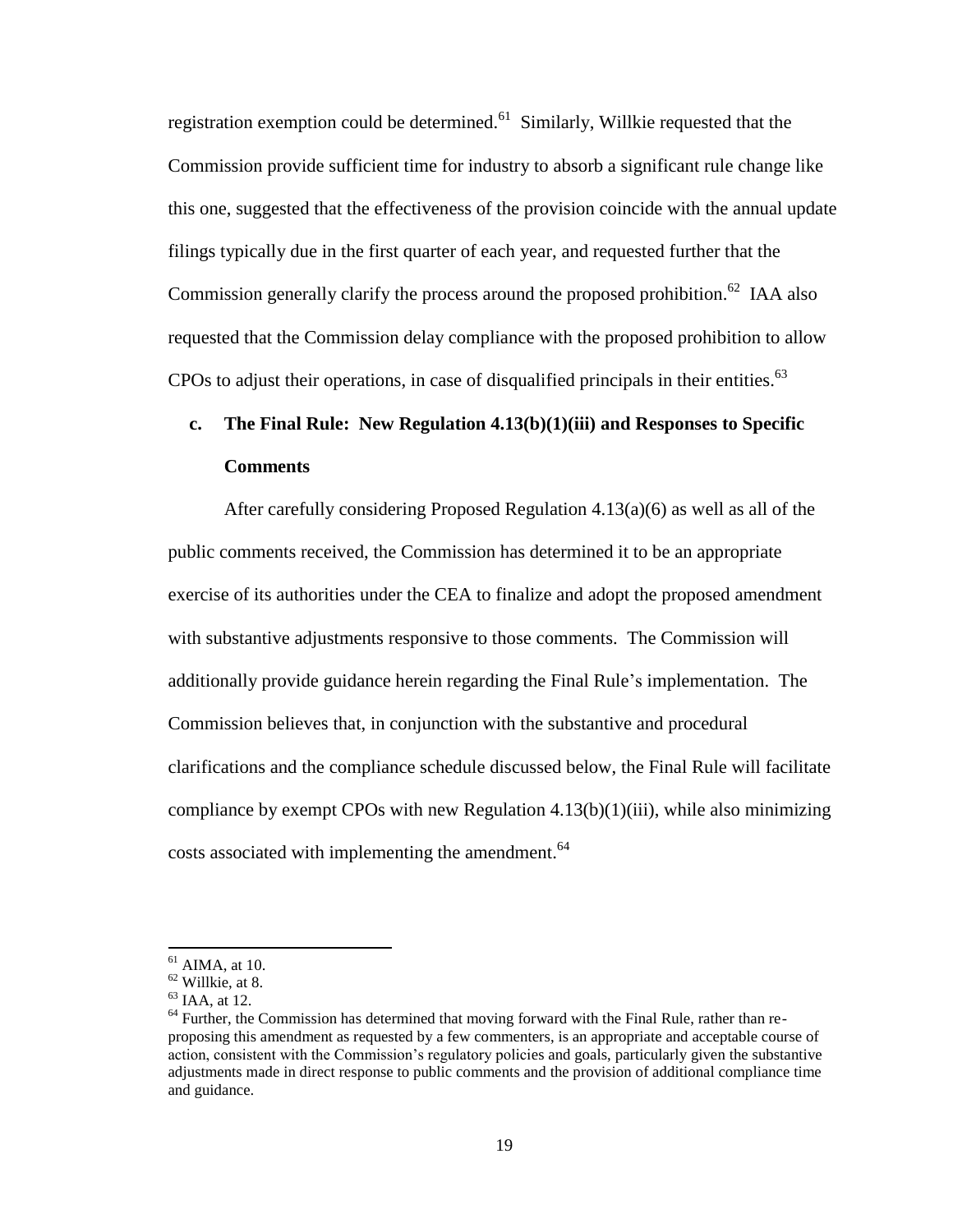# **i. Prohibition v. Disclosure: Clarifying the Consequences of New Regulation 4.13(b)(1)(iii)**

The Final Rule's amendment to Regulation 4.13 prohibits a person who has, or whose principals have, in their backgrounds a Covered Statutory Disqualification from claiming a CPO exemption thereunder, as opposed to requiring the disclosure of such disqualifications. As the Commission has previously stated, there is an undue risk posed to potential customers in the commodity interest markets, when a person can act as a CPO, including soliciting participants and accepting capital contributions in the name of its operated pool, without meeting the basic conduct standards set forth in the CEA. To address that risk, the Commission wishes to eliminate this inconsistent treatment between exempt and registered CPOs (and the principals thereof), in which certain persons may, by claiming an exemption from CPO registration, avoid the CEA's basic conduct requirements established for all persons registering as intermediaries with the Commission. The Commission understands that several commenters were generally opposed to prohibiting statutorily disqualified persons from claiming an exemption from CPO registration under Regulation 4.13. $<sup>65</sup>$  After further consideration of the Proposal,</sup> the comments, and regulatory policy goals, the Commission believes that, for the purpose of ensuring its customer protection goals are met, it is important that all persons falling within the CPO definition not be subject to the most serious statutory disqualifications, prior to operating or soliciting participants for participation in their pools. The Commission finds this regulatory outcome of the Final Rule appropriate because, as discussed further below, persons claiming an exemption under Regulation 4.13 are

<sup>65</sup> *See, e.g.*, Dechert, at 7; SIFMA AMG, at 17.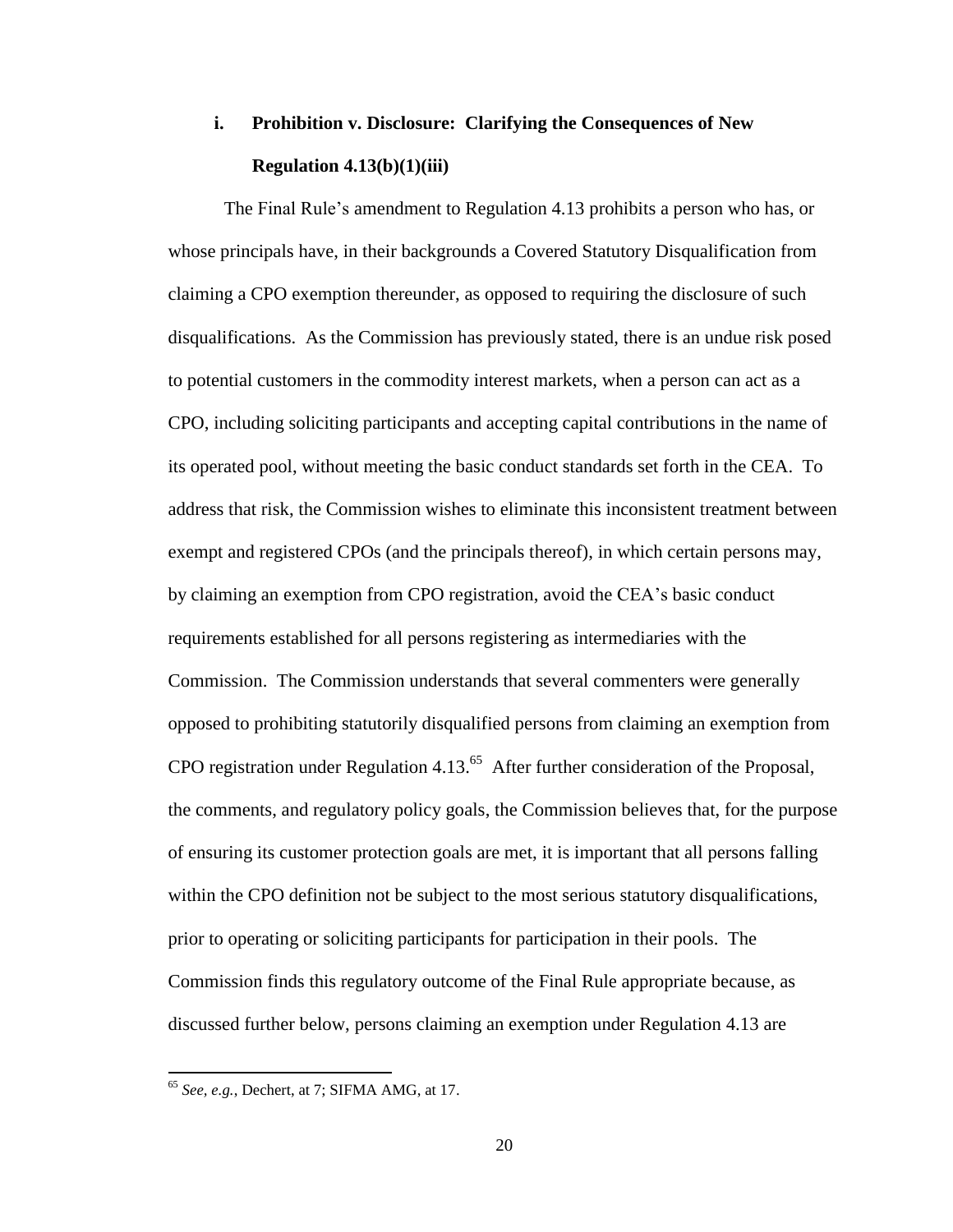exempt from the various regulatory obligations resulting from operating in a registered capacity.

Dechert commented that with respect to exempt CPOs, "the CFTC has generally determined it does not need to apply as close regulatory oversight … as it does for registered CPOs."<sup>66</sup> The Commission does not consider the Final Rule to be inconsistent with that statement. The Commission notes that, notwithstanding the Final Rule's amendment to Regulation 4.13, exempt CPOs will continue to be exempt from registration, and as a result, from the compliance obligations applicable to CPOs registered or required to be registered, which are primarily set forth in part 4 of the Commission's regulations. Each determination to exempt certain persons from CPO registration is inextricably linked to the eligibility criteria of the regulatory exemption being claimed. The Commission has previously concluded that such eligible persons generally implicate fewer of the Commission's regulatory and oversight interests, which supports the provision of a regulatory exemption from registration under those circumstances. 67 The Commission therefore believes it appropriate to recognize the unique regulatory status of exempt CPOs, but also to ensure that the Final Rule's amendment applies as intended and in a logical fashion.

Dechert further noted that, as an alternative to Proposed Regulation 4.13(a)(6) and to CPO registration generally, the Commission has multiple authorities it might employ and rely upon with respect to CPOs exempt under Regulation 4.13, citing the anti-fraud authority in CEA section 4*o*, as well as the recordkeeping and special call authorities in

 $66$  Dechert, at 7.

 $<sup>67</sup>$  See, e.g., 17 CFR 4.13(a)(3)(ii) (requiring CPOs claiming this exemption to comply with one of two de</sup> minimis thresholds for commodity interest trading in their exempt pool(s)).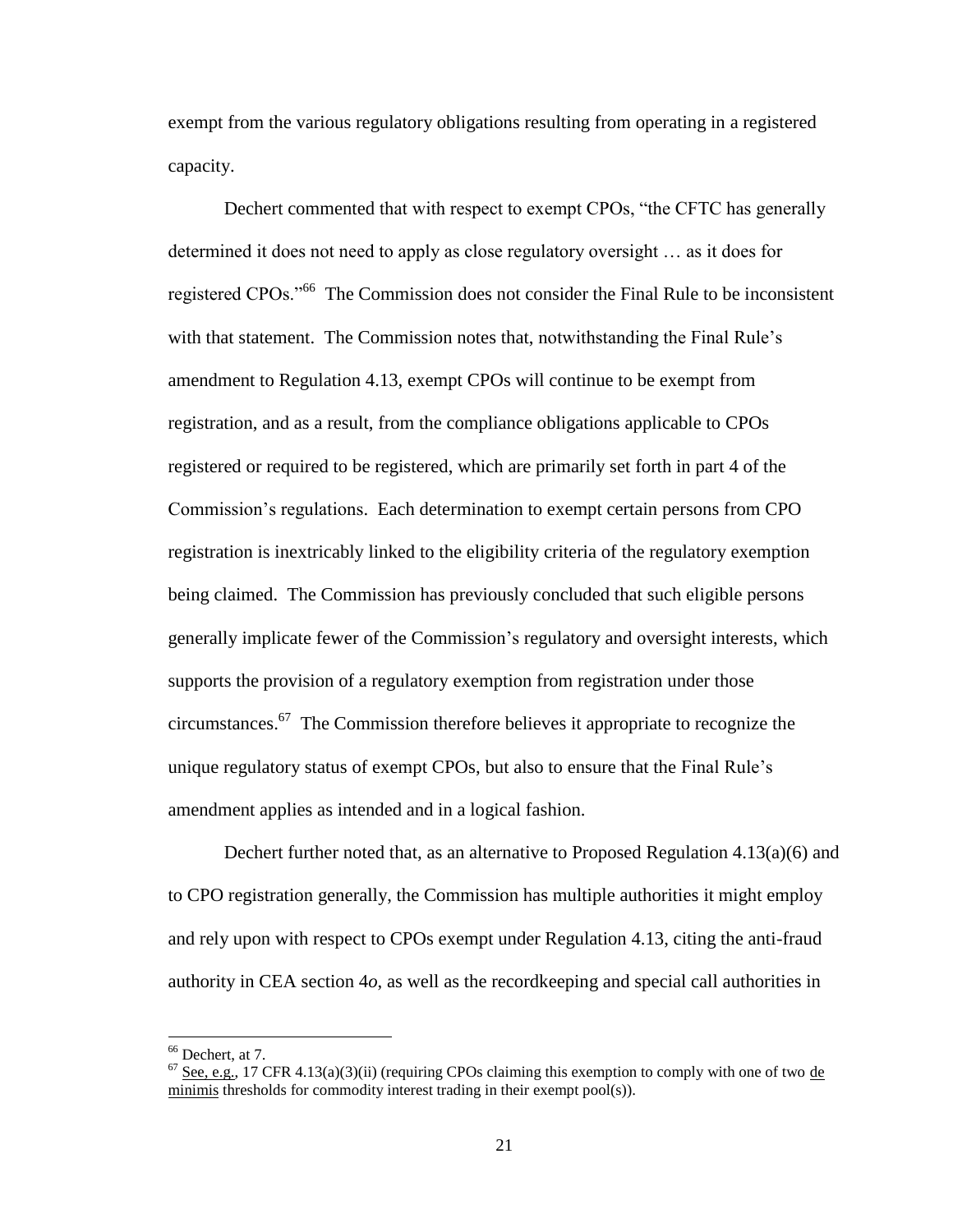Regulation  $4.13(c)(1)$ .<sup>68</sup> Although the Commission agrees that exempt CPOs are subject to these authorities, which the Commission may employ on an as-needed basis, none of them is equivalent to or establishes a basic conduct standard applicable to CPOs exempt under Regulation 4.13. Moreover, each of the cited provisions is most useful to the Commission where a discrete issue has been identified that requires the Commission to act; in contrast, the Commission intends new Regulation  $4.13(b)(1)(iii)$  to apply prophylactically, providing a foundational level of customer protection to exempt pool participants. Therefore, the Commission believes that this approach to remedying the fundamental customer protection risk discussed above is appropriate, notwithstanding the logistical and regulatory concerns asserted by commenters regarding the implementation of new Regulation  $4.13(b)(1)(iii)$ .<sup>69</sup>

# **ii. Scope of the Final Rule: Which Statutory Disqualifications Will Be Grounds for Prohibiting a Claim to a CPO Exemption?**

After consideration of the comments received regarding the statutory disqualifications that would be grounds for prohibiting a person from seeking to claim a CPO exemption, the Commission has determined not to include those violations enumerated in CEA section 8a(3) in the Covered Statutory Disqualifications. The Commission finds persuasive commenters' arguments that the offenses listed in CEA section 8a(3), in the context of Regulation 4.13, warrant different treatment than those offenses listed in CEA section  $8a(2)$ .<sup>70</sup> The Commission notes that due to their

 $\overline{\phantom{a}}$ 

<sup>69</sup> As discussed in further detail below, the Final Rule will address those concerns by removing the proposed reference to the disqualifications in CEA section 8a(3) in the required representation and also by providing a meaningful period of time for compliance by currently exempt CPOs.

 $68$  Dechert, at 7.

 $70$  See CEA section 8a(3), 7 U.S.C. 12a(3) (enumerating various disqualifications including: any violations of CEA or Commission regulations; any violations of the Securities Act of 1933, the Securities Exchange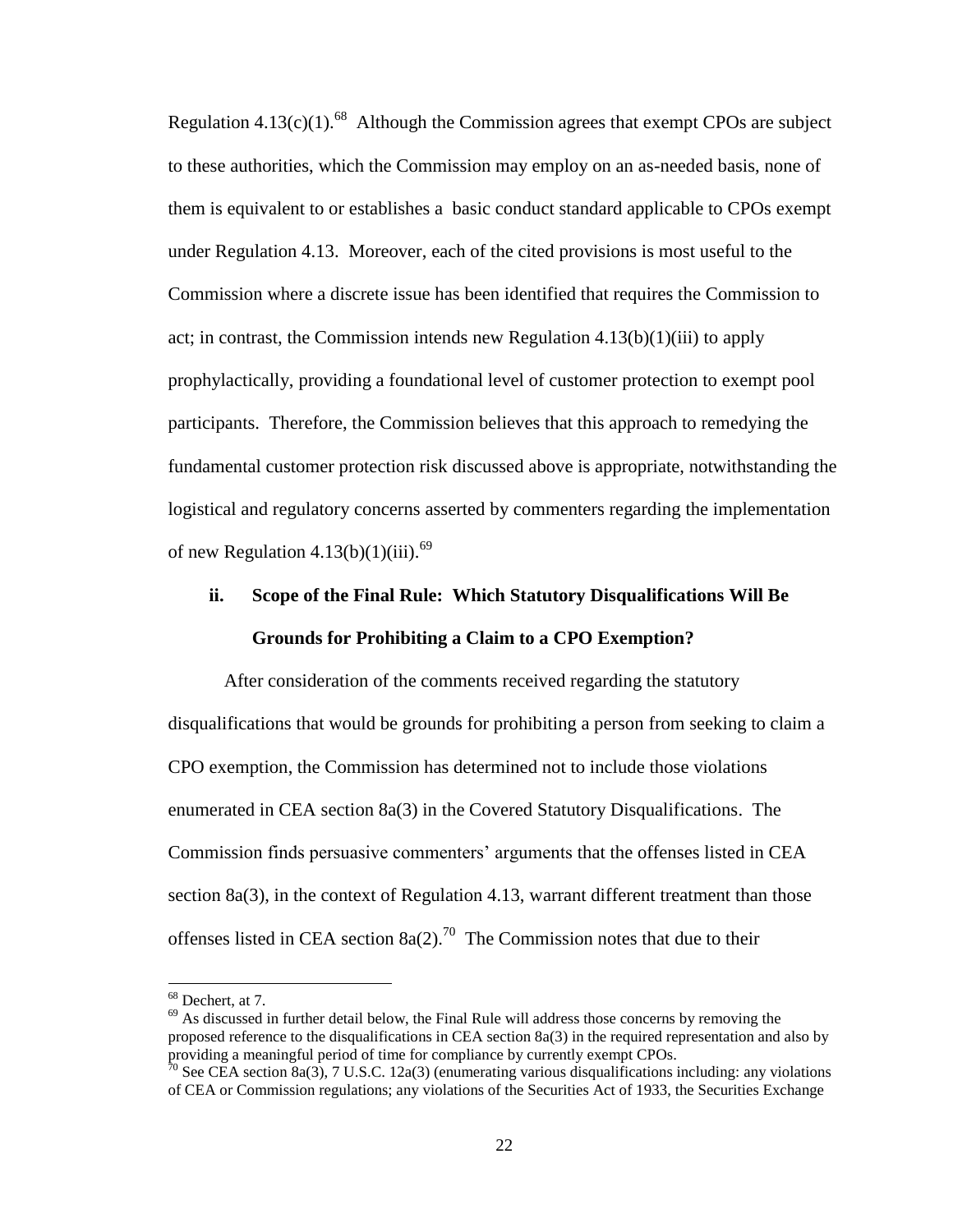characteristics, CEA section 8a(3) offenses (unlike those enumerated in CEA section  $8a(2)$ ) serve as a bar to registration with the Commission, only after a hearing is conducted to formally find both that the disqualification has occurred, and that the disqualification should prevent a person from registering with the Commission.<sup>71</sup> The Commission further believes that limiting the Covered Statutory Disqualifications that would result in a person being unable to rely upon Regulation 4.13 is consistent with the Commission's longstanding view that persons claiming an exemption from CPO registration generally implicate fewer of its regulatory concerns than those persons registered or required to be registered as CPOs.

The Commission notes further that Regulation 4.13 was designed to provide registration relief to CPOs with relatively limited activities in the commodity interest markets. Specifically, exempt CPOs are subject to substantive limitations impacting their exempt pools' commodity interest footprint or trading strategy, the types of pool participants they may solicit for investment in those exempt pools, as well as the exempt pools' overall size and marketing activities. The terms of the regulatory exemptions consequently cause the operations and activities of these exempt CPOs to be more narrowly circumscribed than those of registered CPOs. The Commission believes, as a result, that new Regulation  $4.13(b)(1)(iii)$  should be tailored to the most serious offenses,

l

Act of 1934, the IA Act, the Investment Company Act of 1940, among other federal statutes, as well as any similar state statutes and any related regulations; any failure to supervise that results in persons subject to such supervision violating the CEA or Commission regulations; willfully making materially false statements or omissions of fact in Commission reports, applications, disqualification proceedings, and other Commission proceedings; being subject to a denial, suspension, or expulsion order from a registered entity, registered futures association, or other self-regulatory organization; having a principal who has been or could be refused registration; and where there is other good cause).

<sup>&</sup>lt;sup>71</sup> This process should be contrasted with that of CEA section 8a(2), the offenses of which may serve as the Commission's justification, upon notice, but without a hearing to refuse to register, to register conditionally, or to suspend or place restrictions upon the registration, of any person. 7 U.S.C. 12a(2). For persons already registered with the Commission, offenses under CEA section 8a(2) may also be cited by the Commission during such a hearing as may be appropriate to revoke the registration of any person. *Id.*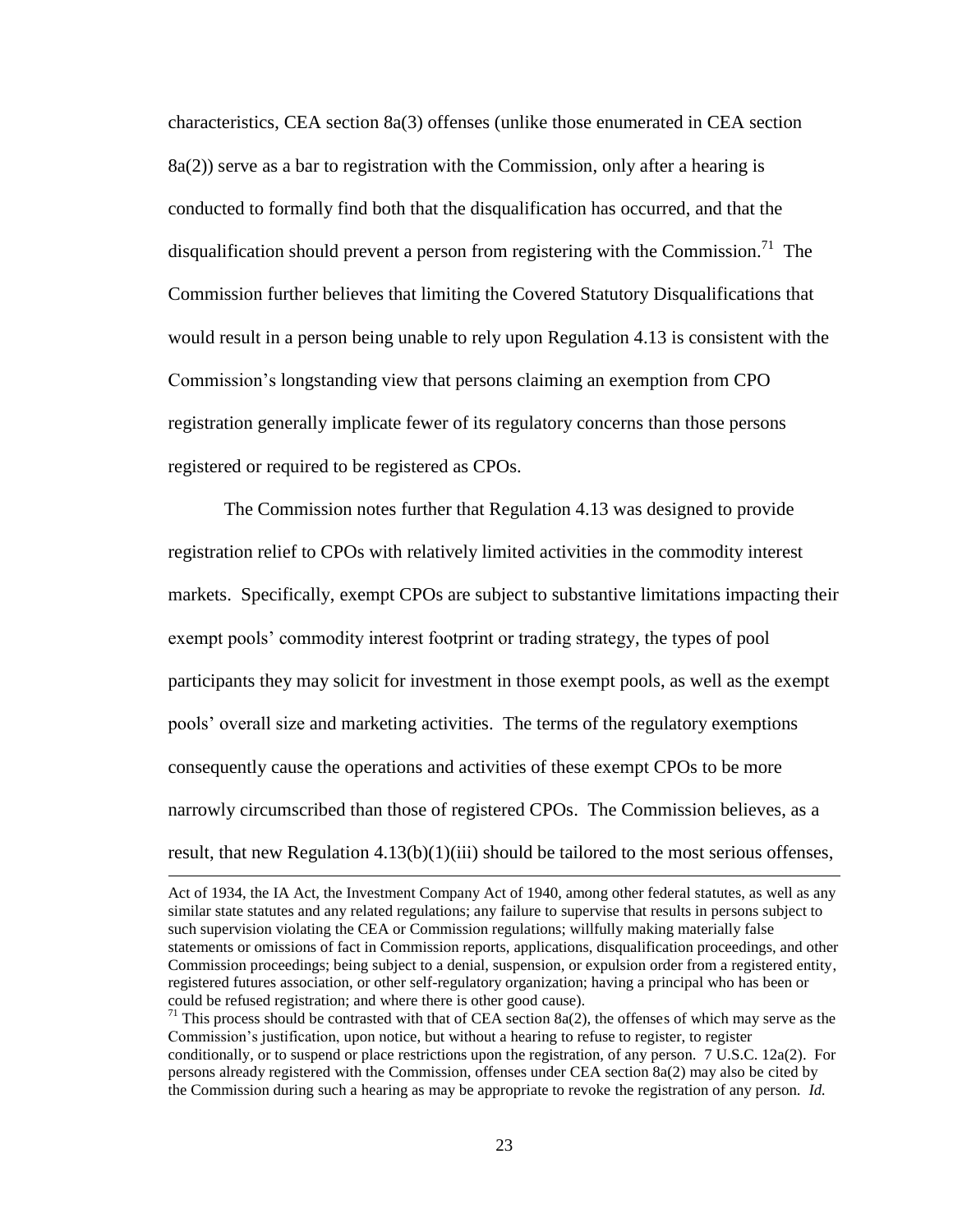which can trigger a statutory disqualification without a prior hearing, *i.e.*, those listed in CEA section 8a(2).

Commenters also expressed confusion regarding the procedural implications of including the statutory disqualifications in CEA section  $8a(3)$ , particularly the hearing requirement, and how they might be incorporated into a new prohibition process under Regulation 4.13. IAA specifically requested that the Commission adopt a "reasonable person standard," with respect to a person's knowledge of statutory disqualifications, similar to Rule 506(d) of Regulation D, as adopted by the Securities and Exchange Commission (SEC).<sup>72</sup> The Commission believes, however, that limiting the representation in new Regulation  $4.13(b)(1)(iii)$  to those offenses listed in CEA section 8a(2) will generally allow for effective implementation and will adequately address the Commission's customer protection concerns.

By focusing only on the offenses listed in CEA section 8a(2), the Commission is removing from the representation's purview those disqualifications that do not necessarily serve as a general bar to registration because they require a formal procedural hearing before they can impact a person's registration status with the Commission. By narrowing the scope of Covered Statutory Disqualifications in this manner, the Commission is also recognizing its historical position that the commodity interest activities of exempt CPOs generally implicate fewer of the Commission's regulatory concerns. As a result, the Commission believes that new Regulation  $4.13(b)(1)(iii)$  will appropriately bar persons subject to the CSDs from claiming exemption under Regulation

 $^{72}$  IAA, at 11 (requesting for disqualifications not to apply "if the entity did not know, and, in the exercise of reasonable care, could not have known that a disqualification exists," and citing 17 CFR  $230.506(d)(2)(ii) - (iv)$  as example).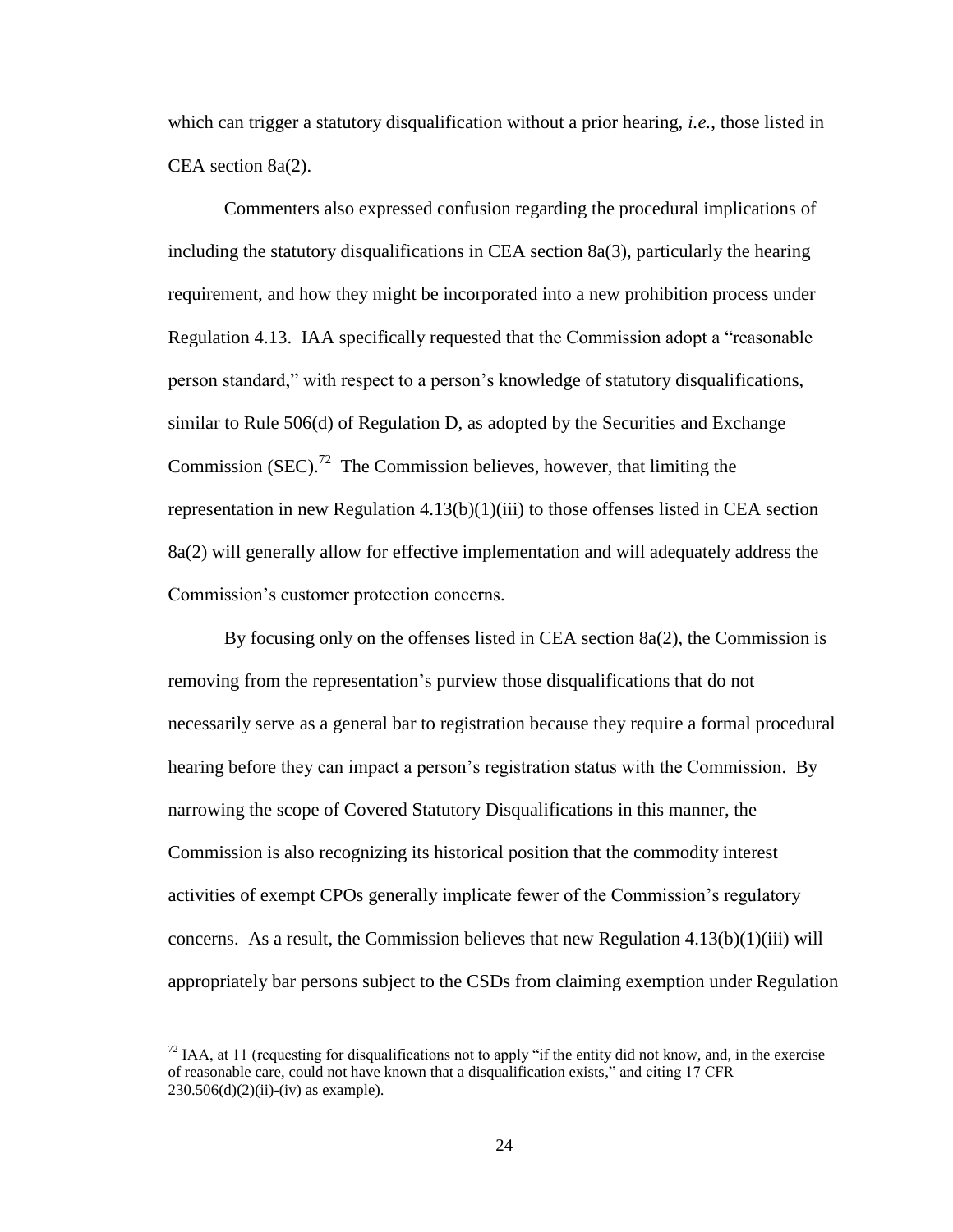4.13, without the adoption of additional procedural requirements and without the adoption of a "reasonable person" standard, which may be difficult to apply in this circumstance. As such, the Commission believes that the Final Rule will still ensure that persons with the most egregious and recent offenses are unable to solicit and accept funds for participations in commodity pools, even if they are exempt, thereby strengthening overall confidence in pooled investment vehicles engaged in limited commodity interest trading.

# **iii. The Representation Requirement Under New Regulation 4.13(b)(1)(iii) and Retaining One of the Proposed Exceptions**

The Final Rule will amend the notice requirement in Regulation 4.13 to require a representation that neither the person nor any of its principals has in their backgrounds a Covered Statutory Disqualification, subject to one limited exception discussed below.<sup>73</sup> The Commission intends for this representation to be a threshold requirement for any persons claiming an exemption subject to the notice requirement in Regulation 4.13. If a person cannot truthfully make the required representation regarding the person and its principals, then that person will not qualify for an exemption from CPO registration. As discussed in detail above, the representation in its final form has been narrowed in scope to the CSDs, *i.e.*, those offenses listed in CEA section 8a(2). Additionally, consistent with the Proposal, Family Offices relying on the new exemption in Regulation  $4.13(a)(6)$ , which are not subject to the notice filing requirement, will therefore also not be required to make the new representation. The Commission concludes that this is an appropriate regulatory outcome because Family Offices, by definition and by the substantive

 $^{73}$  See infra new Regulation 4.13(b)(1)(iii).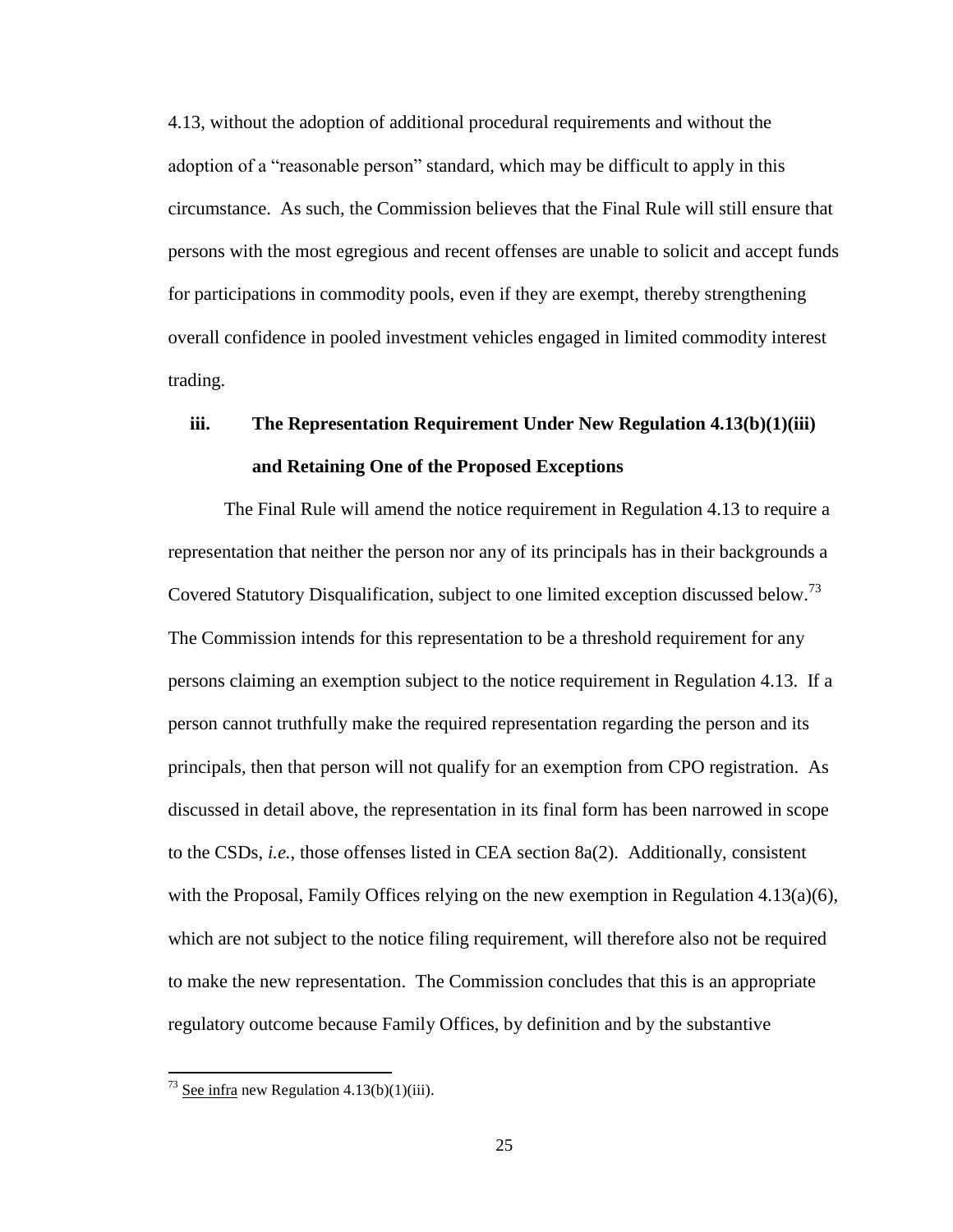requirements of that exemption, only serve "family clients," and thus, generally pose little customer protection risk to the investing public.

Proposed Regulation 4.13(a)(6) contained two exceptions: unless such disqualification arises from a matter which was previously disclosed in connection with a previous application, if such registration was granted, or which was disclosed more than thirty days prior to the claim of this exemption.<sup>74</sup> As mentioned above, NFA commented that the second exception "appears premised on the idea that the person claiming the exemption would be under an obligation, and have a method, to report an existing statutory disqualification to the Commission or NFA," and therefore, if the Commission or NFA did not act on it within thirty days, then the statutory disqualification would have no effect on the person.<sup>75</sup> NFA further pointed out that "unlike entities claiming relief under Advisory 18-96 and Regulation 4.7, which are registered and under an affirmative obligation to notify the Commission and NFA by updating their [registration forms] if they become subject to a statutory disqualification after they become registered, the vast majority of persons seeking an exemption under Regulation 4.13 are not [so] registered."<sup>76</sup>

The Commission agrees with NFA's description of how the second proposed exception was intended to apply, and also with NFA's assertion that many persons claiming a Regulation 4.13 exemption are not registered with the Commission in another capacity, meaning they have neither filed, nor have they any ongoing obligation to

 $\overline{a}$ 

 $74$  Proposal, 83 FR at 52927. As discussed above, this language is derived from other relief containing similar prohibitions. *See supra* pt. II.A.

 $75$  NFA, at 2.

<sup>76</sup> NFA, at 2 (suggesting therefore that the Commission "either eliminate this exception or limit it to persons that are currently registered").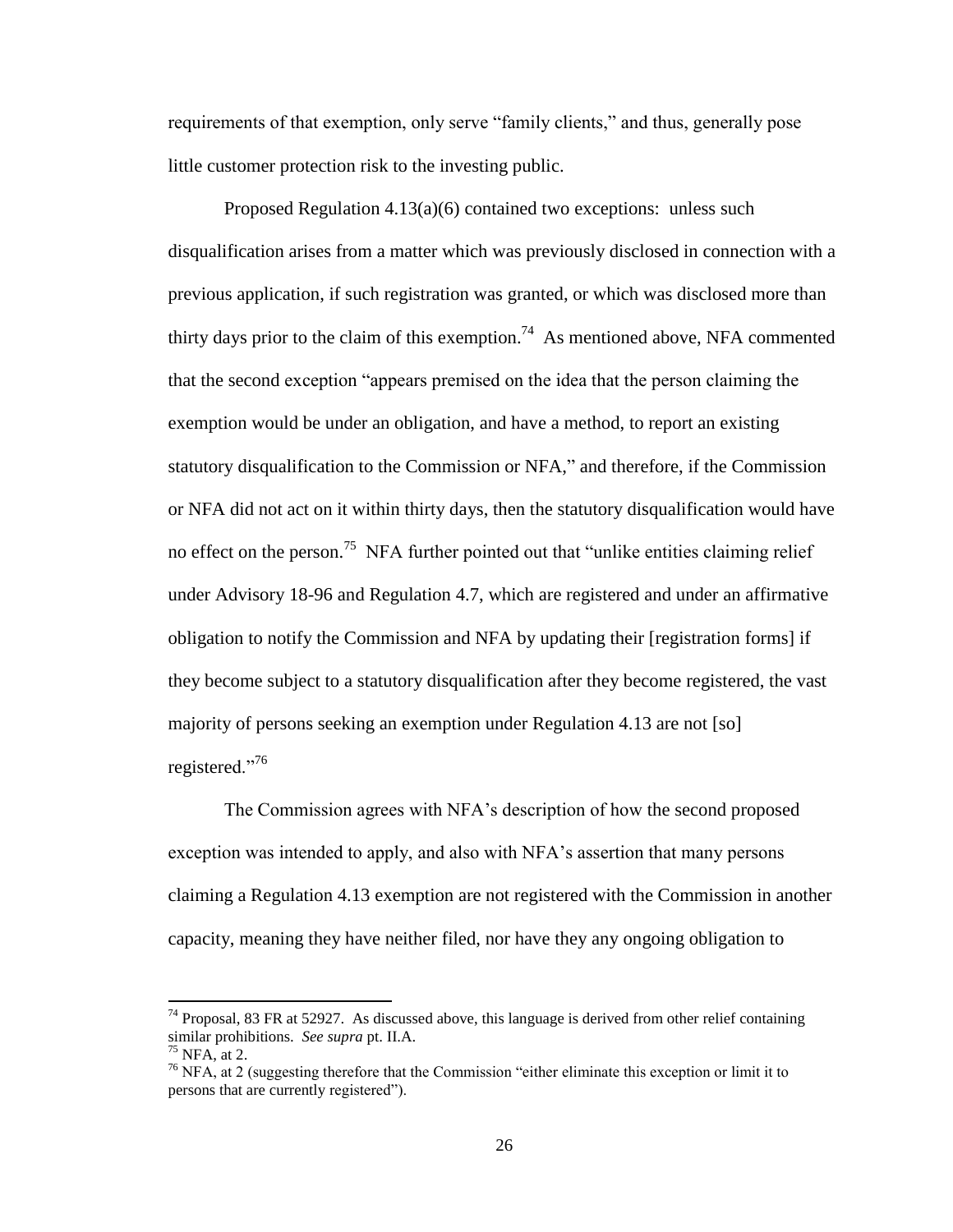update, registration forms with the Commission or NFA. After considering these comments, the Commission is therefore not adopting the second proposed exception. As a result, the remaining exception in new Regulation  $4.13(b)(1)(iii)$  adopted by this Final Rule will apply to the Covered Statutory Disqualifications that have been previously disclosed by the person or its principal in prior registration applications that were granted. The Commission believes that this result maintains the strength of the amendment, while permitting flexibility for circumstances where the Commission has affirmatively determined that a CSD in a person's background should not impede that person's ability to register.

#### **iv. Principal Classification and Treatment of RIAs**

The Commission also received other substantive and procedural questions in response to Proposed Regulation 4.13(a)(6). Several commenters, for instance, claimed that it would be very burdensome for persons claiming exemption under Regulation 4.13 to identify, classify, and examine the principals within their business entities, and that requiring them to do so was effectively subjecting exempt CPOs to the most significant costs of intermediary registration with the Commission.<sup>77</sup> Regulation 3.1(a) defines the term "principal," by providing examples of who would be considered principals in a variety of legal entity structures, *e.g.*, sole proprietorship, limited liability company, limited partnership, or corporation.<sup>78</sup> Consistently though, the "principal" definition is,

l

 $77$  See, e.g., Dechert, at 7-8.

<sup>&</sup>lt;sup>78</sup> 17 CFR 3.1(a). Additionally, Regulation 4.10(e)(1) also uses that "principal" definition for purposes of the Commission's part 4 regulations. 17 CFR 4.10(e)(1). NFA Registration Rule 101(t) is similar in design, and defines principal, in pertinent part, as "a proprietor of a sole proprietorship; a general partner of a partnership; a director, president, chief executive officer, chief financial officer or a person in charge of a business unit, division or function subject to regulation by the Commission of a corporation, limited liability company, or limited liability partnership; a manager, managing member, or member vested with management authority for a limited liability company or limited liability partnership; or a chief compliance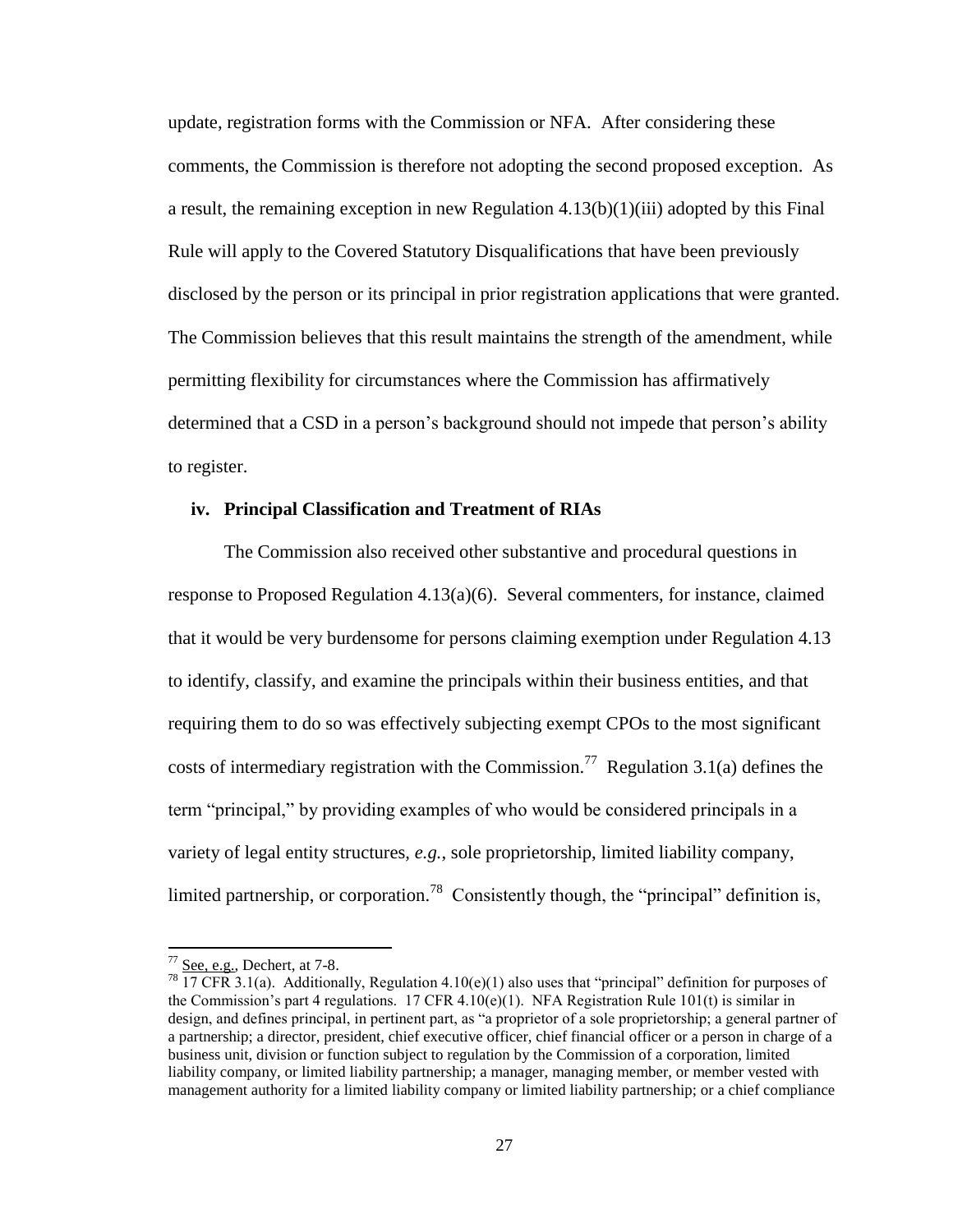generally speaking, limited to those individuals and entities within the CPO who have either management authority and responsibilities, or significant power derived from stock ownership or capital contributions. Principals usually include, therefore, managing members, company presidents, corporate executives, chief compliance officers, and any legal person who is a ten percent or more shareholder of the person.<sup>79</sup> Dechert explained that "certain aspects of the [Commission's principal] definition … do not create a brightline test, but rather require a facts-and-circumstances analysis."<sup>80</sup> Dechert further asserted that "the principal classification and screening process creates the majority of the work necessary to register CPOs and CTAs, and is costly," requested that the Commission provide guidance "as to how an exempt CPO could conduct such processes," and also asked that the Commission "establish[] a process for disagreement by the CFTC or NFA with an exempt CPO's determination."<sup>81</sup>

The Commission believes that preventing persons who have one or more statutorily disqualified principals from operating as exempt CPOs will generally increase the customer protection provided to participants in exempt pools, particularly because of the decision-making authority such principals may exercise regarding the operations of an exempt CPO and its exempt pool(s). The Commission also notes that several hundred CPOs currently maintain registration simultaneously with one or more CPO exemptions,

 $\overline{a}$ 

officer." NFA Registration Rule 101(t), available at

*https://www.nfa.futures.org/rulebook/rules.aspx?RuleID=RULE%20101&Section=8* (last retrieved Apr. 7, 2020).

<sup>&</sup>lt;sup>79</sup> 17 CFR 3.1(a)(1)-(a)(3). Regulation 3.1(a)(4) additionally defines as a principal any person who employs a trust, proxy, contract, or other device to avoid becoming a ten percent or more shareholder for the purpose of evading being deemed a principal of the entity. 17 CFR 3.1(a)(4).

<sup>&</sup>lt;sup>80</sup> Dechert, at 8 (citing "the head of business unit, division or function subject to CFTC regulation" as an example). Regulation  $3.1(a)(1)$  includes in the "principal" definition, regardless of the entity's legal structure, any person in charge of a principal business unit, division or function subject to regulation by the Commission. 17 CFR 3.1(a)(1).

<sup>&</sup>lt;sup>81</sup> Dechert, at 8 and 11.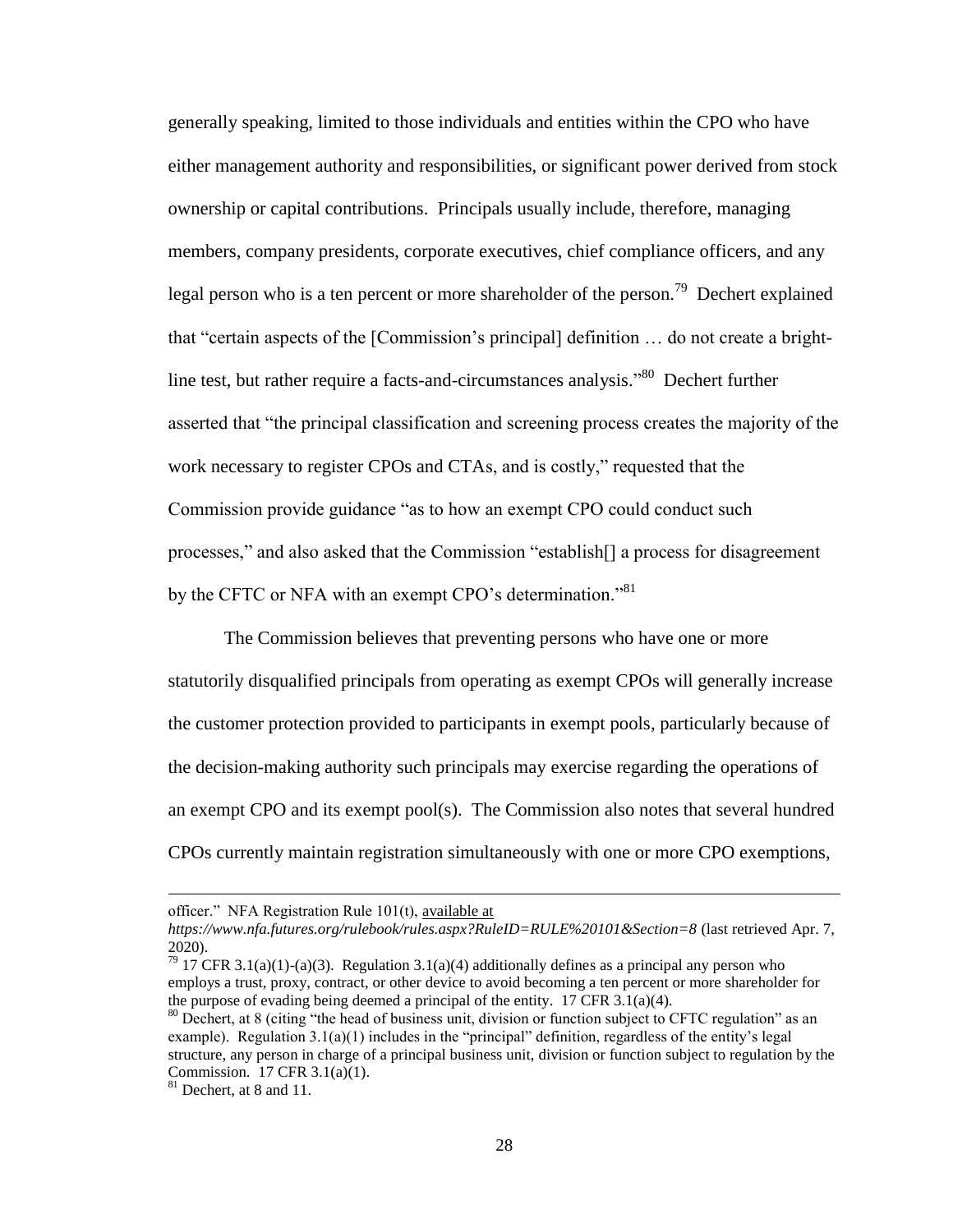due to the nature of the various commodity pools they operate. The Commission believes that such exempt CPOs may be slightly advantaged because they will likely spend less time identifying and classifying principals than persons or entities who have no prior contact with commodity interest markets or the Commission, or who only operate pools pursuant to one or more exemptions from registration. Registered CPOs, who may be also claiming a CPO exemption, will have already gone through those processes for purposes of applying for registration with respect to their non-exempt commodity pools. Further, such CPOs would also be much less likely to have to remove and replace principals with Covered Statutory Disqualifications. In the event such an otherwise registered CPO or a principal thereof did have a CSD, it would likely fall under the exception discussed above for CSDs identified by the person and/or principal in a prior approved application for registration, in light of their existing status as a registrant and the obligation to disclose such offenses as they occur.

With respect to persons claiming a CPO exemption under Regulation 4.13 for the first time, and persons who are exempt CPOs and not also registered with the Commission, the Commission understands that such persons will possibly be required to devote time and resources to determining who in their organization is a principal and whether any of them has a Covered Statutory Disqualification in their background. Some classes of principals under the Commission's regulations may involve a factual analysis to determine status. The Commission continues to believe, however, that most persons will be able to determine their principals relatively easily, due to the standard forms of business organization typically used by exempt CPOs and the detailed definitions

29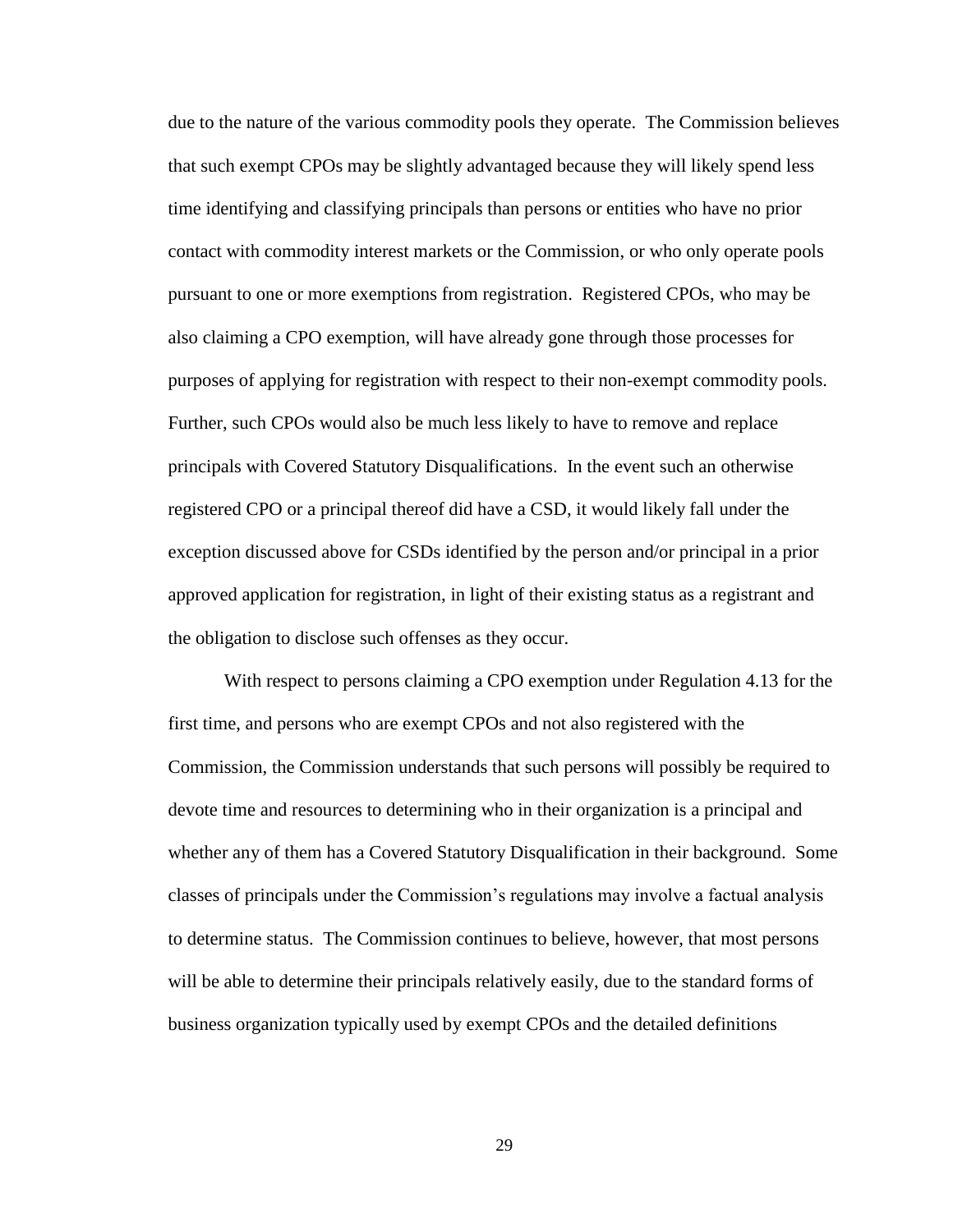provided by the Commission in its regulations.<sup>82</sup> In particular, Regulation 3.1 details the roles, titles, ownership, and responsibilities that can give rise to a person being a "principal" of a registrant, which the Commission believes reduces the challenges associated with identifying principals within an organization such as an exempt CPO. As discussed above, the Commission also believes that some persons claiming Regulation 4.13 exemptions may have already been required to identify their principals as part of their registration with the Commission as a CPO with respect to the operation of one or more other pools. The Commission believes that the substantive changes made in this Final Rule address the Commission's concerns about providing some customer protection to participants in pools operated by an exempt CPO, while permitting flexibility and facilitating compliance with Regulation 4.13 through additional compliance time. Therefore, the Commission is adopting new Regulation  $4.13(b)(1)(iii)$ , such that the required representation covers both persons claiming the exemption and their principal(s).

The Commission also received several requests for the Commission to exclude RIAs from the proposed amendment, on the basis that such RIAs are already subject to robust conduct requirements in the IA Act, which, commenters argue, the new representation would only serve to duplicate. $83$  Though the Commission agrees with commenters that RIAs are subject to conduct requirements under the IA Act, the Commission is declining to exclude RIAs from the scope of new Regulation  $4.13(b)(1)(iii)$ . IA Act section  $203(e)$  covers censures, denials, or suspensions of registration for investment advisers and provides the SEC the authority to censure, limit,

l

 $82$  17 CFR 3.1(a).

<sup>83</sup> *See, e.g.*, IAA, at 10; SIFMA AMG, at 18.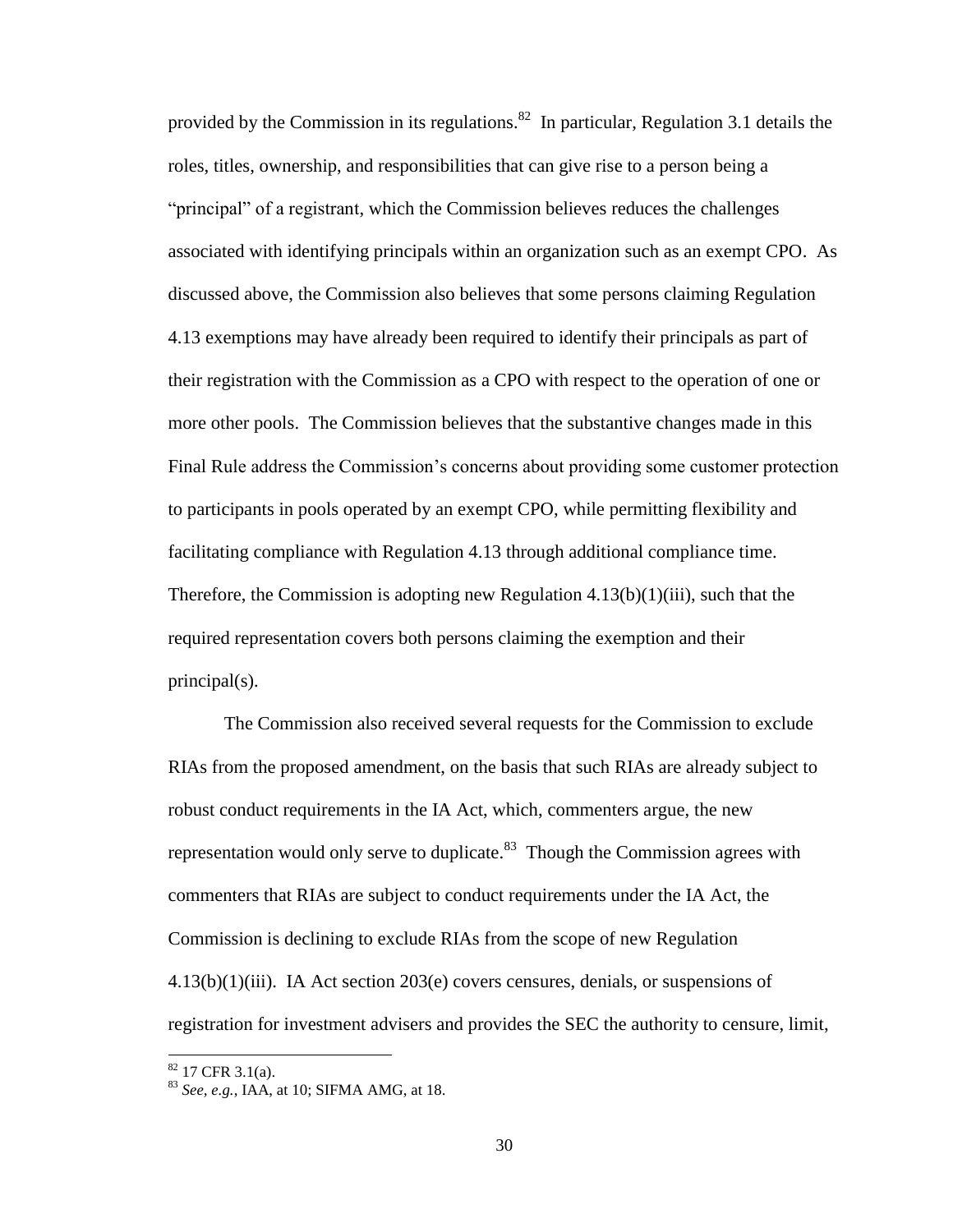suspend, or revoke the registration of any investment adviser, if, after notice and opportunity for a hearing, certain statutory disqualifications of the adviser or persons associated with it are proven and such adverse action is in the public interest.<sup>84</sup> The Commission finds that the statutory disqualification regime of the IA Act differs materially from the corresponding provisions in the CEA. Of particular relevance to the Final Rule, the IA Act does not specify any statutory disqualifications that bar investment advisers from registration in a manner similar to the mechanism in CEA section 8a(2), *i.e.*, without a procedural hearing or order.

The Commission notes that preserving its independent authority to determine which persons should be permitted to operate commodity pools in its markets subject to an exemption is consistent with the Commission's independent assessment of RIAs seeking registration with the Commission regarding their commodity interest activities. Under those circumstances, notwithstanding the RIA's registration with the SEC, the Commission assesses the registration application of the RIA under the terms of the CEA and the Commission's regulations promulgated thereunder, which reflect the unique regulatory concerns associated with intermediaries in the commodity interest markets. Although the Commission recognizes that most RIAs would not present any cause for reservation in permitting them to operate in the commodity interest markets, the Commission believes that retaining the ability to engage in an independent assessment regarding an RIA's fitness to act as an exempt CPO best serves its customer protection

 $84$  IA Act section 203(e), 15 U.S.C. 80b-3(e).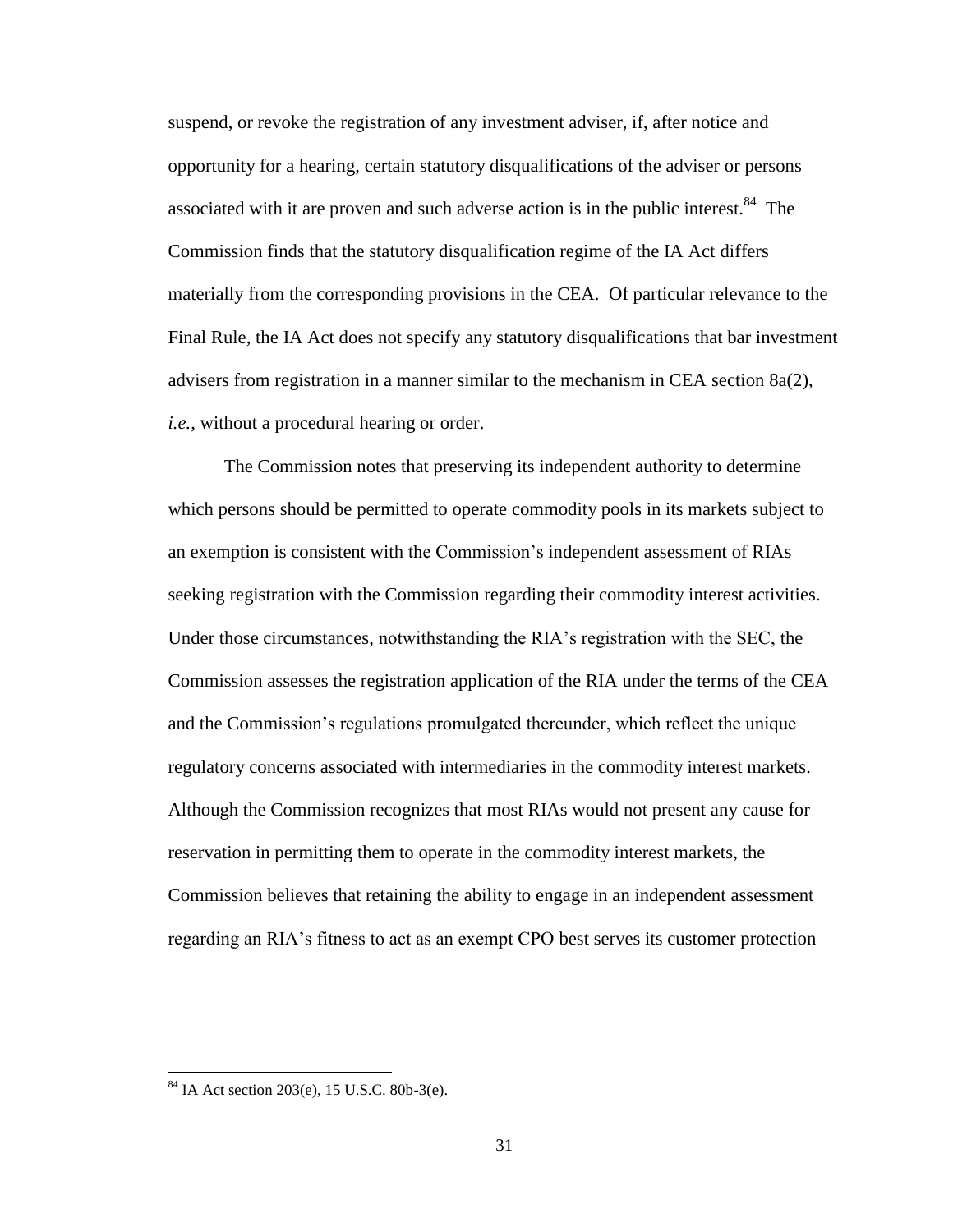interests. Therefore, the Commission is not adopting the suggestion to exclude RIAs from the scope of new Regulation  $4.13(b)(1)(iii).$ <sup>85</sup>

# **v. Persons with Covered Statutory Disqualifications May Seek Individual Exemptive Letter Relief or Apply for CPO Registration**

As explained herein, the Commission believes that the adoption of this representation regarding the Covered Statutory Disqualifications for persons, and their principals, claiming exemption under Regulation 4.13 is generally necessary to protect the participants in exempt commodity pools; however, the Commission recognizes that there may be facts and circumstances, pursuant to which permitting such disqualified CPOs and principals to operate exempt commodity pools may not be inconsistent with the Commission's customer protection concerns. The Commission notes its authority under Regulation 4.12(a) to "exempt any person or any class or classes of persons from any provision of this part 4, if it finds that the exemption is not contrary to the public interest and the purposes of the provisions from which exemption is sought."<sup>86</sup> The Commission has, by rule, delegated that authority to the Director of DSIO.<sup>87</sup> Pursuant to that delegated authority and Regulation 140.99, those persons who have a Covered Statutory Disqualification, but nonetheless believe that it should not negatively affect their ability to claim a CPO exemption, may seek, on an individual or firm-by-firm basis,

 $85$  The Commission notes, however, that the majority of RIAs, based on their registration status with the SEC, should be able to easily comply with the representation regarding Covered Statutory Disqualifications required by amended Regulation 4.13.

 $86$  17 CFR 4.12(a).

 $87$  17 CFR 140.93 (delegating the authority in Regulation 4.12(a) to the DSIO Director, further facilitating the issuance of exemptive letter relief with respect to provisions in 17 CFR part 4). As with all Commission delegations to staff generally: (1) the relevant Division Director (in this case, DSIO) may submit such a request regarding the delegated matter to the Commission for its consideration; and (2) the Commission may, at its election, exercise the delegated authority to consider such a request for relief. *See* 17 CFR 140.93(b)-(c).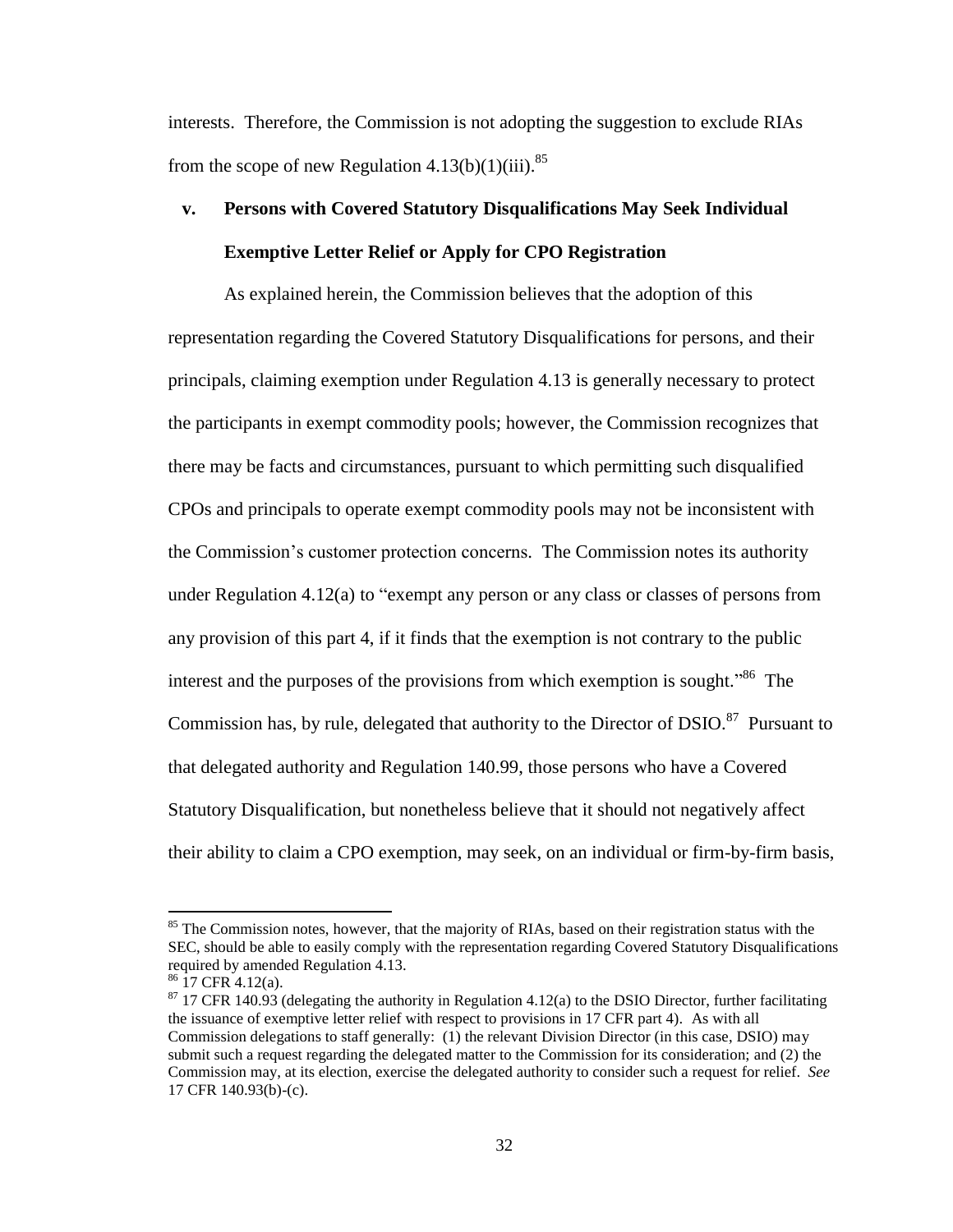exemptive letter relief from the representation adopted by this Final Rule by presenting the facts and legal rationale demonstrating that such exemptive letter relief would be consistent with the public interest and not contrary to the specific purposes of Regulation  $4.13(b)(1)$ , *i.e.*, providing some customer protection to exempt pool participants.<sup>88</sup> The Commission notes that it expects the granting of such requests to be infrequent and supported by a strong factual and legal basis, so as to avoid undermining the purposes of the Final Rule.

The Commission further advises that, at any time, even if a CPO is unsuccessful in its request for such exemptive letter relief, persons with CSDs may submit an application for CPO registration, in which any and all statutory disqualifications would be disclosed as required by Forms 7-R and 8-R, and reviewed through the existing registration process.<sup>89</sup> Utilizing this existing process allows for the detailed analysis of each disqualification, and all of the facts related thereto, specifically with respect to the propriety of the Commission permitting such person to register as a CPO, and/or to list a principal with any such disqualifications in its background. This assessment further includes determining whether any conditions or restrictions might sufficiently mitigate the customer protection risks posed by the statutorily disqualified person or principals.  $90$ 

 $88$  17 CFR 140.99(a)(1) (defining an exemptive letter as "a written grant of relief issued by the staff of a Division of the Commission from the applicability of a specific provision of the Act or of a rule, regulation or order issued thereunder by the Commission"). Such exemptive letters are typically issued subject to conditions determined by Commission staff to be necessary or appropriate, and further, these letters are subject to Commission review prior to issuance.

<sup>89</sup> *See, e.g.*, 17 CFR 3.10.

 $90$  7 U.S.C. 12a(2) (providing that the Commission has the authority to condition, restrict, or suspend the registration of any person under the Act). *See* also 17 CFR 3.60 (establishing the Commission's regulatory procedure to deny, condition, suspend, revoke, or place restrictions upon registration pursuant to sections 8a(2), 8a(3), and 8a(4) of the Act). The Commission has delegated the implementation of its registration authority to NFA. Performance of Registration Functions by National Futures Association, 49 FR 39593 (Oct. 9, 1984) (delegating by Commission Order the registration function to NFA with respect to futures commission merchants, CPOs, commodity trading advisors, and the associated persons thereof).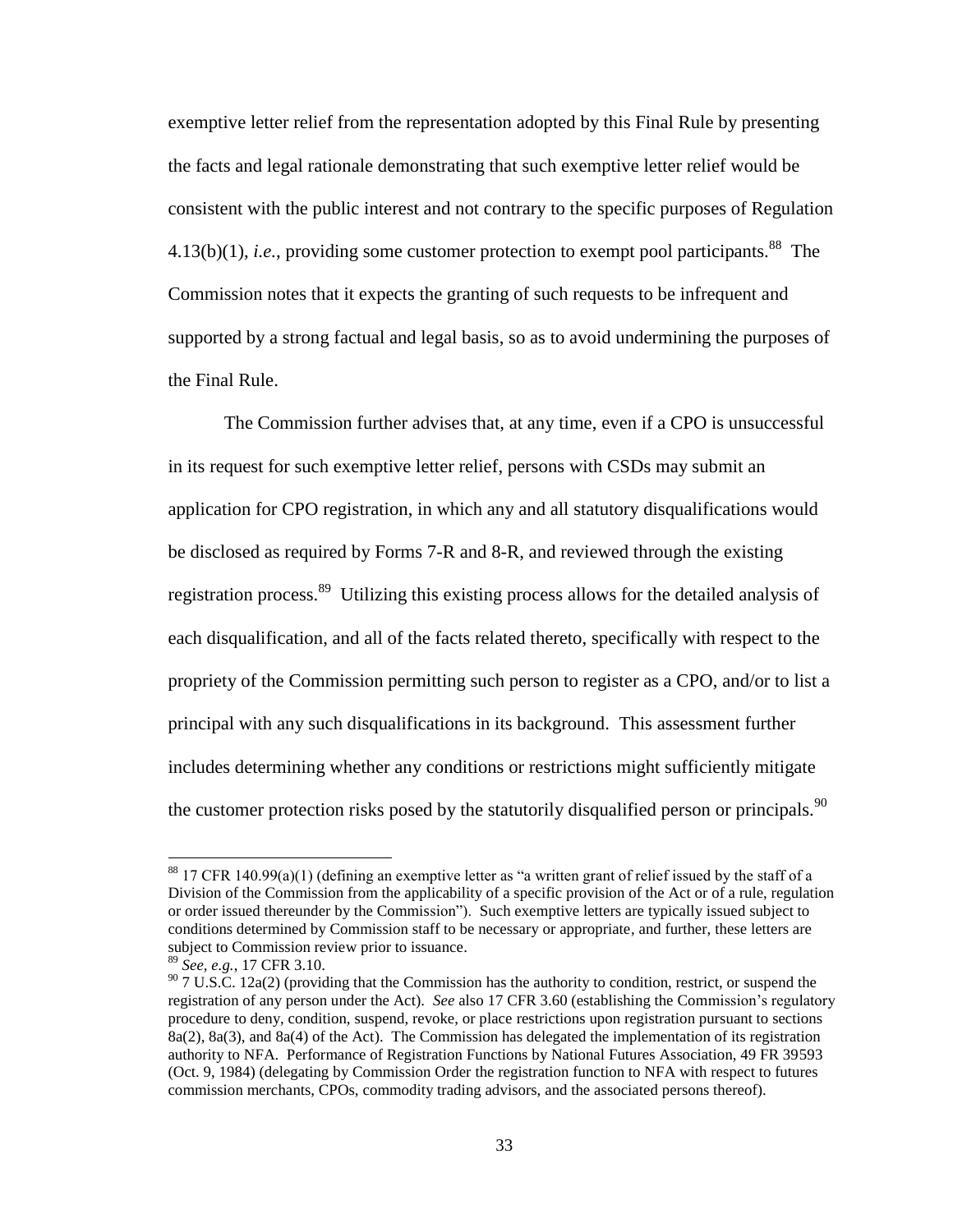Should the determination be made to permit the registration, such persons would be subject to the Commission's ongoing oversight regarding their commodity pool operations, and subject to all statutory and regulatory obligations applicable to registered CPOs and their principals. The Commission believes that these existing procedures for seeking individualized exemptive letter relief under part 4 of the Commission's regulations, as well as the registration process, present appropriate methods for considering alternative outcomes, where appropriate, from the prohibition of Covered Statutory Disqualifications in exempt CPOs adopted herein.

#### **vi. Timeframe for Exempt CPO Compliance with New Regulation 4.13(b)(1)(iii)**

The Commission also received and considered multiple comments regarding the exact timing of the effective and compliance dates regarding Proposed Regulation 4.13(a)(6). As stated above, the Commission anticipates that the changes in approach employed in this Final Rule should reduce the analysis required in order to comply. Nonetheless, the Commission believes it appropriate to facilitate persons claiming an exemption under Regulation 4.13 in transitioning and adjusting to the application of new Regulation 4.13(b)(1)(iii). Although the Final Rule will be effective within 60 days of publication, the Commission has determined not to mandate compliance with the additional representation required by new Regulation  $4.13(b)(1)(iii)$  for CPOs currently relying on an exemption in Regulation 4.13, as of that effective date. The Commission is establishing for these particular CPOs a compliance date of March 1, 2021, which coincides with the deadline for persons filing annual reaffirmation notices under Regulation 4.13(b)(1) in the upcoming 2021 filing cycle.

34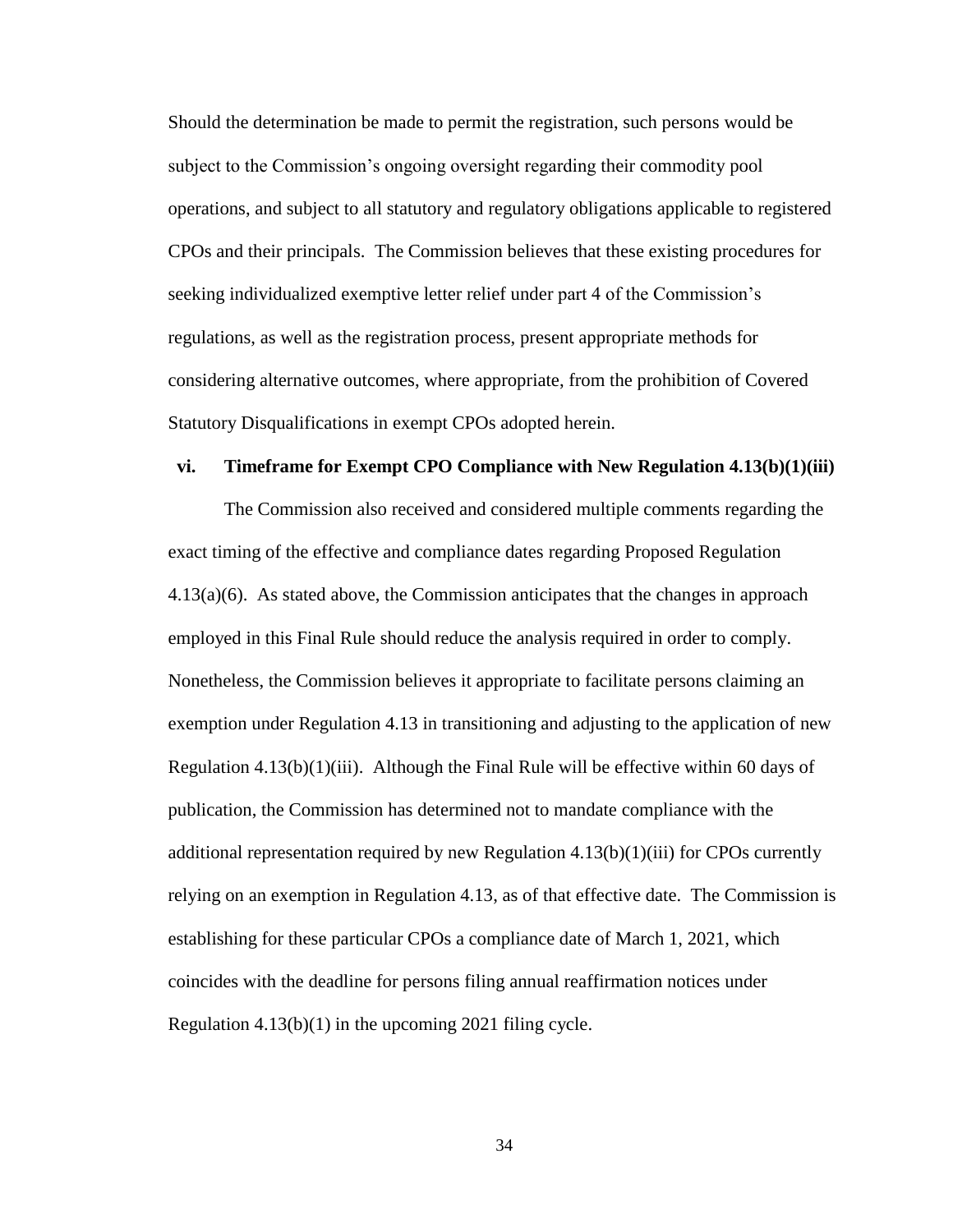Although the Commission is declining to "grandfather" existing exempt CPOs with respect to the Final Rule, because it believes doing so may dilute any positive effect on customer protection the amendment would have, persons currently claiming an exemption from CPO registration may continue to do so, while identifying, classifying, and checking the backgrounds of the claiming person and its principals. The additional compliance period will allow currently exempt CPOs to continue operating their exempt pools, while they conduct the necessary inquiries regarding the claimant and principals (if they have not already been required to do so due to being otherwise registered).

On the other hand, persons claiming a Regulation 4.13 exemption for the first time on or after the Final Rule's effective date will not be provided additional compliance time. Publication of the Final Rule serves as notice to such persons that, to successfully claim an exemption from CPO registration, they will be thereafter required to identify their principals, conduct background checks, and represent that neither the person nor its principals are subject to the Covered Statutory Disqualifications, unless such offenses were disclosed in a registration application already approved by the Commission or NFA. The Commission believes this distinction between existing and new claimants under Regulation 4.13 is reasonable because persons establishing a new exempt CPO generally would have the opportunity to identify and check principals as part of the start-up process for the CPO and pool business, and prior to operating an exempt pool for the first time.

## **III. Related Matters**

#### **a. Regulatory Flexibility Act**

The Regulatory Flexibility Act (RFA) requires that Federal agencies, in promulgating regulations, consider whether the regulations they propose will have a

35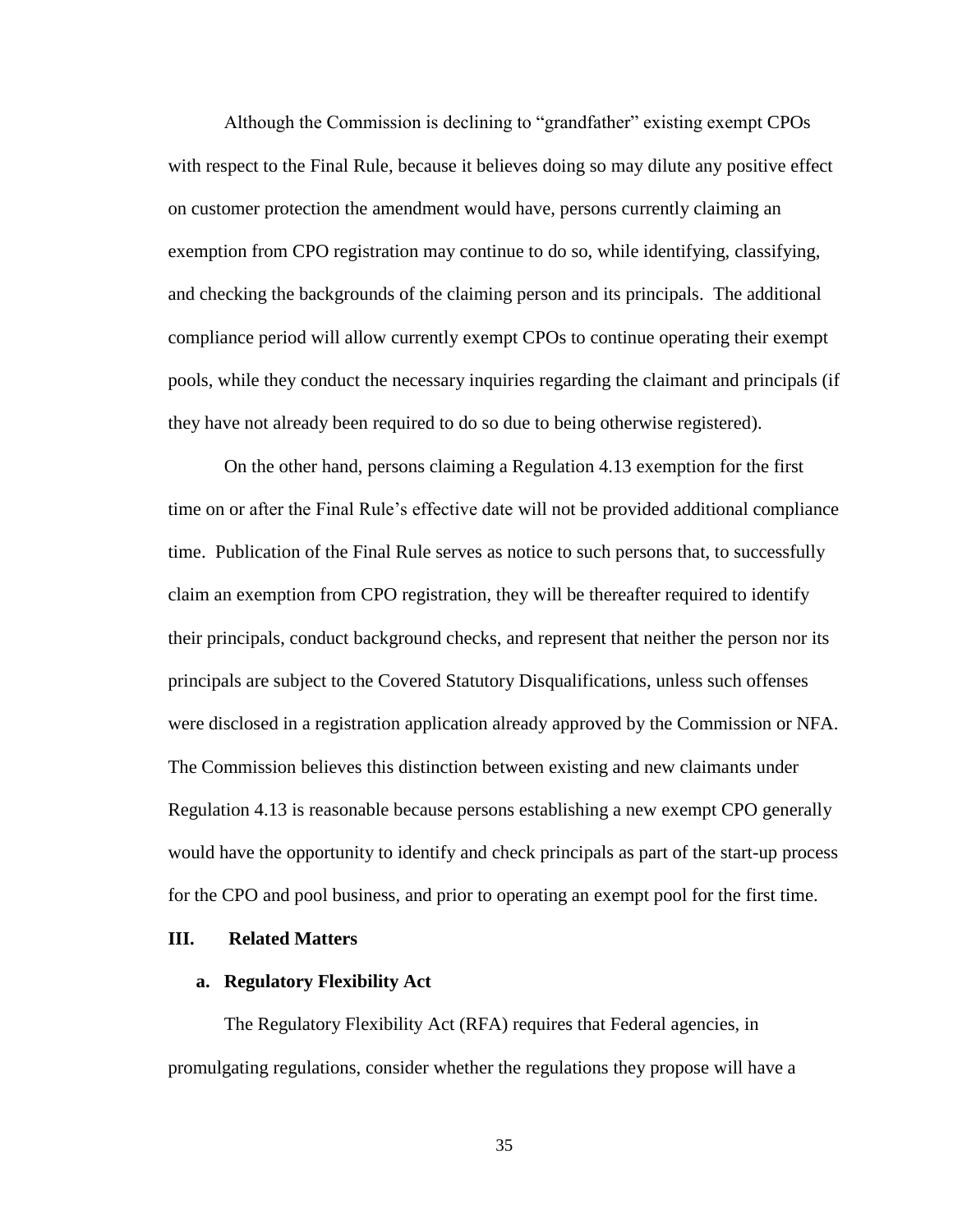significant economic impact on a substantial number of small entities, and if so, to provide a regulatory flexibility analysis regarding the economic impact on those entities.<sup>91</sup> Each Federal agency is required to conduct an initial and final regulatory flexibility analysis for each rule of general applicability for which the agency issues a general notice of proposed rulemaking. The regulatory amendments adopted herein affect only persons registered or required to be registered as CPOs and persons claiming exemptions from registration as such. The Commission previously has determined that a CPO is a small entity for purposes of the RFA, if it meets the criteria for an exemption from registration under Regulation  $4.13(a)(2)$ .<sup>92</sup> Such CPOs will generally continue to qualify for the exemption from registration, though the Commission believes that such exempt CPOs claiming Regulation 4.13(a)(2) may incur some costs as a result of the Final Rule. Like most other exempt CPOs, they will also be required to identify their principals and affirm that neither they nor the claiming entity have in their backgrounds a Covered Statutory Disqualification. The Commission notes that this requirement will apply equally to all persons filing a notice of exemption under Regulation 4.13, after the effective date of the Final Rule, and that all CPOs currently claiming an exemption, including those that are small entities for RFA purposes, are subject to the guidance herein, requiring them to comply with new Regulation  $4.13(b)(1)(iii)$  by March 1, 2021.

l

<sup>91</sup> 5 U.S.C. 601, *et seq*.

<sup>&</sup>lt;sup>92</sup> Policy Statement and Establishment of Definitions of "Small Entities" for Purposes of the Regulatory Flexibility Act, 47 FR 18618, 18619-20 (Apr. 30, 1982). Regulation 4.13(a)(2) exempts a person from registration as a CPO when: (1) None of the pools operated by that person has more than 15 participants at any time, and (2) when excluding certain sources of funding, the total gross capital contributions the person receives for units of participation in all of the pools it operates or intends to operate do not, in the aggregate, exceed \$400,000. *See* 17 CFR 4.13(a)(2). As of April 20, 2020, there are approximately 313 entities claiming this exemption.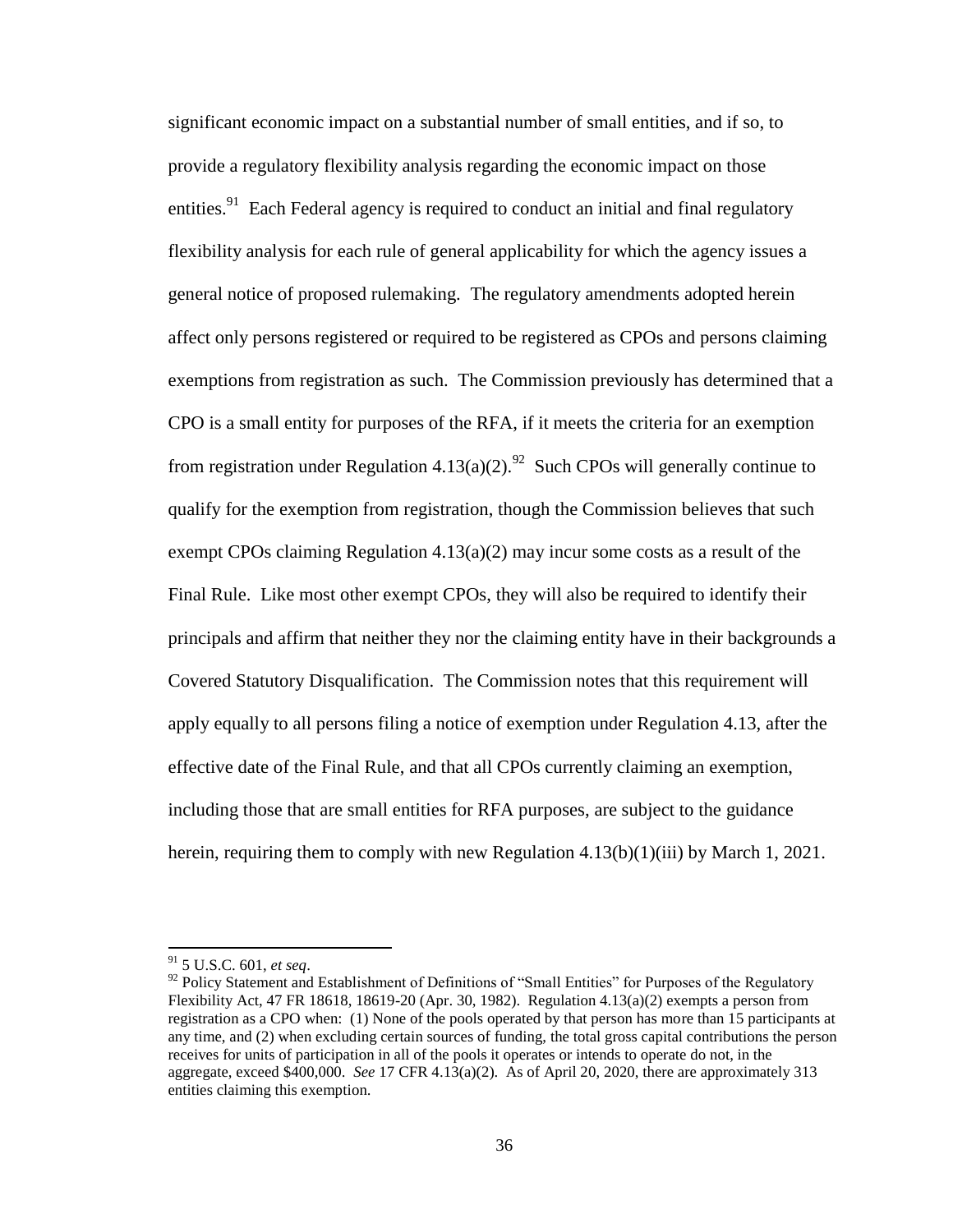The Commission did not receive any comments on its analysis of the application of the RFA to the Proposal or Proposed Regulation 4.13(a)(6).

The costs of new Regulation  $4.13(b)(1)(iii)$ , which are expected to vary depending on the size and complexity of the CPO in question, will generally be incurred once by exempt CPOs: either at the compliance date required by the Final Rule, or at the formation of a new exempt CPO after the Final Rule is effective. The Commission believes further that, as small entities which are typically less complex organizationally, CPOs exempt under Regulation  $4.13(a)(2)$  may potentially have an easier time identifying, classifying, and verifying the backgrounds of their principals. As such, the Commission believes that such small CPOs will incur, in general, lower costs, especially when compared to other types of exempt CPOs that are more likely to employ complex business structures or have more principals to identify and review.  $93$  If an exempt CPO or its principal has a Covered Statutory Disqualification in its background, the Commission recognizes that such person could be significantly impacted, as the person would therefore likely be required to replace the disqualified principal to continue operating, or under some circumstances, may be required to even wind up and cease operating their pool(s) as an exempt CPO.

Throughout this Final Rule, the Commission has evaluated and taken into consideration the amendment's impact on small exempt CPOs. Though the Commission lacks sufficient data to predict exactly how many exempt CPOs may ultimately be required to cease pool operations by virtue of the Final Rule, the Commission expects

 $93$  Persons claiming an exemption under Regulation 4.13(a)(3), for example, include persons operating complex pooled investment vehicle structures that typically have at least several principals operating the CPO and pools.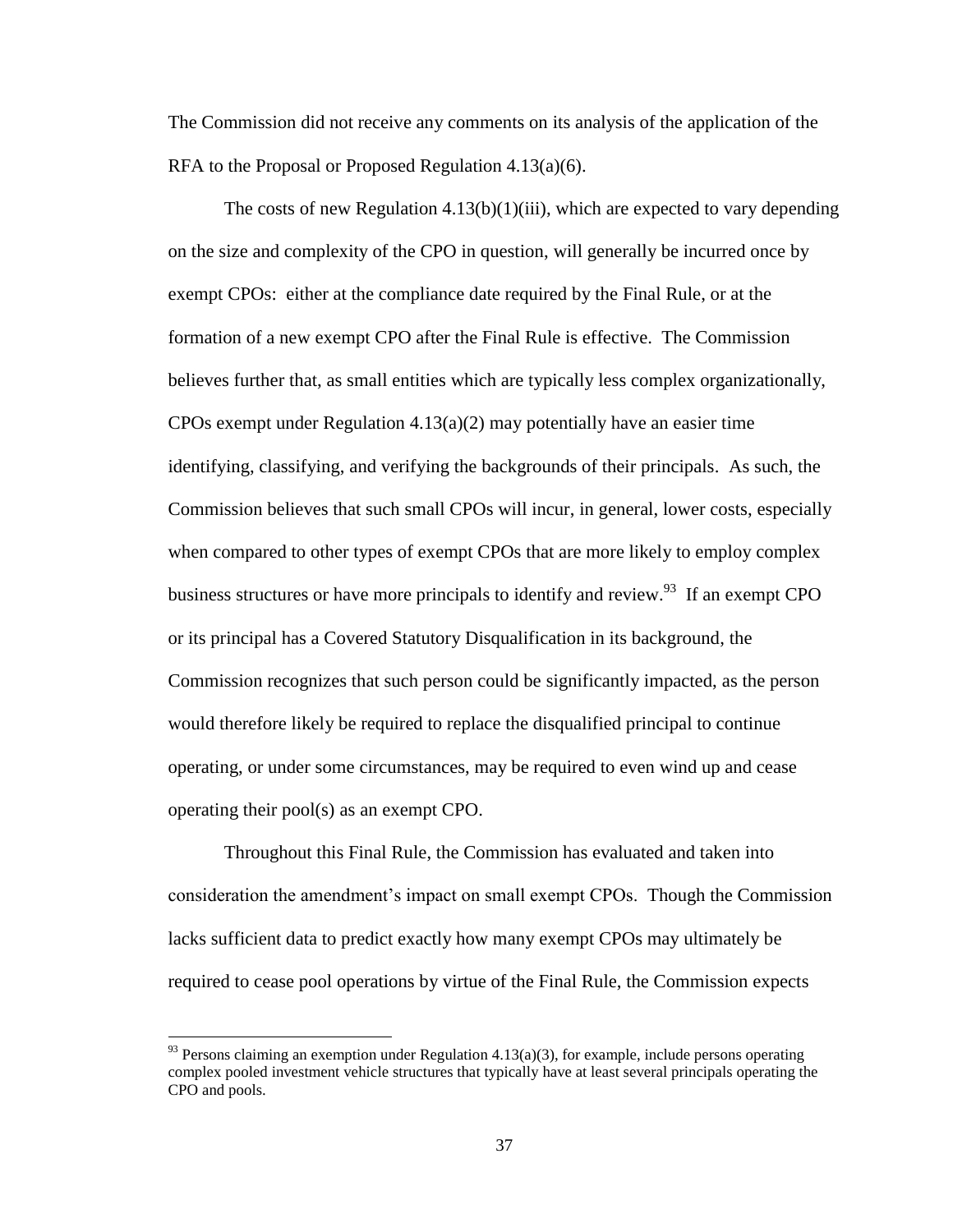very few CPOs exempt under Regulation  $4.13(a)(2)$  will be required to cease operations as a result. The current number of exempt CPOs that are also small entities is relatively low (approximately 313), and the costs of new Regulation 4.13(b)(1)(iii) are generally limited in occurrence, as discussed above. Finally, the Commission is also providing guidance in the Final Rule that provides additional time for certain affected persons to comply and incur costs resulting from this amendment, as an effort to mitigate disruption to these businesses. Therefore, the Commission concludes that the Final Rule does not create a significant economic impact on a substantial number of small entities.

Accordingly, the Chairman, on behalf of the Commission, hereby certifies pursuant to 5 U.S.C. 605(b) that the regulation adopted by the Commission in the Final Rule will not have a significant economic impact on a substantial number of small entities.

### **b. Paperwork Reduction Act**

The Paperwork Reduction Act (PRA) imposes certain requirements on Federal agencies in connection with their conducting or sponsoring any collection of information as defined by the PRA. $^{94}$  Under the PRA, an agency may not conduct or sponsor, and a person is not required to respond to, a collection of information unless it displays a currently valid control number from the Office of Management and Budget (OMB). The Commission believes that as adopted, the Final Rule results in a collection of information within the meaning of the PRA, as discussed below. As such, the publication of a PRA notice soliciting comment regarding the Commission's estimated burden calculation for new Regulation  $4.13(b)(1)(iii)$  will be required.

<sup>94</sup> *See* 44 U.S.C. 3501, *et seq*.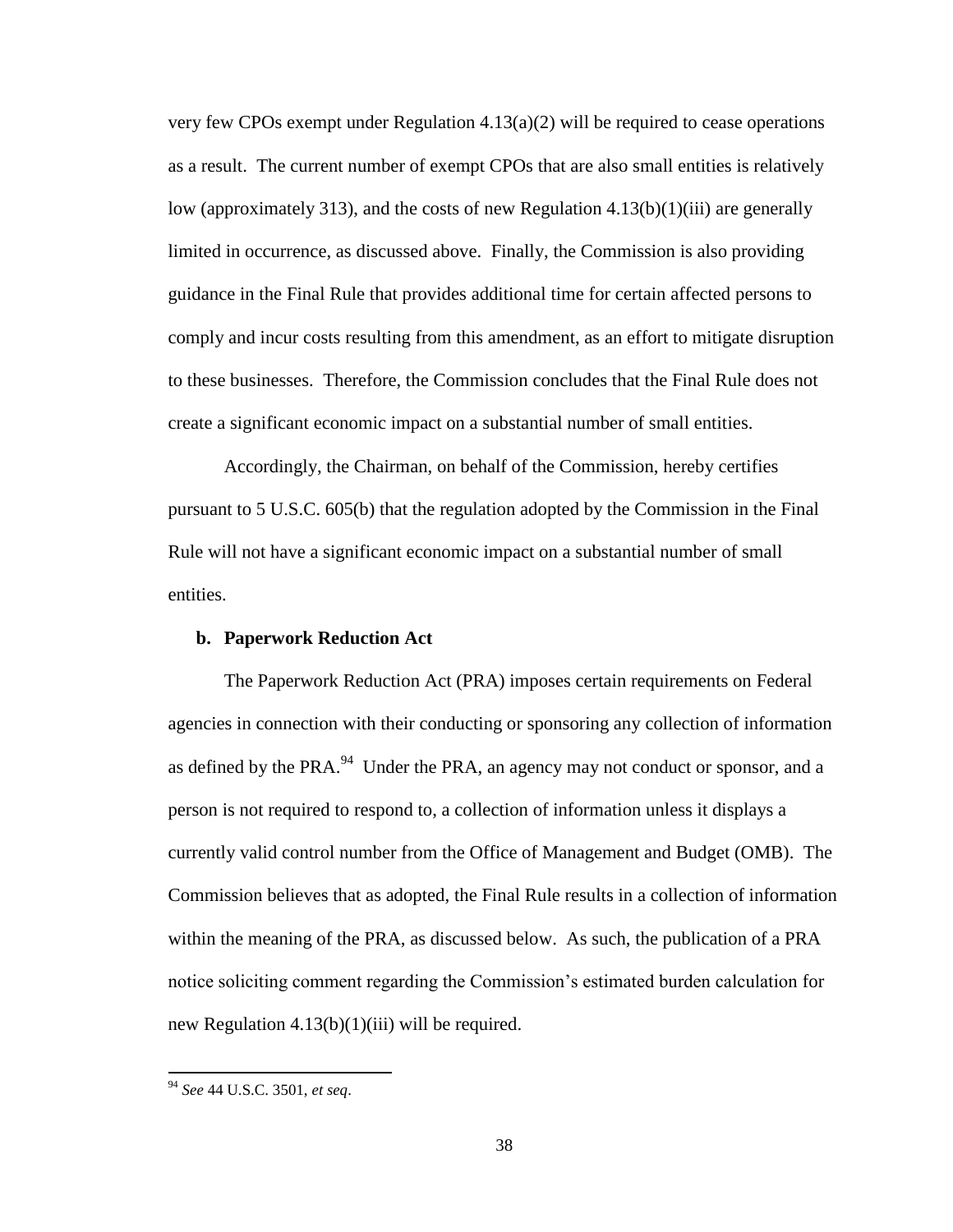As discussed in the Proposal, the Commission's proposed regulations would have impacted or amended two collections of information for which the Commission has previously received control numbers from OMB: Collections 3038-0005 and 3038- 0023. $^{95}$  In the 2019 Final Rules, the Commission adopted amendments to 17 CFR part 4, submitted those final amendments for OMB approval, and amended those information collections to reflect the regulatory changes adopted by that final rulemaking.<sup>96</sup> Significantly, because Proposed Regulation 4.13(a)(6) was initially proposed as a substantive requirement to be applicable to any person who desires to claim an exemption under paragraphs (a)(1), (a)(2), (a)(3), (a)(4), or (a)(5) in this section, the Commission never considered the proposed amendment in the context of the PRA or those collections of information. In the Proposal, the Commission invited the public and other Federal agencies to comment on any aspect of the information collection requirements discussed therein. $\frac{97}{7}$  The Commission did not receive any such comments.

As discussed above, the Final Rule adopts new Regulation  $4.13(b)(1)(iii)$ , which requires a person filing a notice of exemption under Regulation 4.13(b)(1) to represent that neither the claimant nor any of its principals has in their backgrounds a Covered Statutory Disqualification that would require disclosure, if the claimant sought registration with the Commission. Because Proposed Regulation 4.13(a)(6) did not require any additional information to be provided as part of the notice filed to claim an exemption under Regulation 4.13, the Commission did not account in the Proposal for any PRA burden associated with an additional representation in the notice filing required

 $95$  Proposal, 83 FR at 52918.

<sup>96</sup> *See* 2019 Final Rules, 84 FR at 67348; 84 FR at 67353.

 $97$  Proposal, 83 FR at 52920.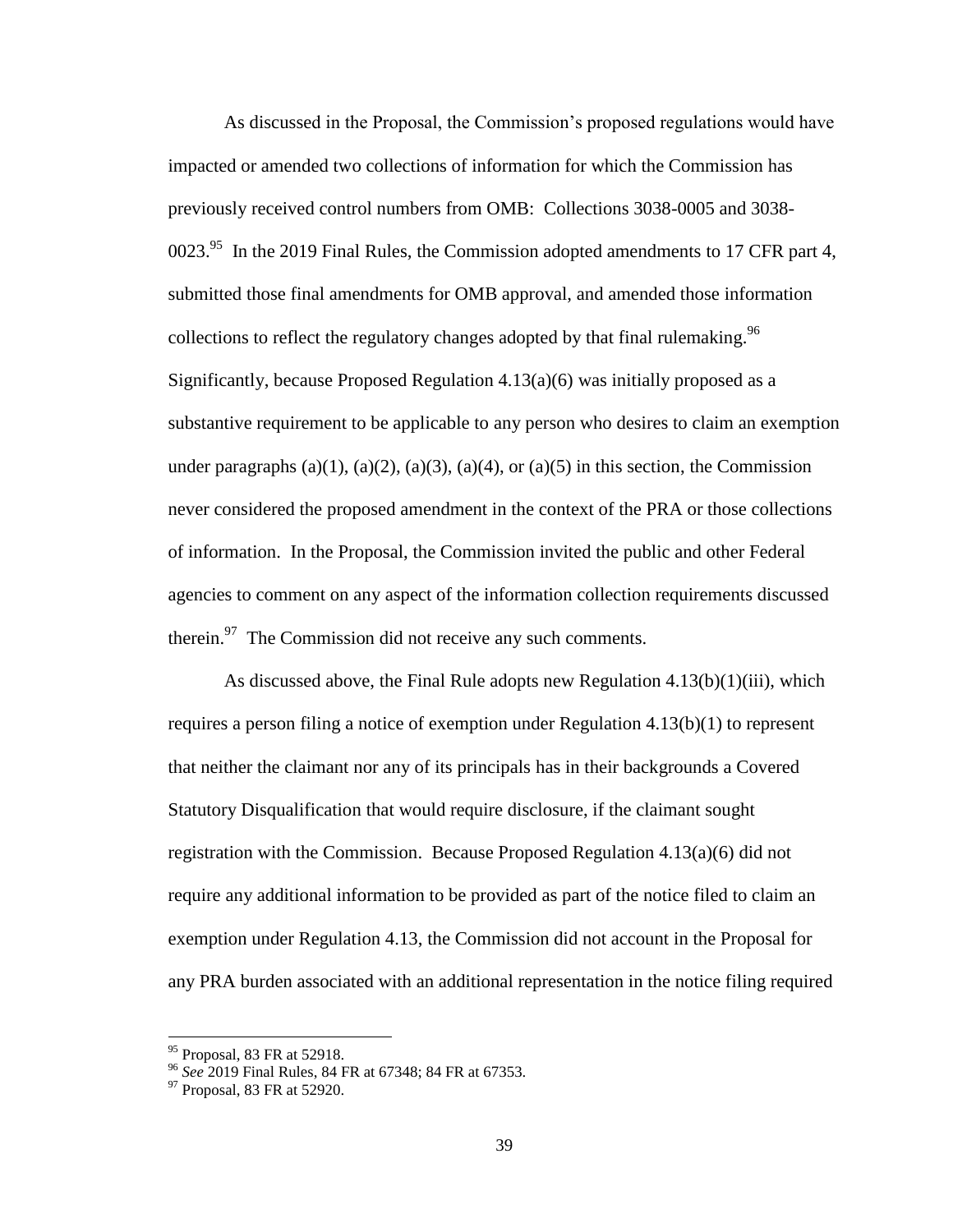under Regulation  $4.13(b)(1)$ . Therefore, concurrent with the Final Rule, the Commission is updating the estimated burden associated with Regulation  $4.13(b)(1)$ , as amended by this Final Rule, and seeking public comment on those estimates in a PRA notice, separately published in this *Federal Register*.

## **c. Cost-Benefit Considerations**

Section 15(a) of the CEA requires the Commission to consider the costs and benefits of its actions before promulgating a regulation under the CEA.<sup>98</sup> Section 15(a) further specifies that the costs and benefits shall be evaluated in light of the following five broad areas of market and public concern: (1) Protection of market participants and the public; (2) efficiency, competitiveness, and financial integrity of futures markets; (3) price discovery; (4) sound risk management practices; and (5) other public interest considerations. The Commission considers the costs and benefits resulting from its discretionary determinations with respect to the CEA section 15(a) considerations.

### **i. General Costs and Benefits**

The baseline for the Commission's consideration of the costs and benefits of the Final Rule is the regulatory status quo, as determined by the CEA and the Commission's existing regulations. The Commission has endeavored to assess the costs and benefits of the Final Rule in quantitative terms wherever possible. Where estimation or quantification is not feasible, however, the Commission has provided its assessment in qualitative terms.

The Commission notes that the consideration of costs and benefits below is based on the understanding that the markets function internationally, with many transactions

 $98$  7 U.S.C. 19(a).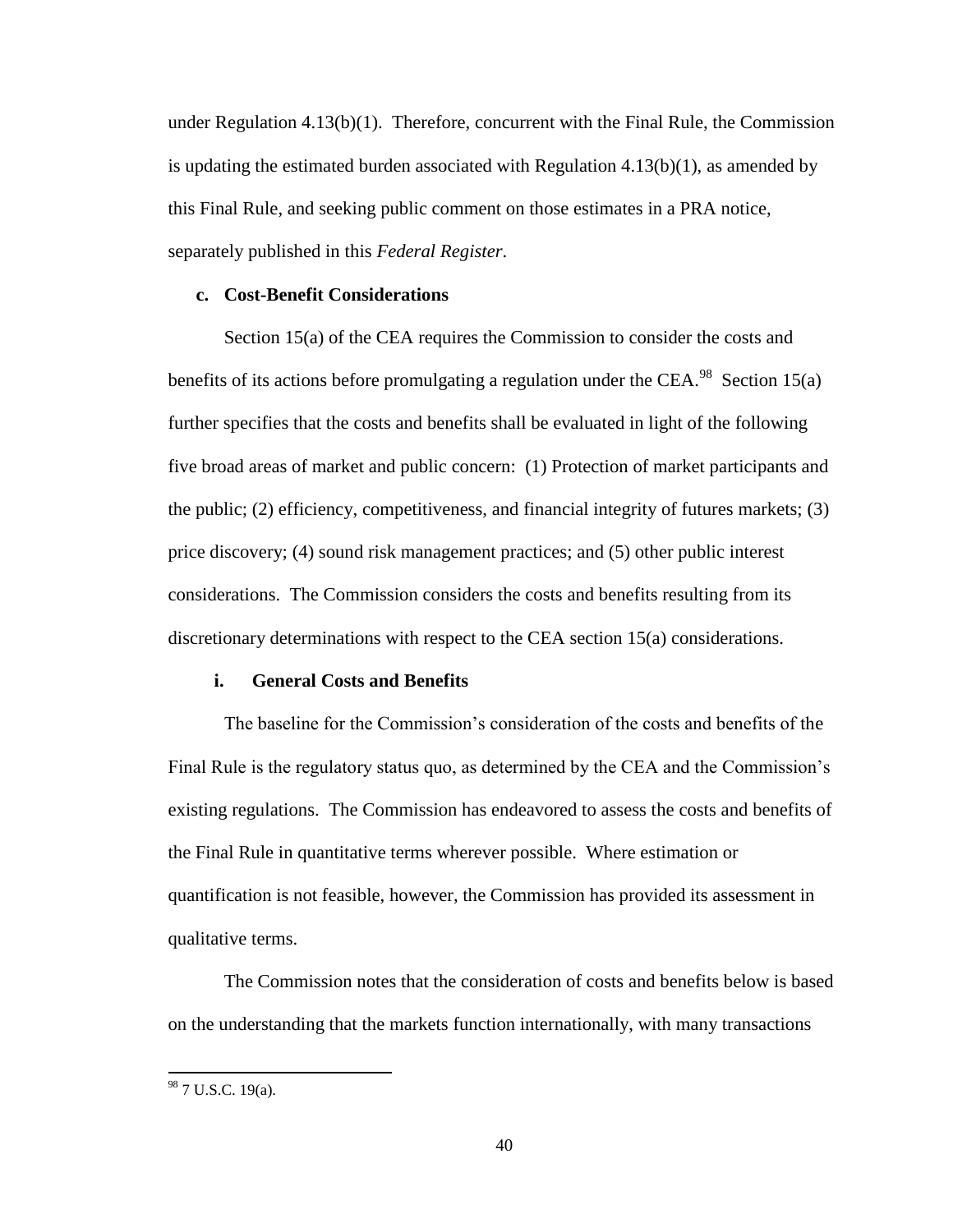involving U.S. firms taking place across international boundaries; with some Commission registrants being organized outside of the United States; with leading industry members commonly following substantially similar business practices wherever located. Therefore, the below discussion of costs and benefits refers to the effects of the Final Rule on all activity covered by the amended regulations. Consequently, the Commission notes that some entities affected by the Final Rule are located outside of the United States.

# **ii. Brief Overview of the Final Rule**

The Final Rule adds new paragraph  $(b)(1)(iii)$  to the annual notice filing requirement in Regulation  $4.13(b)(1)$ , which will, once effective, require all persons filing a notice of exemption under Regulation 4.13 to represent that neither they nor their principals have in their backgrounds a Covered Statutory Disqualification, unless such disqualification arises from a matter which was disclosed in connection with a previous application for registration, if such registration was granted. The Commission intends for CPOs claiming a notice of exemption as of the Final Rule's effective date to first make this representation in the 2021 reaffirmation of the exemption, *i.e.*, March 1, 2021. The Commission believes that the adjustments to the Final Rule, discussed in detail above, as well as its guidance establishing an extended compliance period for currently exempt CPOs, address the majority of public comments received in response to Proposed Regulation  $4.13(a)(6)$ . The Commission concludes therefore that these efforts appropriately balance the Commission's regulatory interests with the costs of compliance to affected persons. New Regulation  $4.13(b)(1)(iii)$  will effectively prohibit Covered Statutory Disqualifications, *i.e.*, those listed in CEA section 8a(2), in persons filing a

41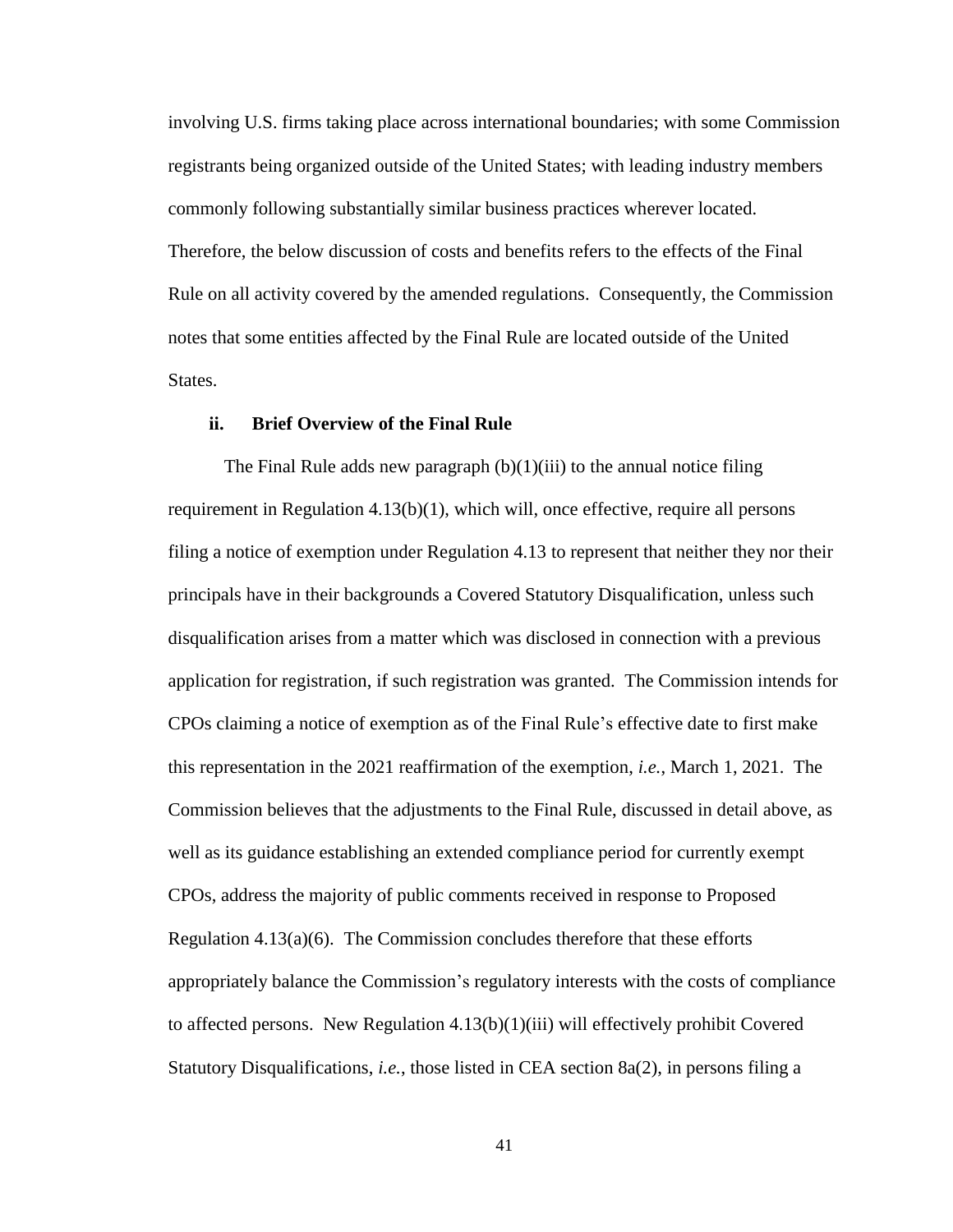notice of exemption under Regulation 4.13, as well as in their principals, in a more tailored manner than the proposed amendment. As a result, the Commission believes the Final Rule addresses the Commission's customer protection concerns with respect to the exempt CPO population, while still reducing the regulatory burdens for exempt CPOs and their commodity pools.

## **ii. Benefits and Costs of the Final Rule**

The Commission believes that prohibiting persons who are statutorily disqualified under CEA section 8a(2), or who employ principals so disqualified, from claiming exemptions under Regulation 4.13 will result in several benefits. As discussed in further detail above and in the Proposal, the Commission has concerns that "pool participants may be exposed to risk posed by regulations permitting the operation of an offered [exempt] pool by a person who, generally, would not otherwise be permitted to register with the Commission."<sup>99</sup> The Commission has noted that, "even if the activities of a CPO do not rise to a level warranting Commission oversight through registration, a prospective participant should be able to be confident that a collective investment vehicle using commodity interests is not operated by a person," who, for example, has previously been the subject of an injunction relating to fraud or embezzlement.<sup>100</sup>

Prior to the Final Rule, persons claiming an exemption from CPO registration under Regulation 4.13 generally were not required to meet any basic conduct standards, in contrast to persons registered or required to register as CPOs with the Commission.<sup>101</sup> The Final Rule remedies that regulatory gap by requiring that a person filing a notice of

<sup>99</sup> *See* Proposal, 83 FR at 52921.

<sup>&</sup>lt;sup>100</sup> Proposal, 83 FR at 52921-22 (citing 7 U.S.C. 12a(2)(C)(ii) as an example of a disqualification proposed to be prohibited by this amendment).

<sup>&</sup>lt;sup>101</sup> See *supra* pt. II.c.i for additional historical and legal discussion.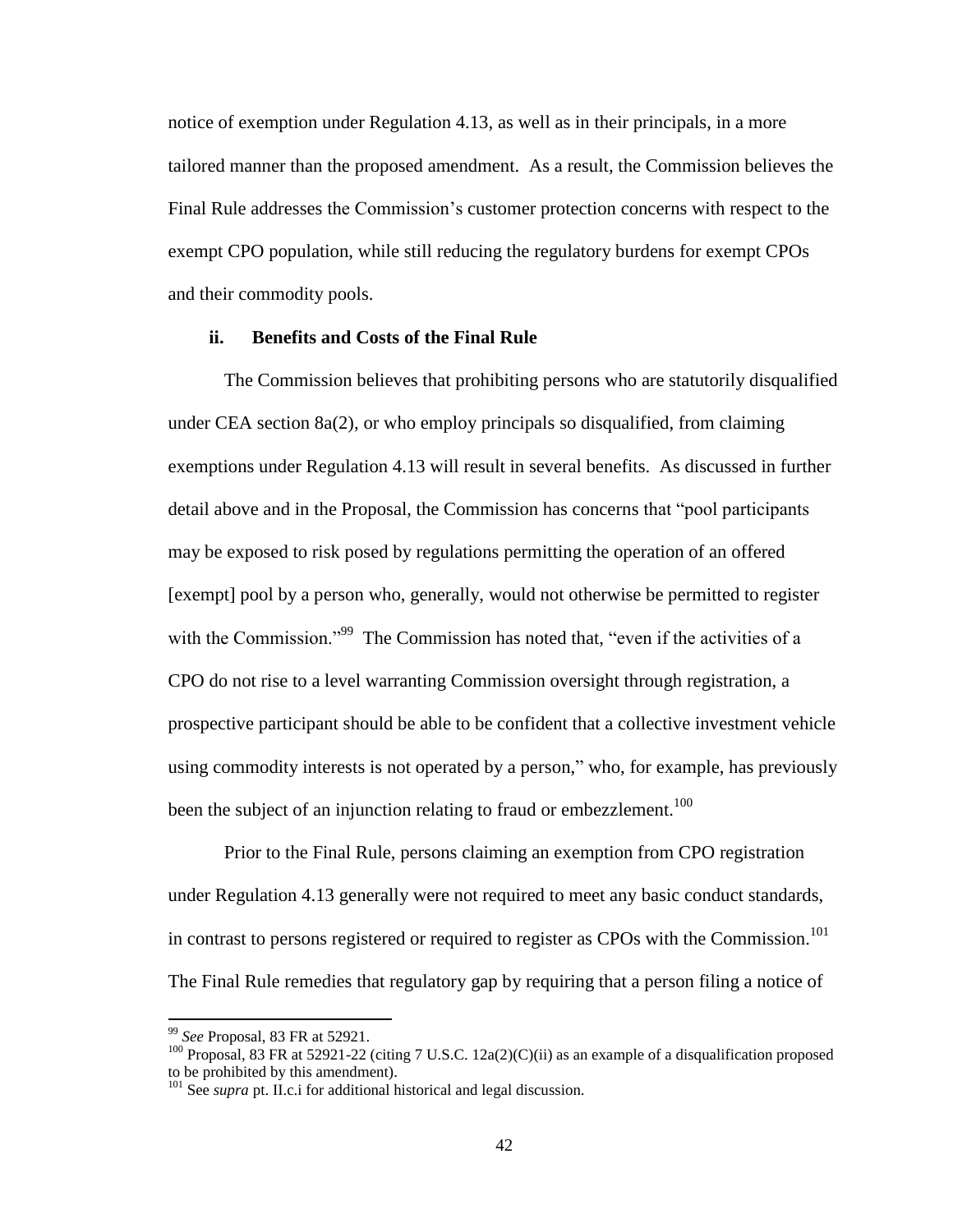exemption from CPO registration under Regulation 4.13 meets substantively similar basic conduct standards as a person registered or required to be registered as a CPO. The Commission expects that correcting this regulatory inconsistency will increase overall investor confidence by setting a standard applicable to the vast majority of exempt CPOs operating pooled investment vehicles in the commodity interest markets. The result of the Final Rule will be that persons and/or principals who have a Covered Statutory Disqualification not previously disclosed in a prior approved application for registration will generally be prohibited from operating or soliciting the public for investment in exempt pools, or from serving as a principal of an exempt CPO.

Because the Final Rule will require such CPOs to assess themselves and their principals for any CEA section 8a(2) disqualifications, the Commission believes that once it is fully implemented, new Regulation  $4.13(b)(1)(iii)$  may provide reasonable assurance that persons subject to the Covered Statutory Disqualifications are not soliciting exempt pool participants and/or managing their capital via exempt pools. Moreover, the Commission expects that both prospective and actual participants in pools operated by exempt CPOs will experience enhanced customer protection by removing statutorily disqualified CPOs and/or principals thereof from the commodity interest markets. The Commission believes further that those participants will likely, as a result, also experience improved overall confidence in the exempt commodity pool space.

The Commission understands that the Final Rule could also result in potentially substantial costs to persons filing a notice of exemption under Regulation 4.13(b)(1). In the Proposal, the Commission further identified and described "costs associated with either divesting from commodity interests held within a collective investment vehicle, or

43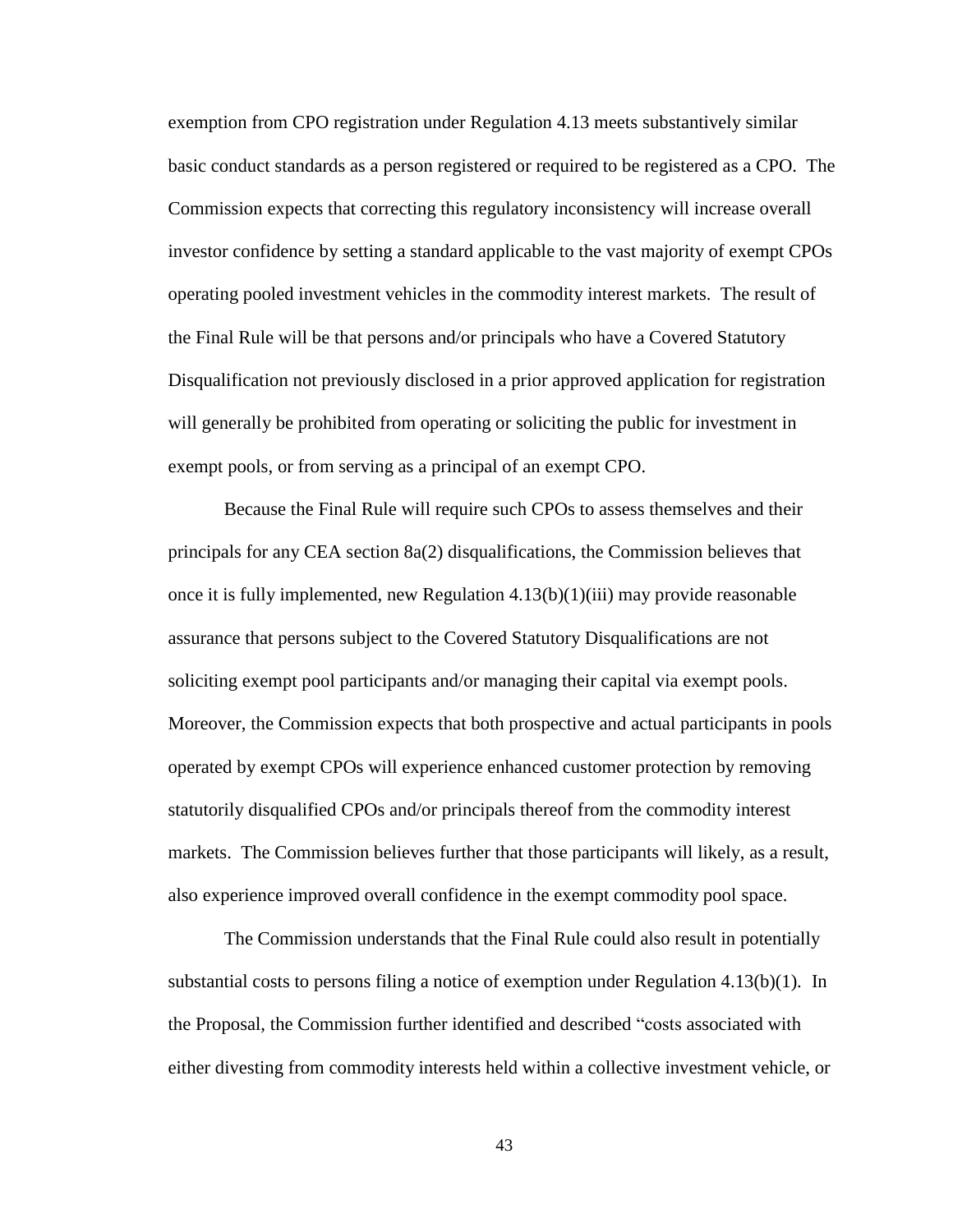in completely winding up a commodity pool's operations," that could result from Proposed Regulation  $4.13(a)(6)$ .<sup>102</sup> In addition to these "wind-up" costs, the Commission understands that principal identification and classification processes will likely result in costs to each affected exempt CPO, and that those costs will vary based on the overall structure of the CPO, the number of principals it employs, and other circumstances unique to its pool operations. Although these potential costs were a point of significant concern for several commenters, and the Commission specifically solicited comment in the Proposal on the "impact of adopting [Proposed Regulation 4.13(a)(6)] on industry participants and currently exempt CPOs," commenters did not provide specific data or estimates quantifying the actual costs of compliance resulting from the proposed amendment. 103

Despite the lack of information from commenters regarding potential or actual costs to affected persons, the Commission nonetheless considered those public comments, and strove to balance those costs with its regulatory and policy goals in a way that benefits market participants, customers, and the general public interest. By narrowing the scope of the Covered Statutory Disqualifications in new Regulation  $4.13(b)(1)(iii)$  to those listed in CEA section 8a(2), the Commission believes that the Final Rule strikes an appropriate regulatory balance between customer protection concerns and increased regulatory requirements. This adjustment means the required representation will target the most serious offenses warranting the statutory disqualifications listed in the CEA within the general population of exempt CPOs,

 $102$  Proposal, 83 FR at 52923 (though the Commission noted that it "lacks sufficient data to determine how many CPOs might be required to cease operating commodity pools pursuant to the exemptions … due to the presence of statutorily disqualified [persons or] principals").

<sup>103</sup> Proposal, 83 FR at 52916.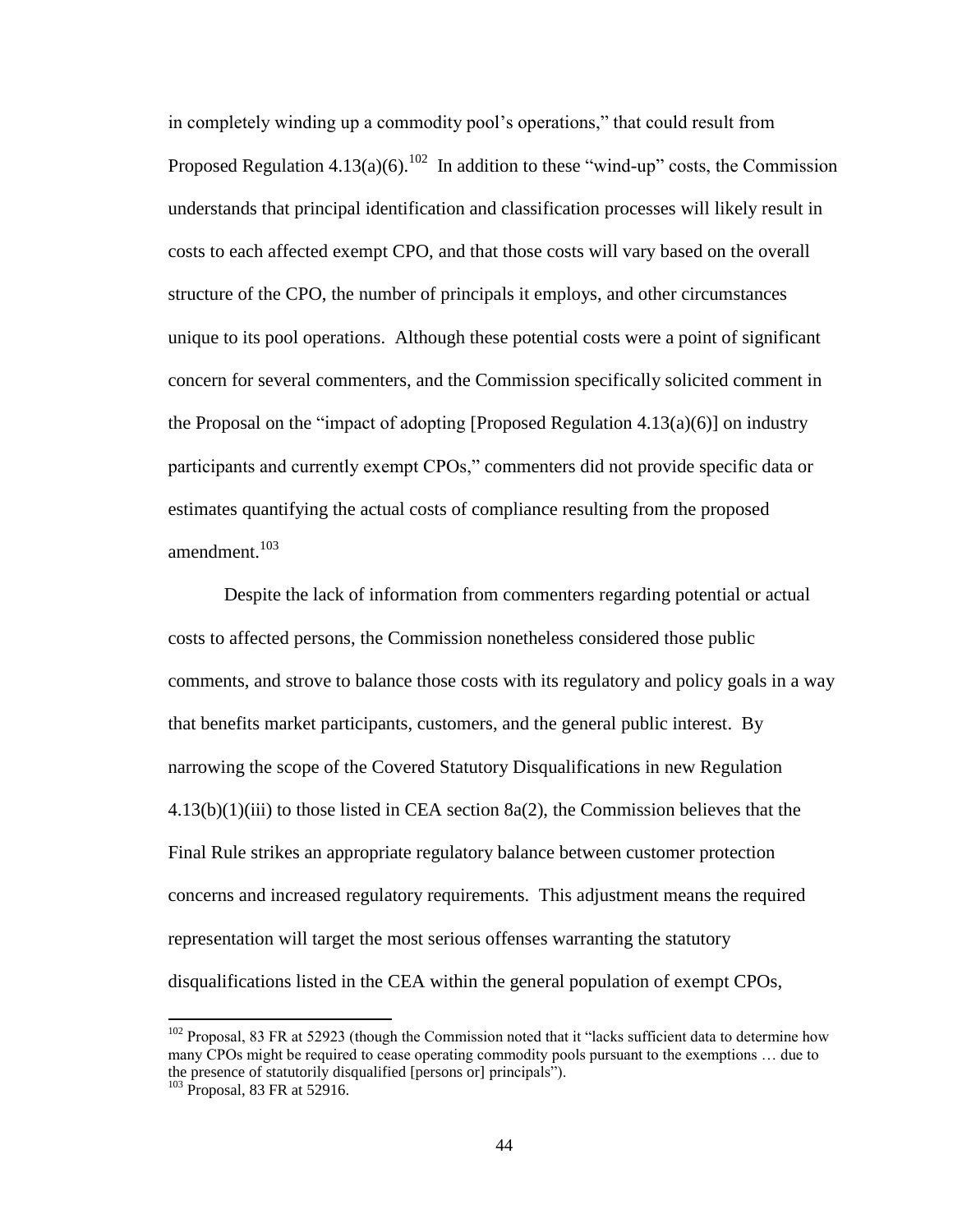including their principals. Moreover, the Final Rule further reduces procedural confusion by limiting the CSDs to those disqualifications that would serve as a bar to registration with the Commission, absent an additional hearing or proceeding. Finally, by providing guidance herein that extends the compliance period for persons currently relying upon a claim of exemption under Regulation  $4.13(b)(1)$ , the Commission wishes to facilitate compliance with the Final Rule. Specifically, the Commission intends this guidance to mitigate the risk of business interruption by providing affected persons with additional time to assess themselves and their principals, and to identify and address any CSDs that are found. The Commission is employing this tailored and gradual approach for the Final Rule and its implementation to, among other things, generally moderate costs to affected persons caused by new Regulation  $4.13(b)(1)(iii)$ .

### **iii. Section 15(a) Considerations**

#### **1. Protection of Market Participants and the Public**

The Commission considered whether the Final Rule will have any detrimental effect on the customer protections of the Commission's regulatory regime and has concluded that the Final Rule will generally have a positive effect on the protection of market participants and the public. Through new Regulation  $4.13(b)(1)(iii)$ , the Commission is remedying an inconsistency, in which a person who may be prohibited by the CEA from conducting activities requiring registration could nonetheless engage in those activities by claiming a CPO registration exemption instead. The Final Rule will ensure that persons filing a notice of exemption under Regulation  $4.13(b)(1)$ , as amended, and persons registered or required to be registered as CPOs with the Commission will be treated similarly – in either instance, all such persons must be able to represent that they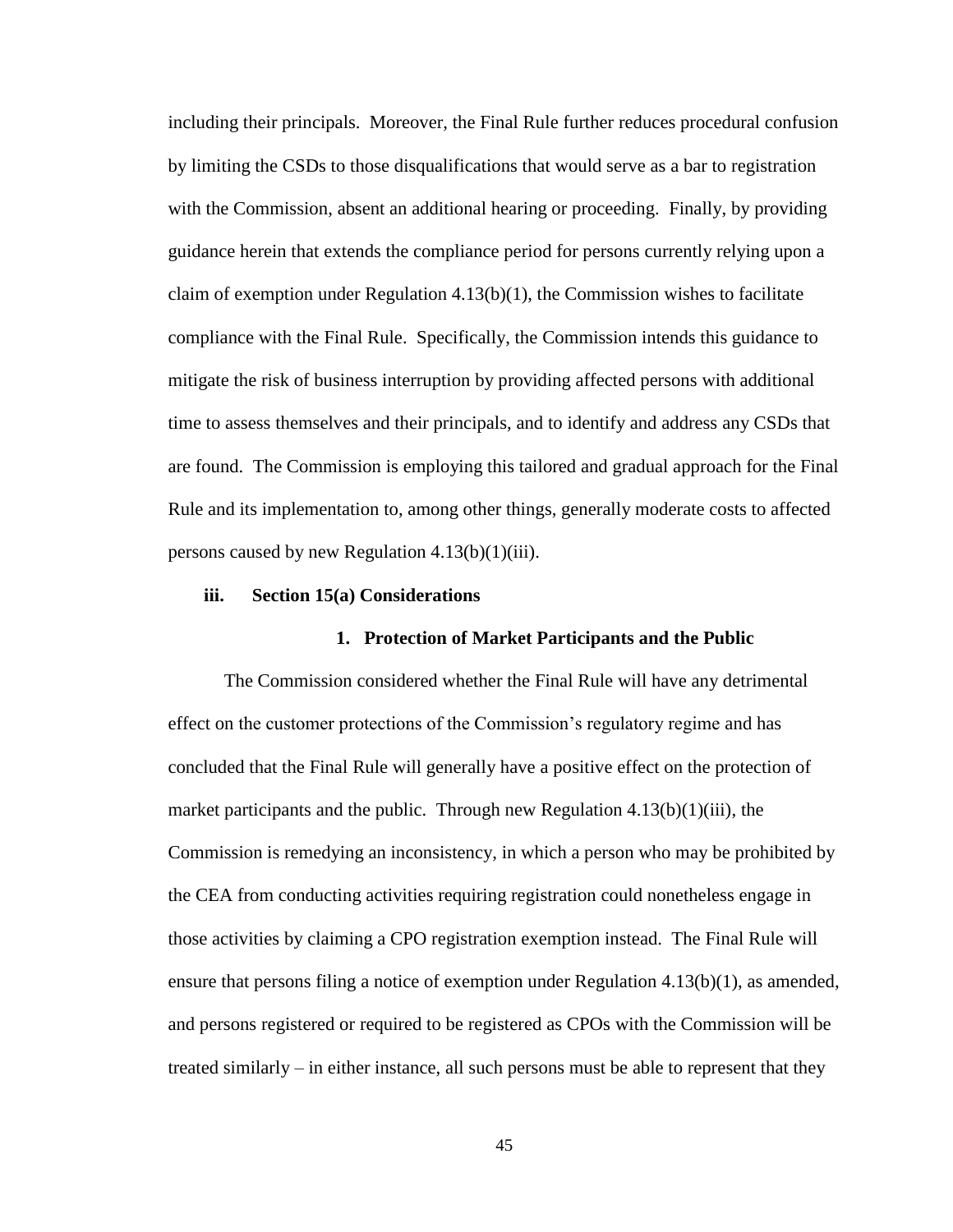and their principals are, at a minimum, not disqualified under CEA section 8a(2), prior to soliciting the public for investment in, or otherwise operating a commodity pool. The Commission believes that basic conduct standards applicable to CPOs, regardless of registration status, will improve customer protection within the Commission's CPO regulatory program.

# **2. Efficiency, Competitiveness, and Financial Integrity of Markets**

Section  $15(a)(2)(B)$  of the CEA requires the Commission to evaluate the costs and benefits of a regulation in light of efficiency, competitiveness, and financial integrity considerations. The Commission believes that the Final Rule may positively impact the efficiency, competitiveness, and financial integrity of the commodity interest markets. The Final Rule will require all persons filing a notice under amended Regulation 4.13(b)(1) to represent that neither they nor their principals have in their backgrounds a Covered Statutory Disqualification. To the extent that disqualified persons are prevented from being an exempt CPO or from serving as a principal of an exempt CPO, as a result of new Regulation  $4.13(b)(1)(iii)$ , the Commission expects such disqualified persons (and principals) would either exit the commodity interest markets, or at least, discontinue operating in the exempt commodity pool space. Therefore, because it will ultimately cause the removal of entities, persons, and principals disqualified under CEA section 8a(2) from the exempt commodity pool space, the Commission believes that the Final Rule could have a positive impact on the efficiency, competitiveness, and financial integrity of the commodity interest markets overall.

#### **3. Price Discovery**

46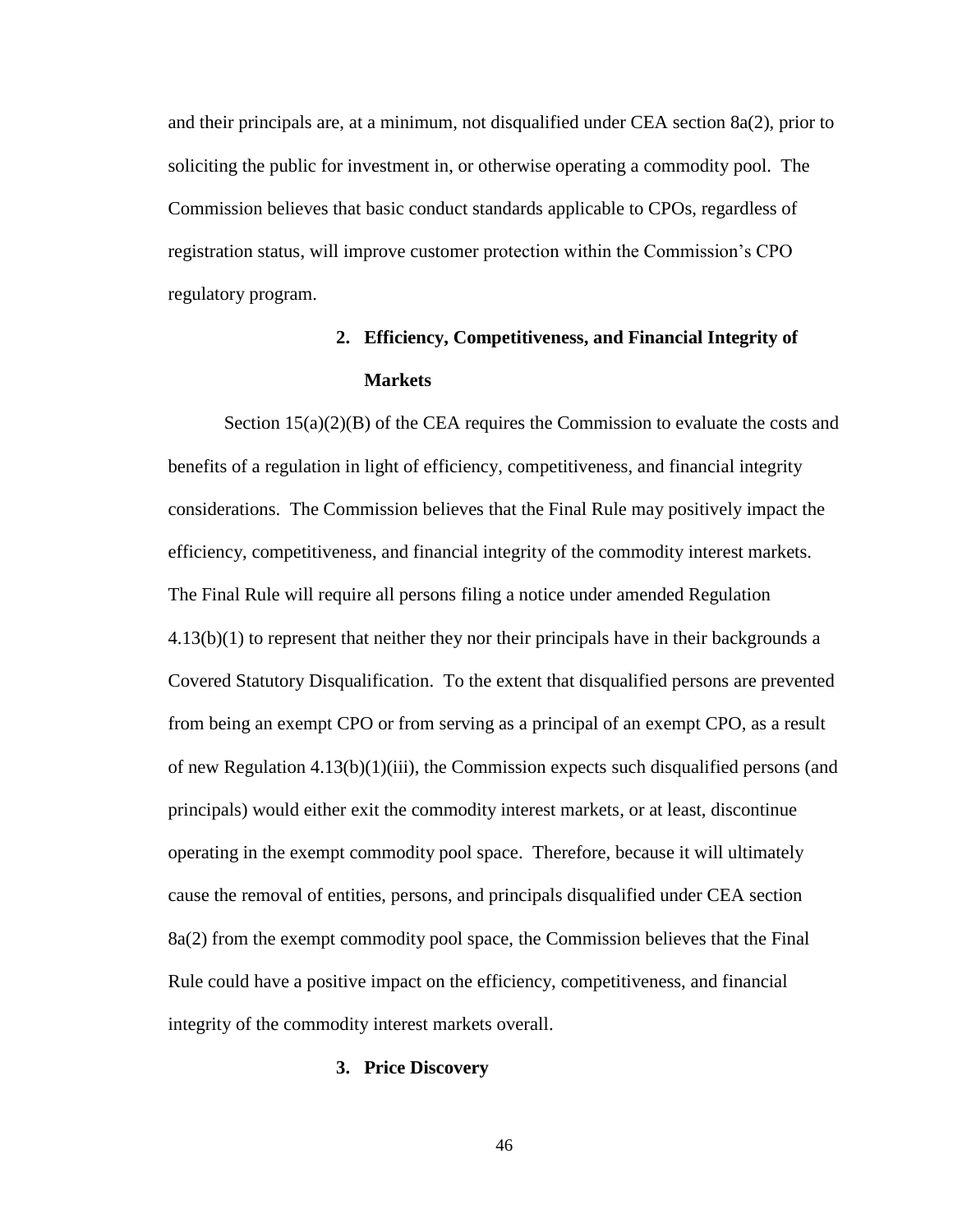Section  $15(a)(2)(C)$  of the CEA requires the Commission to evaluate the costs and benefits of a regulation in light of price discovery considerations. For the reasons noted above, the Commission believes that the Final Rule generally results in limited, discrete changes to regulatory processes and filings that will not have a significant impact on price discovery.

## **4. Sound Risk Management**

Section  $15(a)(2)(D)$  of the CEA requires the Commission to evaluate a regulation in light of sound risk management practices. The Commission believes that the Final Rule will not have a significant impact on the practice of sound risk management because the manner in which various CPOs, pooled investment vehicles, and their respective principals organize, register, or claim an exemption from such registration has only a small influence on how such market participants manage their risks overall.

## **5. Other Public Interest Considerations**

Section  $15(a)(2)(E)$  of the CEA requires the Commission to evaluate the costs and benefits of a regulation in light of other public interest considerations. The Commission did not identify any additional public interest considerations not already discussed above.

### **d. Anti-Trust Considerations**

Section 15(b) of the CEA requires the Commission to take into consideration the public interest to be protected by the antitrust laws and endeavor to take the least anticompetitive means of achieving the purposes of the CEA, in issuing any order or adopting any Commission rule or regulation (including any exemption under CEA section  $4(c)$  or  $4c(b)$ ), or in requiring or approving any bylaw, rule, or regulation of a contract market or registered futures association established pursuant to section 17 of the

47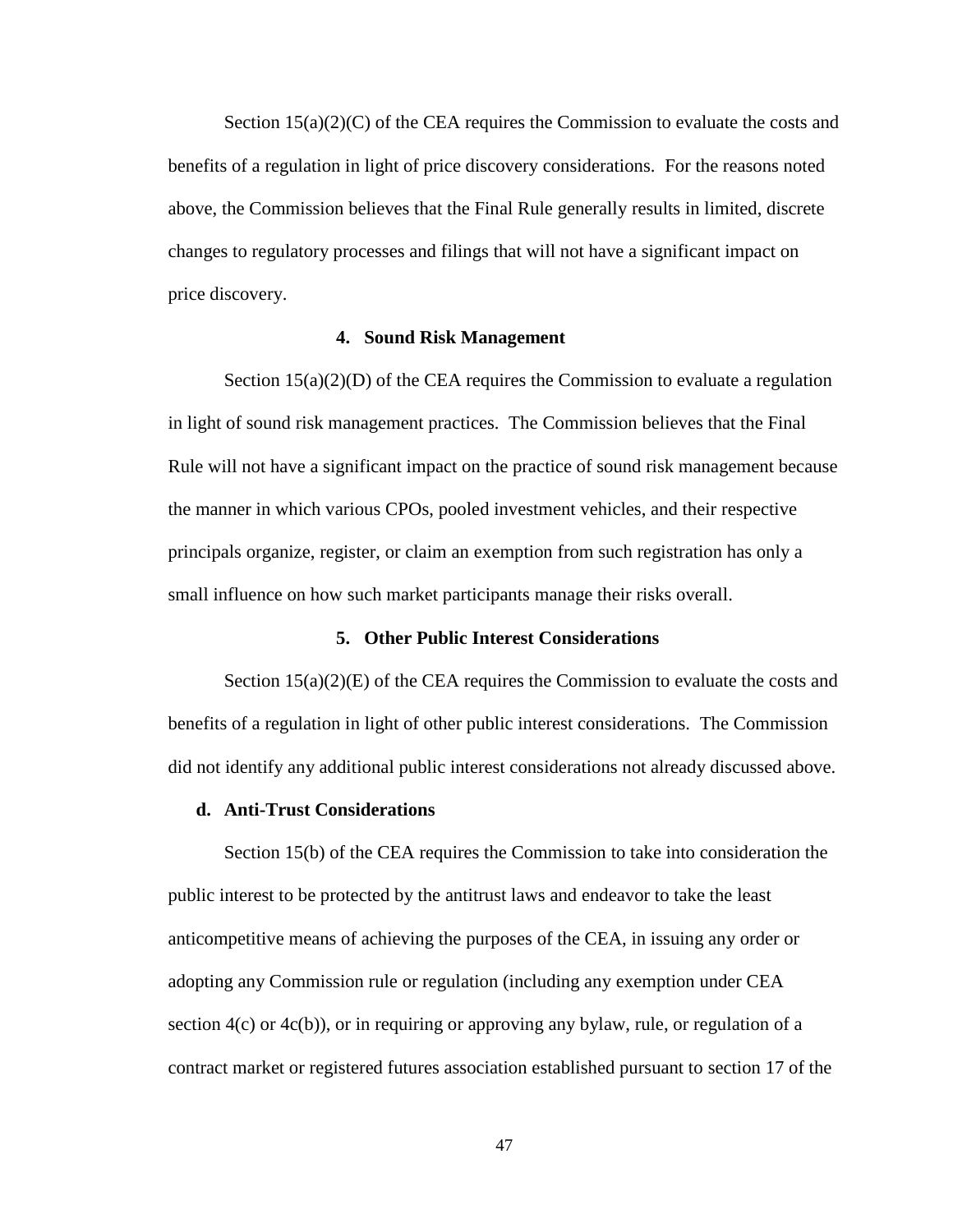$CEA$ <sup>104</sup>. The Commission believes that the public interest to be protected by the antitrust laws is generally to protect competition. The Commission requested comment on whether the Proposal implicated any other specific public interest to be protected by the antitrust laws and received no comments addressing this issue.

The Commission has considered the Final Rule to determine whether it is anticompetitive and has identified no anticompetitive effects. Because the Commission has determined the Final Rule is not anticompetitive and has no anticompetitive effects, the Commission has not identified any less anticompetitive means of achieving the purposes of the CEA.

# **List of Subjects in 17 CFR part 4**

Advertising, Brokers, Commodity futures, Commodity pool operators, Commodity trading advisors, Consumer protection, Reporting and recordkeeping requirements.

For the reasons stated in the preamble, the Commodity Futures Trading Commission amends 17 CFR part 4 as follows:

# **PART 4—COMMODITY POOL OPERATORS AND COMMODITY TRADING ADVISORS**

1. The authority citation for part 4 continues to read as follows:

Authority: 7 U.S.C. 1a, 2, 6(c), 6b, 6c, 6*l*, 6m, 6n, 6*o*, 12a, and 23.

2. Amend § 4.13 by renumbering paragraph  $(b)(1)(iii)$  as  $(b)(1)(iv)$ , revising paragraph  $(b)(1)(ii)$ , and adding new paragraph  $(b)(1)(iii)$ , to read as follows:

# **§ 4.13 Exemption from registration as a commodity pool operator.**

 $104$  7 U.S.C. 19(b).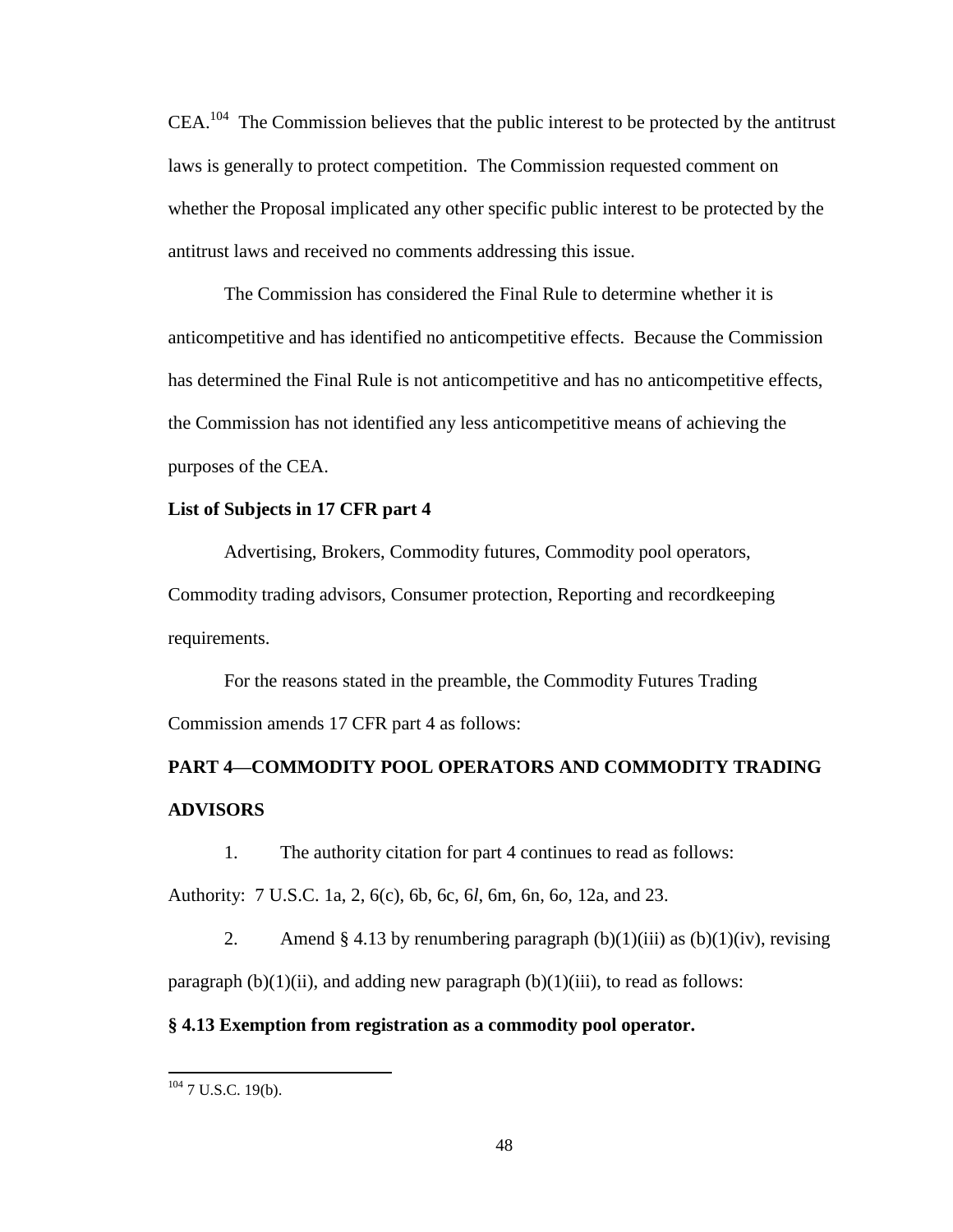\* \* \* \* \*

 $(b)(1)$  \* \* \*

(ii) Specify the paragraph number pursuant to which the person is filing the notice  $(i.e., § 4.13(a)(1), (2), (3), or (5))$  and represent that the pool will be operated in accordance with the criteria of that paragraph;

(iii) Represent that neither the person nor any of its principals has in its background a statutory disqualification that would require disclosure under section 8a(2) of the Act if such person sought registration, unless such disqualification arises from a matter which was disclosed in connection with a previous application for registration, where such registration was granted; and

\* \* \* \* \*

Issued in Washington, DC, on June 5, 2020, by the Commission.

## **Robert Sidman,**

## *Deputy Secretary of the Commission.*

**Note:** The following appendices will not appear in the Code of Federal Regulations. **Appendices to Registration and Compliance Requirements for Commodity Pool Operators and Commodity Trading Advisors: Prohibiting Exemptions Under Regulation 4.13 on Behalf of Persons Subject to Certain Statutory Disqualifications—Commission Voting Summary, Chairman's Statement, and Commissioners' Statements Appendix 1—Commission Voting Summary**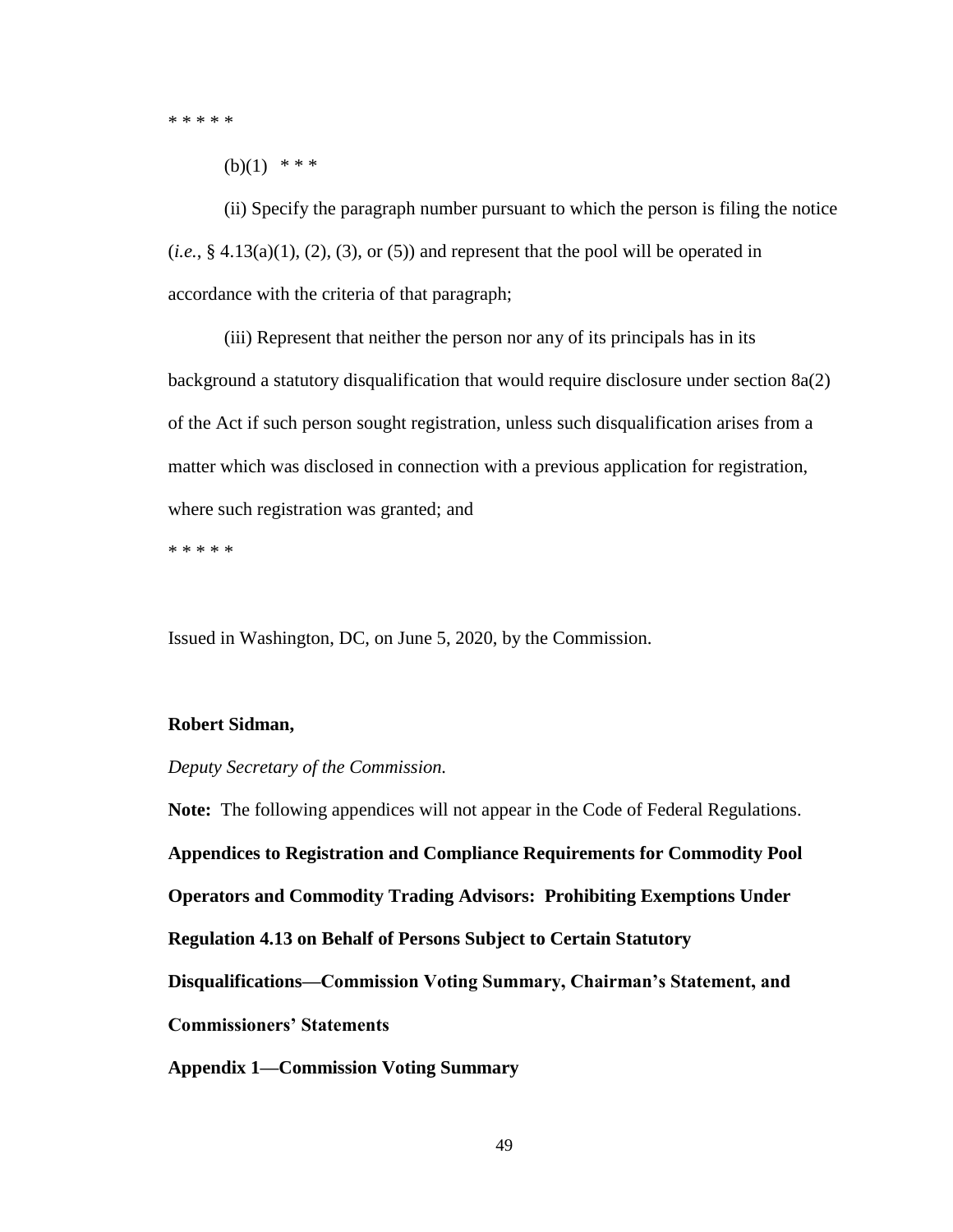On this matter, Chairman Tarbert and Commissioners Quintenz, Behnam, Stump, and Berkovitz voted in the affirmative. No Commissioner voted in the negative.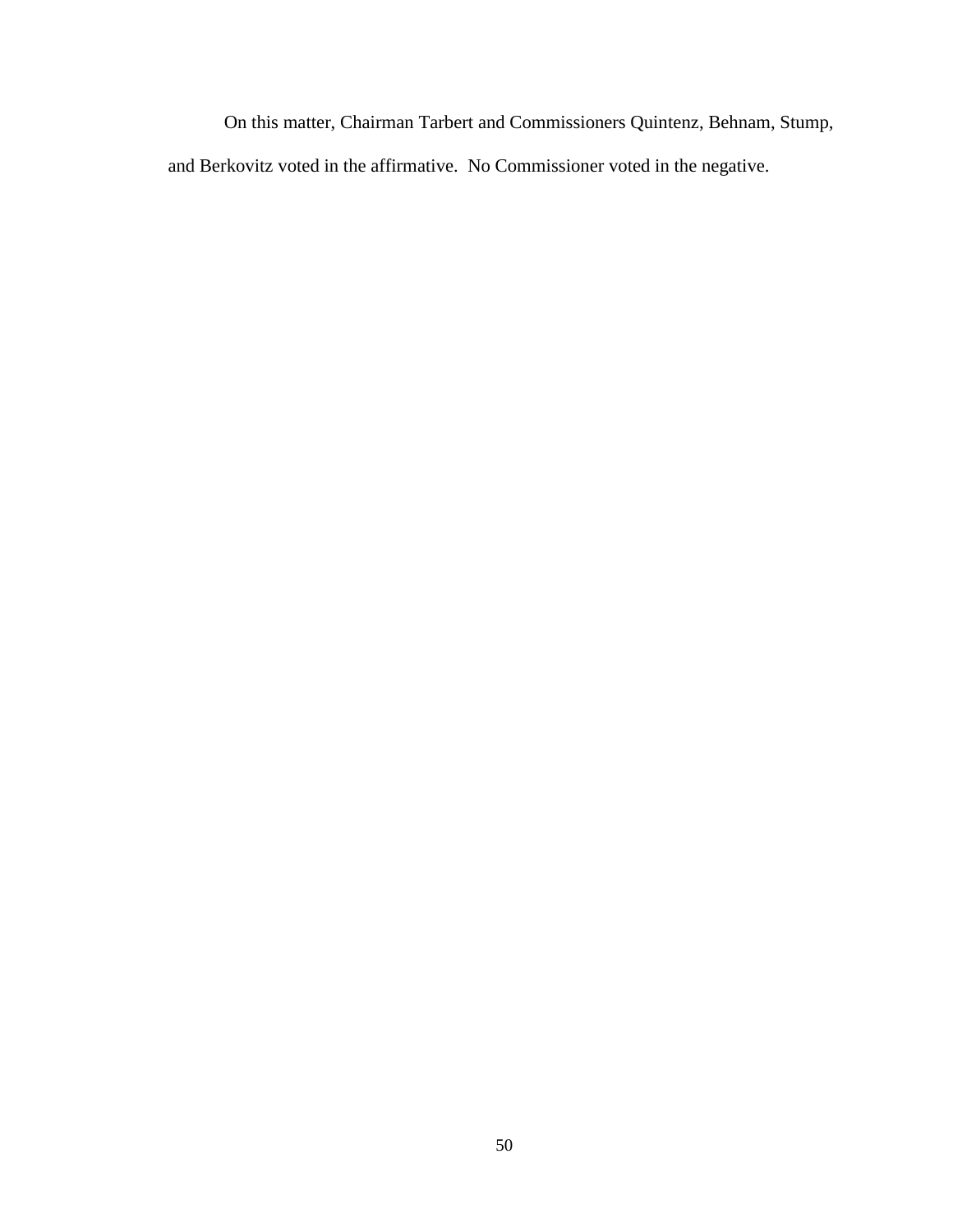## **Appendix 2—Supporting Statement of Chairman Heath P. Tarbert**

As Robert Louis Stevenson aptly put it, "Everybody, sooner or later, sits down to a banquet of consequences."<sup>1</sup>

Today we are focused on the consequences of bad acts that result in "statutory disqualification" under the Commodity Exchange Act ("CEA"). These acts include the most serious types of financial crimes, such as embezzlement, theft, extortion, fraud, misappropriation, and bribery. Once an individual is statutorily disqualified, the CFTC may deny or revoke his or her registration. The same is true for corporate entities.

It stands to reason that someone who has been statutorily disqualified—and thus has no right to register with the CFTC—would be precluded from managing other people's money and positions in the derivatives markets the CFTC regulates. But currently, this is not exactly the case. As it turns out, a statutorily disqualified person who wishes to operate a fund that trades derivatives may simply claim one of the exemptions from registration as a commodity pool operator ("CPO") under CFTC Rule 4.13. Although each of these exemptions has a number of conditions, the absence of statutory disqualification is not currently among them.

Today's final rule closes this loophole for bad actors. Under our rule as amended, a CPO claiming a registration exemption would be required to certify that neither the CPO nor any of its principals has in its background conduct that would result in automatic statutory disqualification under the CEA. I believe this rule will enhance

<sup>&</sup>lt;sup>1</sup> While this is the popular rendering of Stevenson's quote, it appears to be apocryphal. Stevenson apparently used the phrase "game of consequences." See Spurious Quotations, The Robert Louis Stevenson Archive, *http://www.robert-louis-stevenson.org/richard-dury-archive/nonquotes.htm*. Regardless whether Stevenson referred to a banquet or a game, his point was the same: everyone must face the consequences of his or her actions. That is true for life generally, and for the derivatives markets specifically.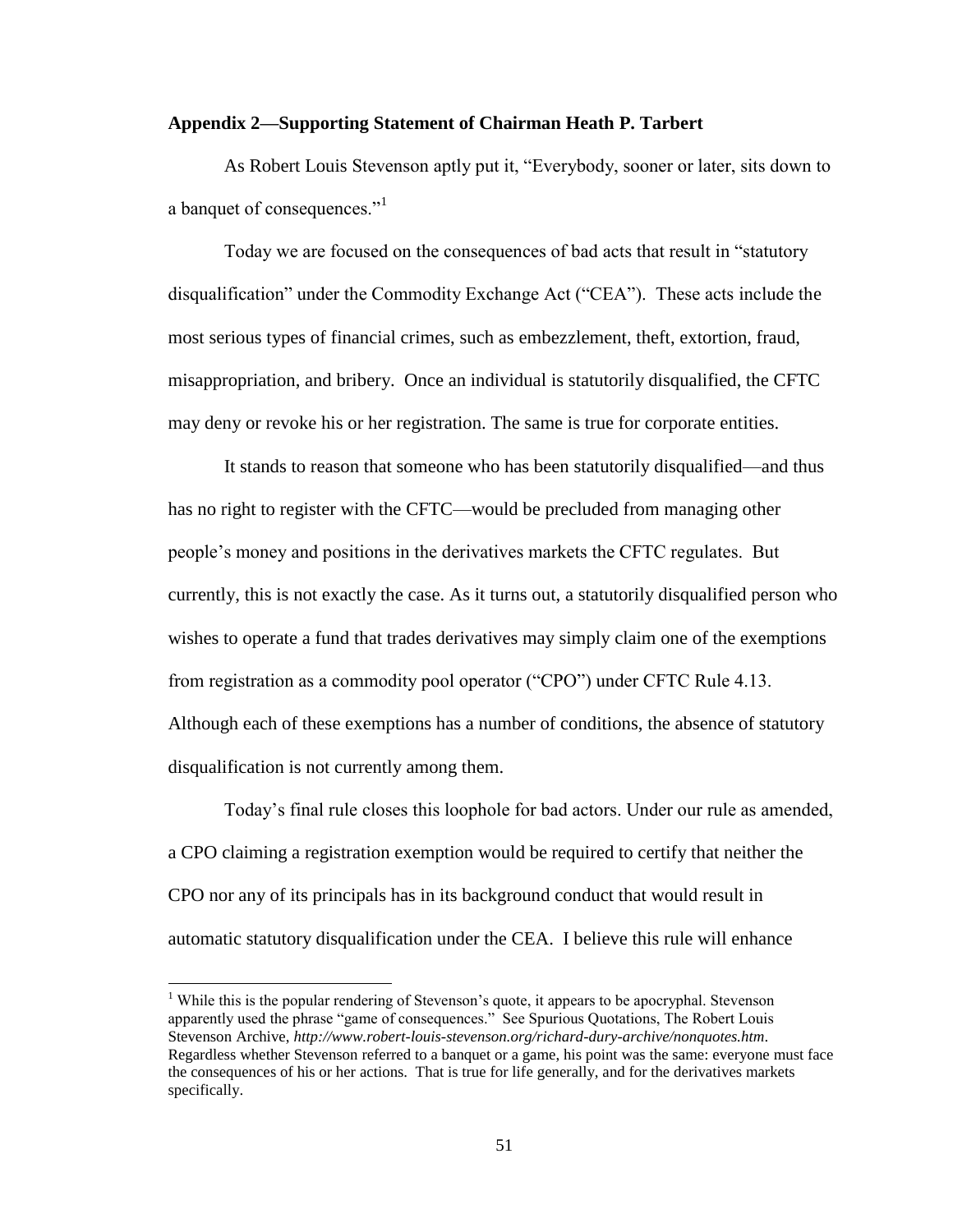customer protections and public confidence in the integrity of the derivatives markets by ensuring that bad actors cannot gain access to the funds of innocent, third-party investors simply by filing an exemption claim. $^{2}$ 

In so doing, we also strike a balance between bad acts that warrant automatic disqualification and other behavior that requires the opportunity for a hearing before the subject is disqualified. Because the CEA itself makes this kind of distinction in the context of registration, the Commission believes that lesser offenses $3$  warrant different treatment than recent and more serious offenses in the context of registration exemptions. Thus, today's prohibition on statutory disqualification does not include offenses for which the CEA itself requires a hearing prior to disqualification.

I am comfortable with this exclusion, both because it is consistent with legislative intent and because CPOs relying on a Rule 4.13 registration exemption generally do not manage the money and derivatives positions of the retail public at large. Rather, these CPOs are limited by the terms of their exemption to small pools of select participants,

 $\overline{a}$ 

<sup>&</sup>lt;sup>2</sup> The Commission has adopted a registration exemption for CPOs that meet the definition of "family" office" under the Securities and Exchange Commission's regulations governing investment advisers. 84 Fed. Reg. 67,368 (Dec. 10, 2019). Section 409 of the Dodd-Frank Act excluded family offices from the definition of "investment adviser" subject to the Investment Advisers Act. Given the clear legislative intent to remove family offices from regulation, it would be inappropriate for the CFTC to exert its own oversight over such offices. As Congress recognized in the Dodd-Frank Act, regulatory oversight over family offices would be a wasteful use of taxpayer funds, as such offices are owned and controlled by a single wealthy family. Given their affluence and familial ties, these investors generally neither desire nor need investor protections designed for the retail public at large. Consistent with this approach, today's prohibition on statutory disqualification does not apply to CPOs that are family offices. That said, we cannot allow bad actors to operate a family office in a way that adversely affects the market as a whole—for example, by engaging in manipulative or deceptive transactions through the family office. To that end, I have asked the Division of Swap Dealer and Intermediary Oversight to conduct a special call to determine how many family office managers would be prohibited from claiming the exemption if they were covered by this rule.  $3$  This includes offenses that are less recent (e.g., felony convictions that are more than ten years old) or are

less relevant to a person's fitness to handle customer funds (e.g., convictions for felonies that do not involve financial wrongdoing). See, e.g., CEA Section 8a(3)(D).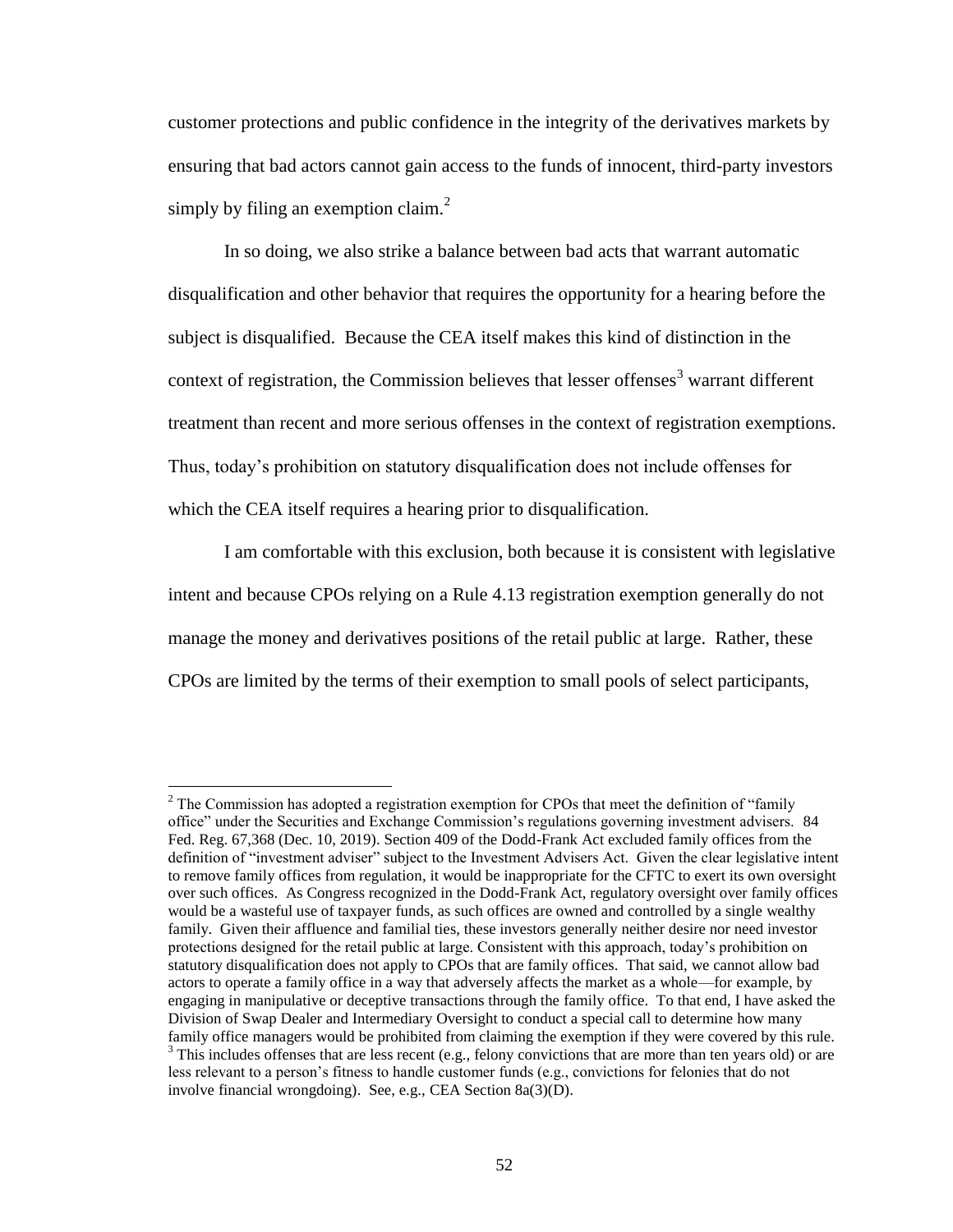pools limited to sophisticated investors, pools with de minimis derivatives positions, and the like. $4$ 

In addition to protecting customers from bad actors and enhancing the integrity of the derivatives profession, this rule also furthers the CFTC's strategic goal of "being tough on those who break the rules."<sup>5</sup> No longer will financial wrongdoers be able to use registration exemptions as a loophole to avoid the full consequences of their actions. For these reasons, I am pleased we are acting to finalize this rule.

Finally, it is worth remembering that sound regulation of the U.S. derivatives markets stems from a robust federal framework that the CFTC primarily administers, complemented and strengthened by an equally robust regime of self-regulation. A central pillar of that regime is the National Futures Association ("NFA"), the main selfregulatory organization for CPOs. NFA's strong support for this rule is just one of countless actions that demonstrate their steadfast commitment to the integrity of the derivatives community.<sup>6</sup>

# **Appendix 3—Supporting Statement of Commissioner Brian Quintenz**

l

<sup>&</sup>lt;sup>4</sup> The rule also excludes statutory disqualifications that were previously disclosed to the Commission in a registration application, if the Commission chose to permit registration notwithstanding the disqualification. This exclusion is relevant because a CPO may be registered with the CFTC with respect to certain pools that it manages and claim a registration exemption with respect to other pools.

<sup>5</sup> See Draft CFTC 2020-2024 Strategic Plan, 85 Fed. Reg. 29,935 (May 19, 2020),

*https://www.govinfo.gov/content/pkg/FR-2020-05-19/pdf/2020-10676.pdf*.

<sup>&</sup>lt;sup>6</sup> See NFA Comment Letter on Registration and Compliance Requirements for Commodity Pool Operators and Commodity Trading Advisors (Dec. 17, 2018).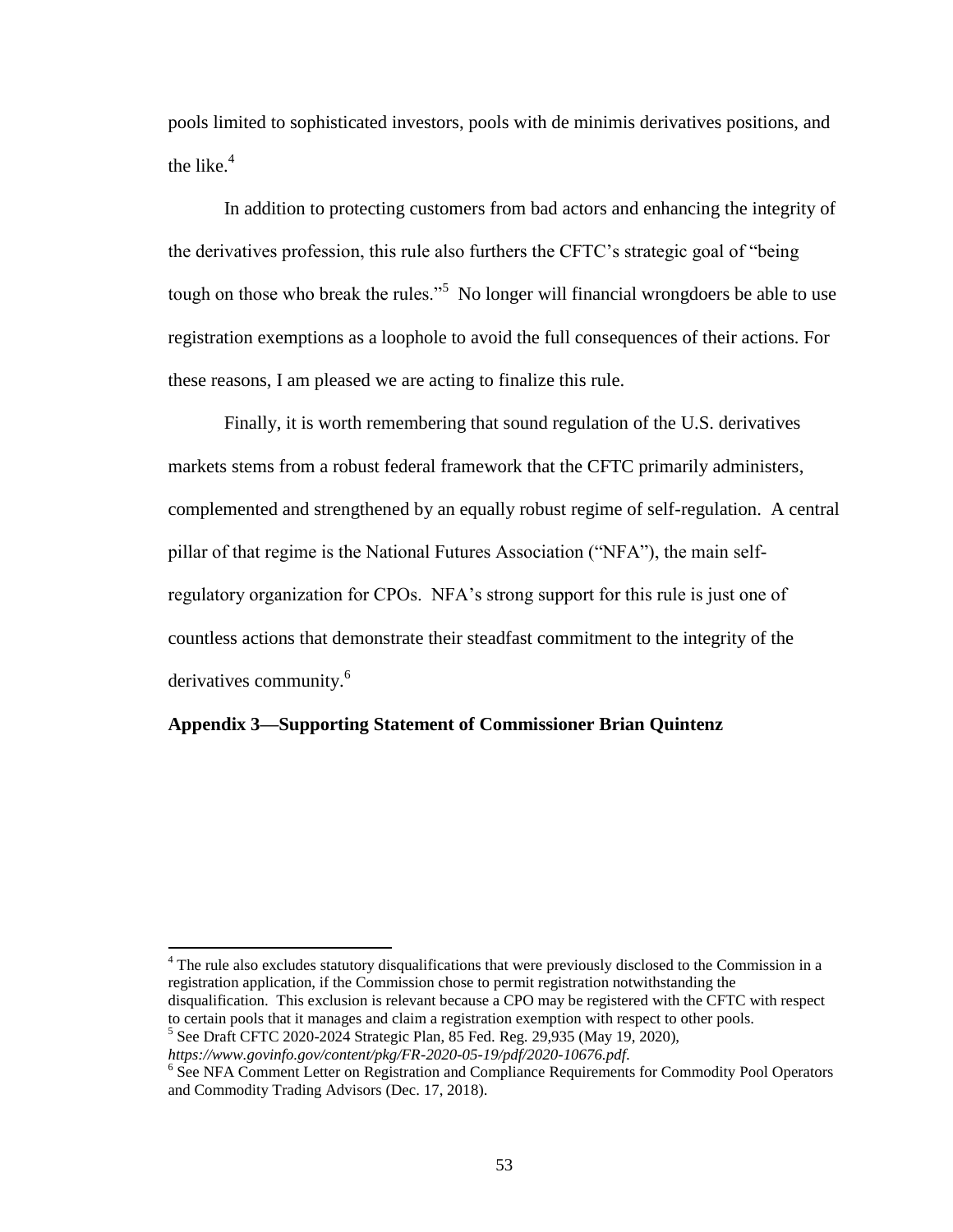I am pleased to support today's final rule amending the procedures for certain commodity pool operators (CPOs) to claim an exemption from registration.<sup>1</sup> It is sound policy to prevent a firm from claiming a registration exemption if the entity or its principals are "statutorily disqualified" under section 8a(2) of the Commodity Exchange Act, when the same disqualification would prevent them from registering with the Commission. The disqualification applicable under today's amendment covers some of the most serious offenses under the Act, including fraud. While an exempt CPO is more limited in its activities than a registered CPO, for example, no pool has more than 15 participants<sup>2</sup> or the CPO's commodity interest activity must remain below certain initial margin and notional amount thresholds, $3$  an exempt CPO still manages money for the public. I therefore agree with today's amendment that the firm should be held to one of the most fundamental customer protection standards under the Commodity Exchange Act.

I thank the Commission's staff for their work on this rulemaking, in particular for their thoughtful responses to issues that had been raised by commenters.

<sup>&</sup>lt;sup>1</sup> Amended Commission regulation  $4.13(b)(1)(iii)$  (17 CFR  $4.13(b)(1)(iii)$ ).

<sup>&</sup>lt;sup>2</sup> Commission regulation  $4.\overline{1}3(a)(2)$ .

 $3$  Commission regulation 4.13(a)(3).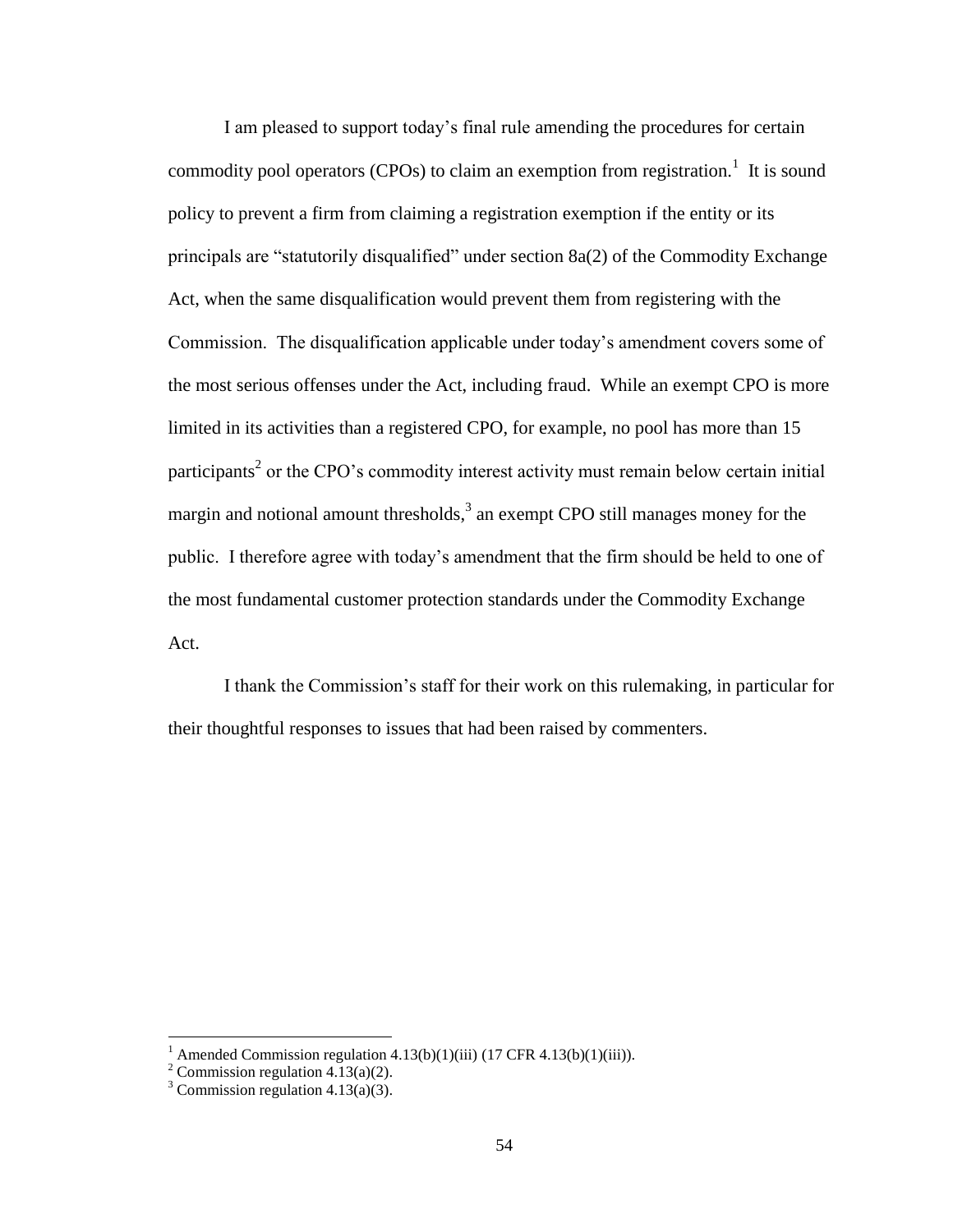### **Appendix 4—Concurring Statement of Commissioner Rostin Behnam**

I support today's adoption of a final rule (the "Final Rule") requiring any person that files with the CFTC a notice claiming an exemption from registration as a commodity pool operator ("CPO") under Regulation 4.13 of the Commodity Exchange Act ("CEA" or the "Act") to affirmatively represent that neither the claimant nor any of the CPO's principals has in its background any statutory disqualifications listed in section 8a(2) of the CEA, which are required to be disclosed as a part of a CPO registration application with the Commission. Beyond closing a regulatory gap that allows certain persons that would generally fail to meet the CEA's basic conduct requirements to nevertheless claim an exemption from CPO registration, the Final Rule invigorates the Commission's stance as an active regulator with respect to the most diverse registration category within our jurisdiction. As I have said before, CPOs (and commodity trading advisors or "CTAs") are often identifiable by variable organizational structures, investment focus, participation, and solicitation, as well as complexity in how they are regulated within our authority.<sup>1</sup> These factors demand that when we act, we do so with a laser focus on customer protections. I am pleased that this Final Rule aggressively advances customer protection in a tangible way.

I believe it is fully within our statutory duty to provide, at the very least, a foundational level of security on which customers, regardless of their experience and aptitude, can rely when parsing and considering what can seem like an endless amount of important information and fine print. Today's Final Rule provides that footing for

 $<sup>1</sup>$  Rostin Behnam, Statement of Concurrence by CFTC Commissioner Rostin Behnam: Amendments to</sup> Registration and Compliance Requirements for Commodity Pool Operators and Commodity Trading Advisors, Nov. 25, 2019, *https://www.cftc.gov/PressRoom/SpeechesTestimony/behnamstatement112519*.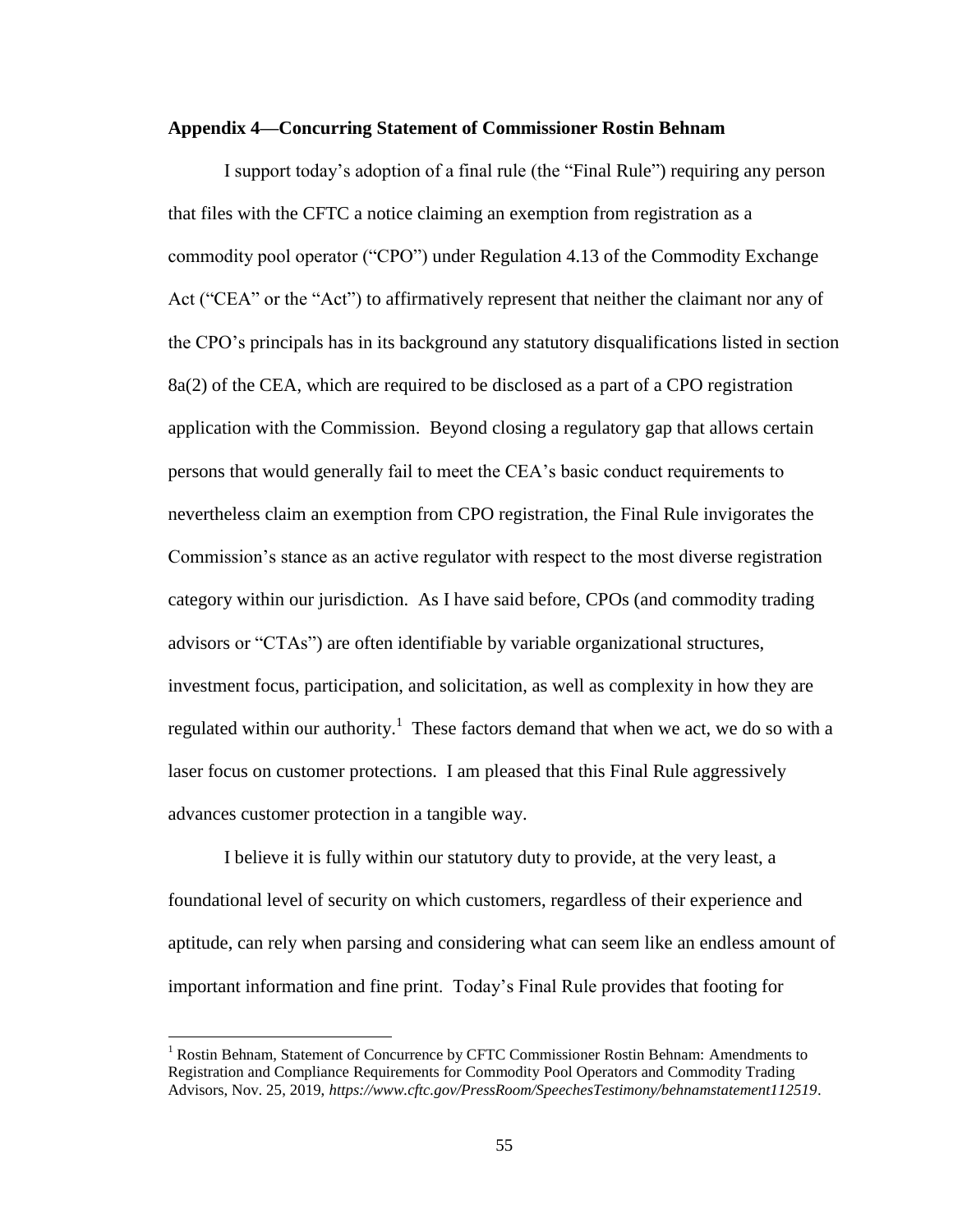exempt commodity pool participants by generally prohibiting persons who have, or whose principals have, in their backgrounds any of the statutory disqualifications listed in CEA section 8a(2)—which are generally egregious, recent in time, and based upon a previous finding or order by the Commission, a court, or another governmental body from soliciting and accepting funds for participation in commodity pools, even if they are exempt.

I am pleased that the Final Rule and its preamble address the significant number of responsive public comments, especially those seeking clarity on process and procedure. Last fall, when the Commission finalized several amendments to Part 4 of the regulations addressing various registration and compliance requirements for CPOs and CTAs, I commended, among other things, its decision to not move forward at that time on the part of the proposal that led to today's Final Rule.<sup>2</sup> That decision has led to a more thoughtful consideration of the comments received, the practicalities of the proposal, and the Commission's need to fulfill its regulatory goals while remaining true to the Act. To that end, I appreciate that the Final Rule preserves the Commission's direct and delegated authorities under CEA section  $8a(2)$  and Regulation  $4.12(a)$  to ultimately evaluate fitness for registration—or exemption, as the facts may dictate.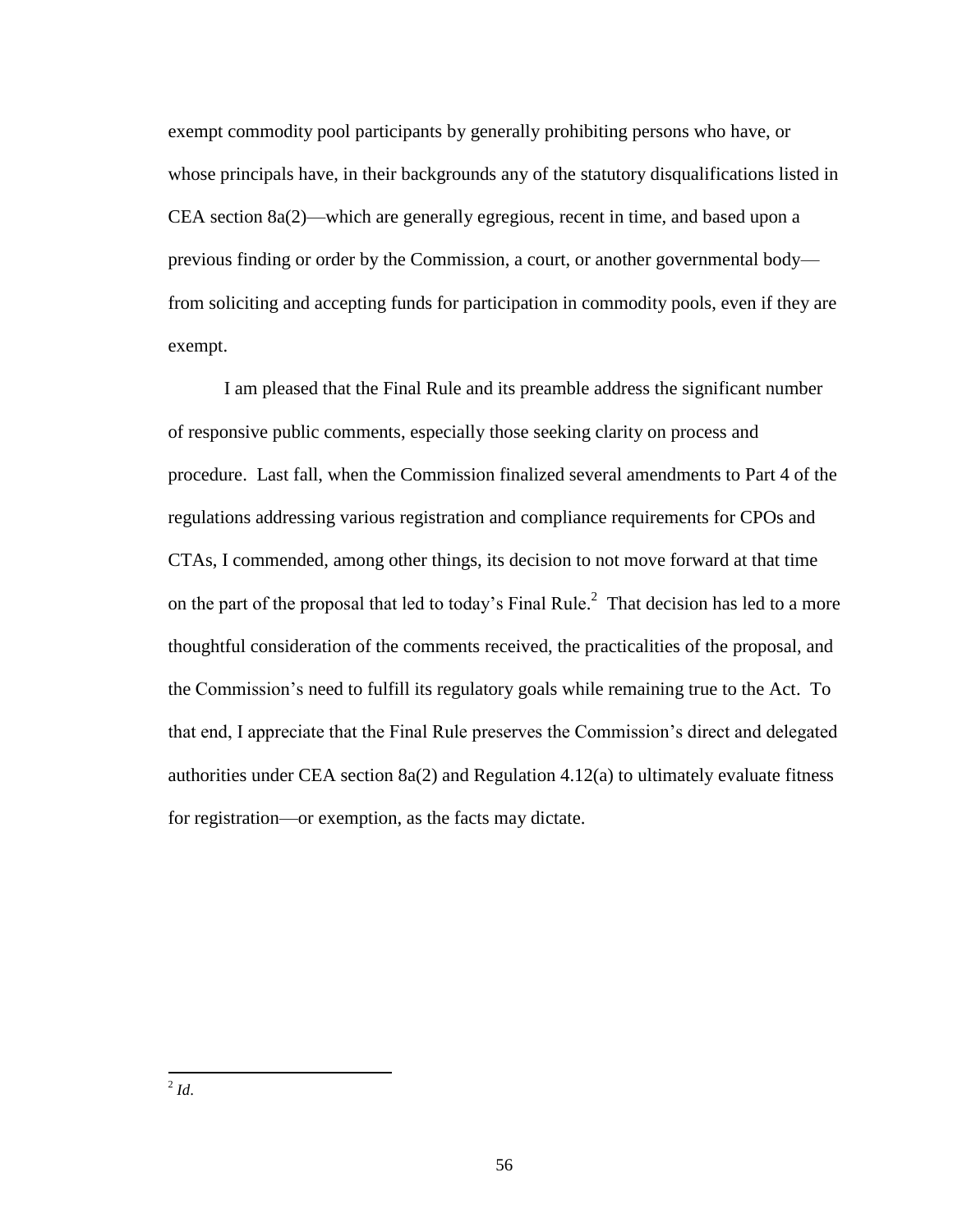# **Appendix 5—Statement of Commissioner Dan M. Berkovitz**

I support today's final rule to prohibit commodity pool operators ("CPOs") or their principals who are subject to statutory disqualification under Section 8a(2) from claiming an exemption from registration. This rule narrows a loophole in our CPO registration framework and strengthens the Commission's regulations to protect customers and market integrity.

Section 8a(2) of the Commodity Exchange Act ("CEA") lists the offenses for which the Commission may refuse, suspend, or condition registration without a prior hearing. These offenses include major violations of a number of laws and regulations governing financial markets, including felony convictions for embezzlement, theft, extortion, and fraud.<sup>1</sup> Today's rule will ensure that persons who are restricted under Section 8a(2) from operating in registered activities cannot escape such restrictions by engaging in activities that are exempt from registration.

Although to a large degree this rule closes an existing loophole in our regulations, it perpetuates a glaring deficiency by failing to hold CPOs of family offices or their principals to the same standards of conduct as other exempt CPOs. The risks to market integrity presented by this omission are compounded by another recent rulemaking exempting CPOs of family offices from a requirement to notify the Commission if they claim an exemption from registration.<sup>2</sup> Thus, under this set of new rules completed today, CPOs of family offices are exempt from registration, exempt from providing notice that they are using an exemption, and exempt from the statutory disqualifications

<sup>&</sup>lt;sup>1</sup> CEA Section 8a(2)(D)(iii).

 $2^2$  Final Rule, Registration and Compliance Requirements for Commodity Pool Operators (CPOs) and Commodity Trading Advisors: Family Offices and Exempt CPOs, 84 FR 67355 (Dec. 10, 2019).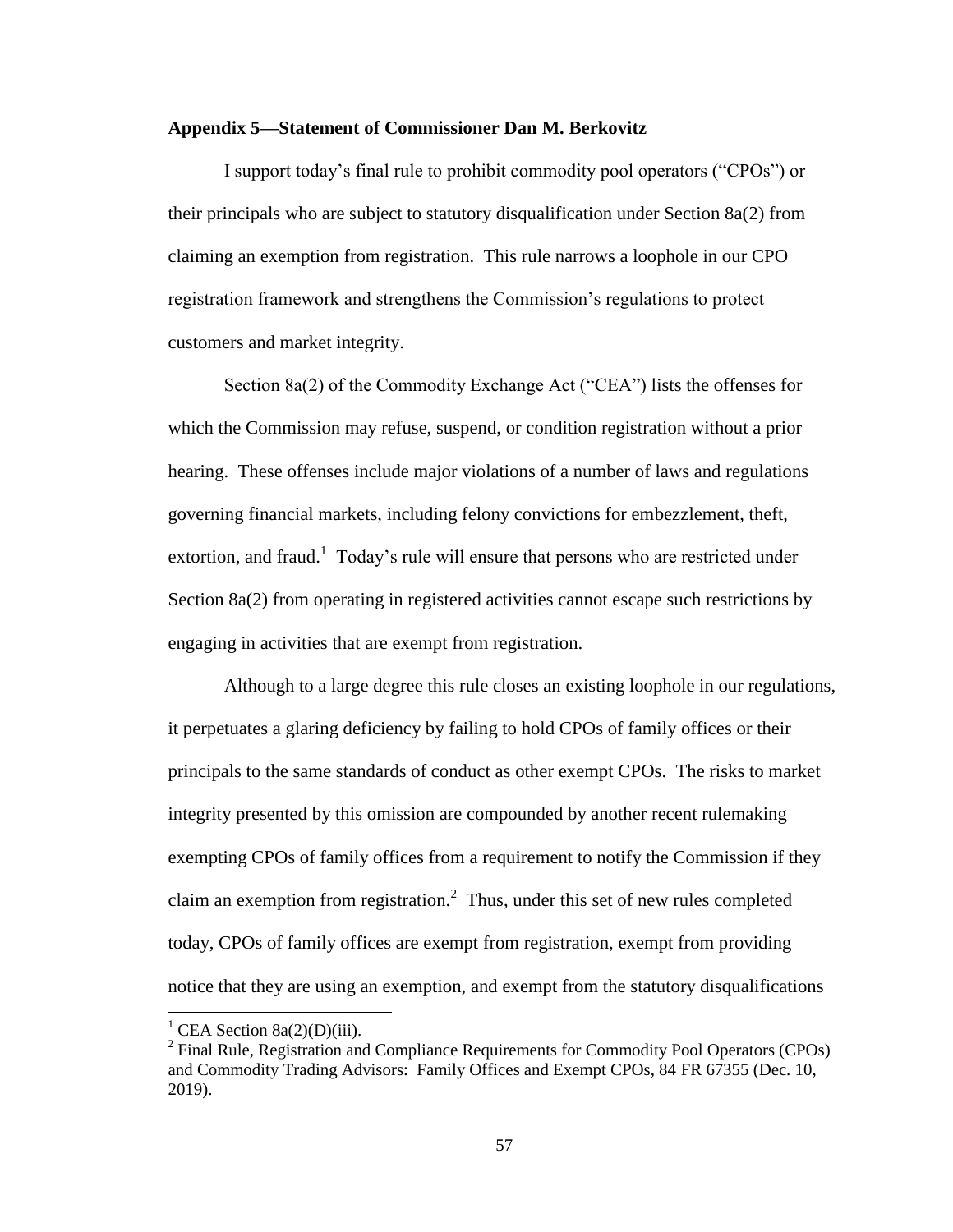that generally apply to all other CPOs. This triad of exemptions for CPOs of family offices leaves the Commission uniquely unaware of the activities and integrity of these entities.

As I noted in my dissent on the final rule that exempted CPOs of family offices from notifying the Commission that they are claiming an exemption, family offices today are not "mom and pop" operations that invest small sums in commodities, but rather large and sophisticated asset management enterprises established by and for mega-millionaires and billionaires.<sup>3</sup> The Commission justified these exemptions on the grounds that related family members in these "sophisticated" entities do not need the customer protections that the CFTC otherwise applies to CPO activities. However, regardless of whether this assessment is accurate, customer protection is just one of several objectives of the Commission's CPO regulations. The regulation of CPOs facilitates the Commission's oversight of the derivative markets, management of systemic risks, and mandate to ensure safe trading practices.<sup>4</sup> There is no basis to conclude that the activities of large family office CPOs pose less of a concern in these areas than the activities of other exempt or non-exempt CPOs.

*https://www.cftc.gov/PressRoom/SpeechesTestimony/berkovitzstatement112519*.

<sup>&</sup>lt;sup>3</sup> Dissenting Statement of Commissioner Dan M. Berkovitz: Rulemaking to Provide Exemptive Relief for Family Office CPOs: Customer Protection Should be More Important than Relief for Billionaires, *available at* 

<sup>&</sup>lt;sup>4</sup> See, e.g., Commodity Pool Operators and Commodity Trading Advisors: Compliance Obligations, 77 FR 11252, 11253, 11275 (Feb. 24, 2012); upheld in *Investment Company Institute v. CFTC*, 720 F.3d 370 (D.C. Cir. 2013). In Section 4l of the CEA, Congress declared, "the activities of commodity trading advisors and commodity pool operators are affected with a national interest in that, among other things . . . their operations are directed toward and cause the purchase and sale of commodities for future delivery . . . and the foregoing transactions occur in such volume as to affect substantially transactions in contract markets." 7 U.S.C. 6l.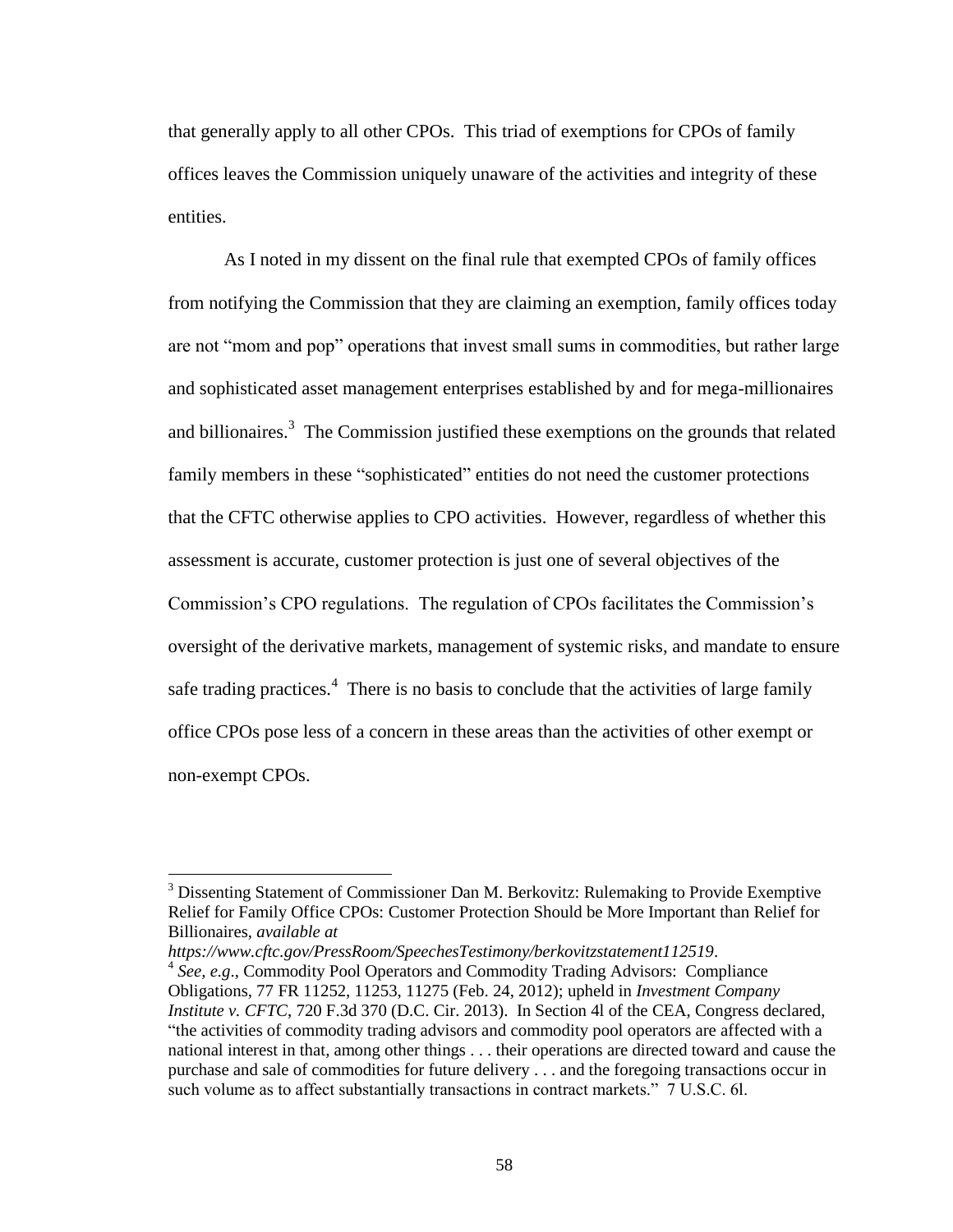The regulatory principle here is straightforward. We are not only responsible for monitoring market participants that pose risk to customers, but also those who pose risk to the integrity of our markets. Individuals who commit felonies or other serious violations affecting the integrity of financial markets should not be permitted to trade in CFTC markets, particularly without at least some supervision and oversight. If a CPO of a family office or one of its principals has engaged in conduct serious enough to be subject to the disqualification provisions of Section 8a(2), such as fraud or misappropriation, then it should seek registration with the Commission and be subject to our oversight.

However, I am pleased that at my request, the CFTC staff will be making a special call to CPOs of family offices to determine how many, if any, are subject to statutory disqualification under Section 8a(2). The Commission currently has no information in this regard. I have consistently supported basing our regulatory decisions on the best available data. The data we will obtain from this special call will inform our judgment about whether further action is necessary to protect customers and the market.

I also am pleased that the Commission has declined to exclude registered investment advisers from the scope of this rule. The Securities and Exchange Commission has a different statutory disqualification regime. Registrants should abide by CFTC rules when they operate in our markets.

Going forward, the Commission should propose similar restrictions on the claiming of exemptions by statutorily disqualified commodity trading advisors. While this rule narrows one of the gaps in our Part 4 regulatory framework, this additional significant gap remains and should be closed.

59